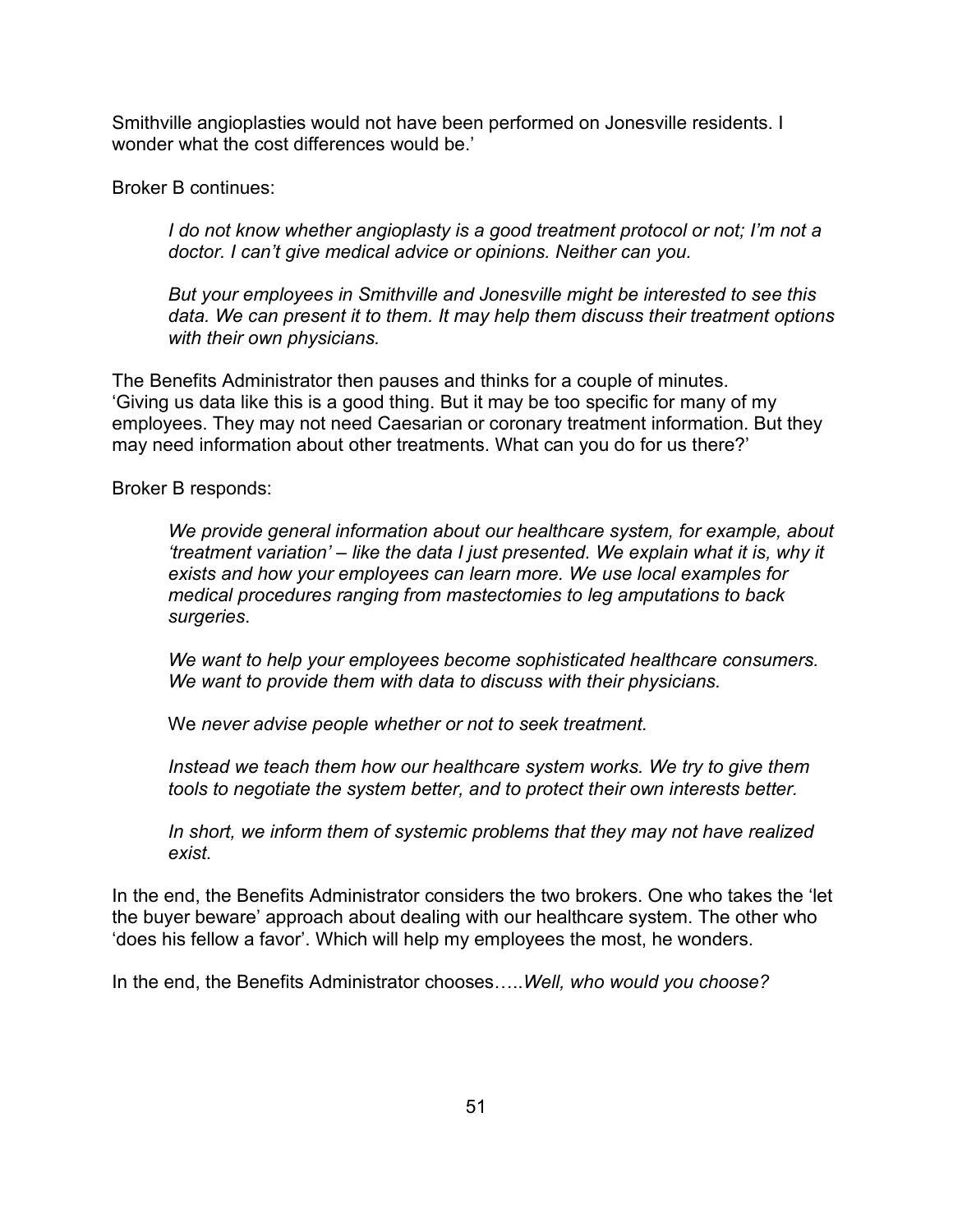#### **If the Broker 'let's the buyer beware', then who will 'do his clients a favor'?**

In the 1990s, carriers restricted access to medical care as part of their cost containment programs. Patients needed referrals – which were not always accepted by the carrier. Carriers limited access to expensive specialists, limited the number of physician visits / condition, or limited the types of medications covered.

The American public perceived this as an attempt to improve carriers' financial positions rather than to improve patient outcomes – and objected to these inappropriate restrictions.

One result: today's insurance policies allow easier, even unfettered (in the case of many PPO or POS type plans – the 'generous insurance plans' described by Mr. Rosof in our Preface) access to the hospital or specialist of choice. Post-2000, many carriers have acquiesced to consumer demands for easier access to care. Today many insured Americans can get access to all the medical care available.

Is this always a good thing? Not necessarily, suggests Mr. Rosof in our Introduction.

### **Purchasing medical services is different from purchasing most other services: The Impact of Trust**

John Wennberg, from Dartmouth, addresses the underlying issue here. Purchasing medical services, he suggests, is vastly different from purchasing goods and services in most markets. 'The doctor-patient relationship is different,' he suggests 'because of the asymmetry of information.'

The consumer – your client "Does not know what he or she truly needs; it is the physician who knows the nature of the patient's illness and can select the right treatment…[as a result] patients delegate decision making to the seller of the services. 26

Arnold Relman, Professor Emeritus of the Harvard School of Public Health, echoes Wennberg on the asymmetry of medical information between patient and physician: <sup>27</sup>

*Patients usually know much less about the diagnosis and treatment of their disease or injury than their doctors do. Furthermore, because of illness or injury they may be in no condition to evaluate their options.*

*As a consequence they cannot independently decide what medical services they want in the same way consumers choose services in the usual market…*

<sup>26</sup> Wennberg, Tracking Medicine, page 23

<sup>27</sup> Arnold Relman, A Second Opinion, 2007, pages 22 - 23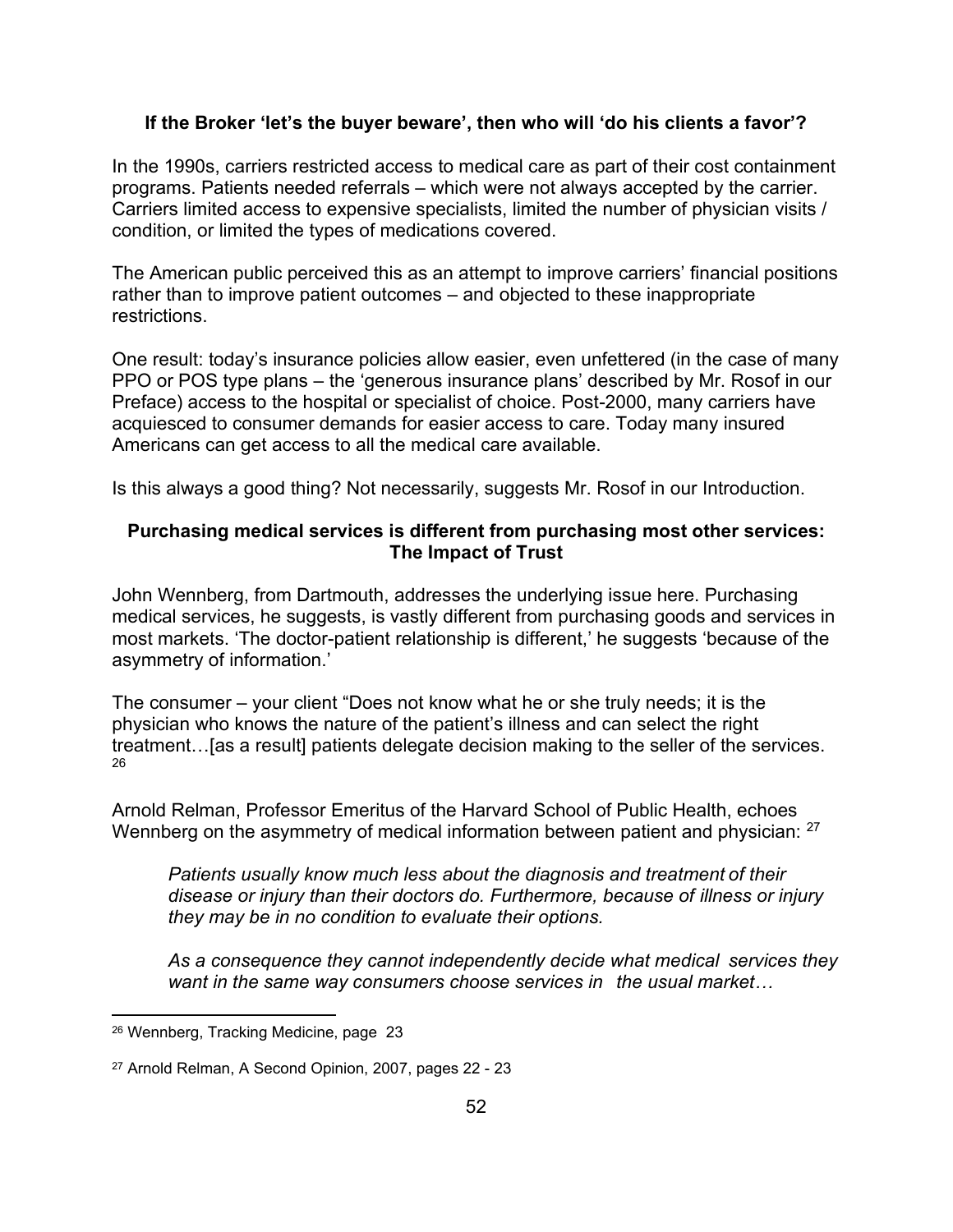*The penalties for making a mistake in the health care market are usually higher than in others.*

*Patients must therefore trust their physicians to decide what services they need.*

Imagine doing this with your home repair contractor. We might call it 'license to steal' if the homeowner said 'tell me what I need and I'll buy it all.'

But in medicine we accept that the service seller (physician) will identify the problem, design the solution, implement the solution, get paid for his/her efforts and that the patient will agree.

## **Various factors may affect advice, consciously or subconsciously**

Dartmouth's Wennberg provides a cautionary note.

*Physician decisions…are strongly influenced by the capacity of the local medical market - the per capita number of…medical specialists, and hospital or ICU beds, for example. <sup>28</sup>*

In other words, physicians in areas with *greater medical services available* are likely to design more expensive and more generous treatment programs than physicians in areas with *fewer medical services available*…for the same patient. And often generating the same outcomes.

(Remember that in the US, no regions have *insufficient* medical resources as, for example, do many foreign countries. This is, in part, due to Medicare's payment system. We do not have significant regional mortality rate differences that researchers attribute to a lack of medical resources. All US regions have at least a sufficient level of medical resources available.)

Here is Wennberg's startling suggestion: treatment protocols vary more based on *medical supply differences and the regional medical culture* than based on *patient medical differences*. He suggests that your chance of having surgery can be predicted by the rate of surgery in your region 10 years prior:

*The really fascinating thing to me is to think that what predicts your risk of surgery today in a particular region is what it was ten years ago in the same region. <sup>29</sup>*

 $28$  Ibid. page 11

<sup>29</sup> Brownlee, op cit, page 41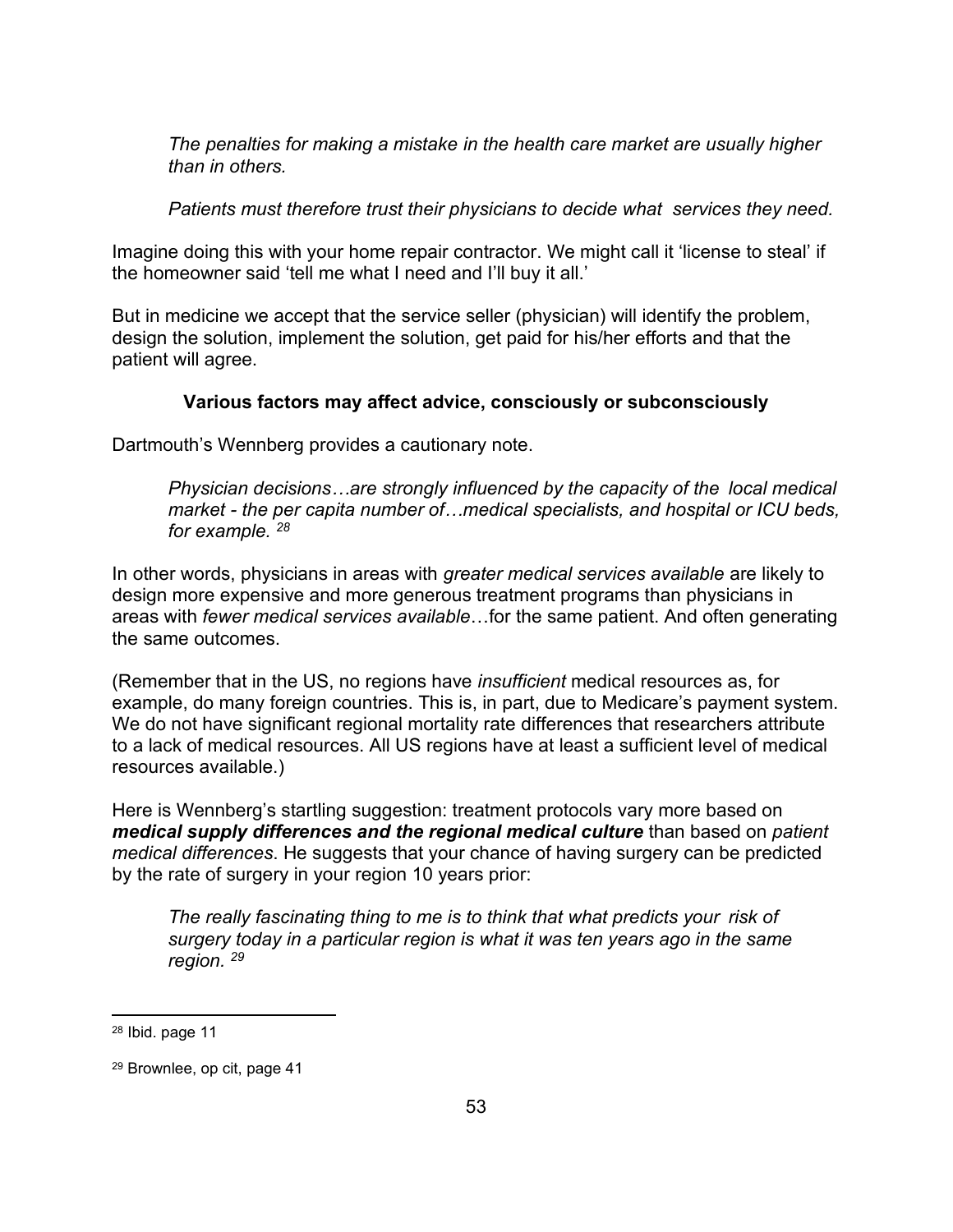As a result, a Medicare beneficiary with early stage breast cancer who moves from Springfield, Massachusetts to Hartford, Connecticut – about 20 minutes away – approximately doubles her chance of having a mastectomy.

### **An Embarrassing Live Example**

Wennberg and his colleagues at Dartmouth Medical School tested this Treatment Variation idea on physicians practicing in Boston and New Haven. <sup>30</sup>

Their reasoning: the Boston medical landscape is dominated by Harvard Medical School, its affiliated teaching hospitals and its alumni. The New Haven medical landscape is similarly dominated by Yale Medical School. Both are outstanding and prestigious academic medical centers. Both publish widely. Both read each other's research studies.

We would expect both to treat similar patients similarly. Wennberg wanted to explore this idea, and determine if the supply of medical resources affected the physician's judgement.

Here's what Wennberg's team did. First, they counted the number of hospital beds available in the Boston and New Haven areas. They then divided the number of beds by the number of Medicare beneficiaries to get a ratio. (They used Medicare beneficiaries because Medicare provides sufficient data for this research study.)

Boston had 55% more beds per 1000 Medicare beneficiaries than did New Haven. And, just as Roemer had predicted in his Law some 25 years earlier, Boston area Medicare beneficiaries spent about 40% more time in the hospital than did New Haven beneficiaries.

This meant that a patient in Boston had a much higher likelihood of being hospitalized for something that a similar patient in New Haven would not be hospitalized for!

Yet, as Shannon Brownlee, another Dartmouth scholar, summarized the situation:

*Patients in Boston weren't any sicker than those in New Haven; they were just more likely to be hospitalized – and admitting them more often to Boston hospitals did not appear to improve their outcomes.* 

Wennberg's initial publication of this phenomenon was entitled 'Are Hospital Services Rationed in New Haven or Over-Utilized in Boston?' <sup>31</sup>

<sup>&</sup>lt;sup>30</sup> This story comes from Brownlee, Overtreated, pages 111 - 112

<sup>31</sup> Lancet, 1987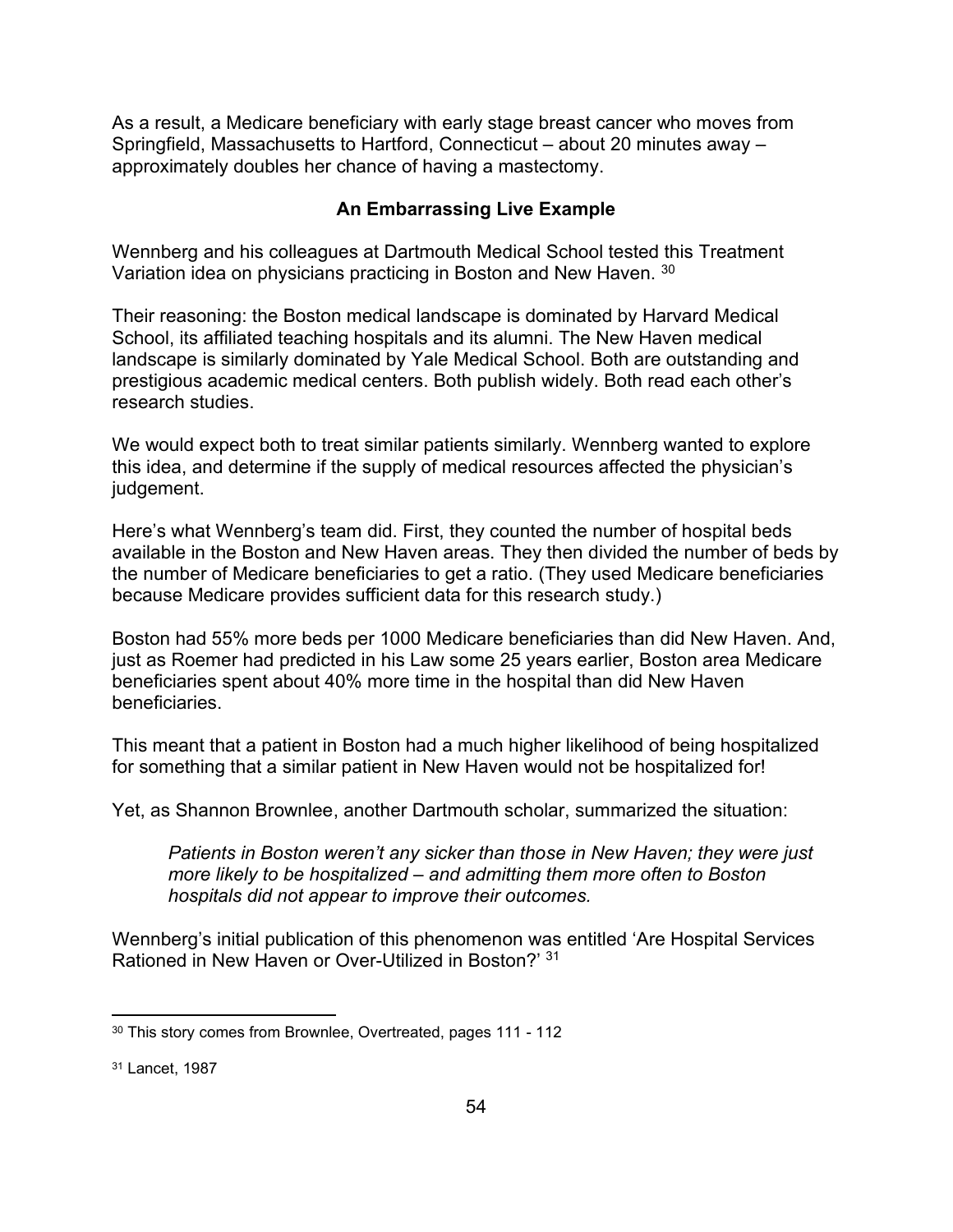He continued his research. He discussed standard admission decisions with physicians in Boston and New Haven. He asked physicians in New Haven if they felt like they were forced to ration care, and they said no. He asked physicians in Boston the same question, and got the same answer. Physicians in both cities felt that they had sufficient medical resources available and hospitalized patients at the right rate.

He then presented his findings to physician groups in Boston and New Haven. But he played a trick*: he reversed the labels on his slides!*

He labeled Boston admission rates 'New Haven' and labeled New Haven as 'Boston'. He then showed Boston area physicians that 'New Haven' doctors (i.e., themselves in reality) were admitting patients 40% more often. And he showed New Haven doctors that 'Boston' physicians were admitting 40% less.

He then asked the Boston group to comment on how New Haven docs practiced medicine. The result, according to Megan McAndrew, editor of The Dartmouth Atlas: The Boston audiences

*Would come up with all these reasons why those guys down in New Haven were admitting too many patients.*

This group, being highly trained physicians, would explain in detail which admission errors the New Haven docs made – by disease type, etc. Wennberg dutifully wrote everything down.

He then said 'Opps, I mislabeled the slides' showed the *correctly* labeled slides and went through the reasons given for poor admission decisions in New Haven. He discussed item-by-item the treatment differences and hospital admission differences, by patient presentation and disease, for Boston and New Haven.

The lesson here, according to Brownlee:

*Doctors were blithely, astonishingly unaware that the supply of hospital beds was affecting their clinical decisions. They thought they were putting patients in the hospital entirely on the basis of what would help the patients…*

Not based on any external supply factors.

I have no idea whether Boston admission rates or New Haven admission rates were correct. I only know that they differ. As a consumer, I would like someone to inform me of this discrepancy.

Our ethical question returns: *do you think your clients should be advised of this information? Would you like to be advised of this if you were a client? If so, how would you know that this information exists? Who, in our healthcare system, would tell you?*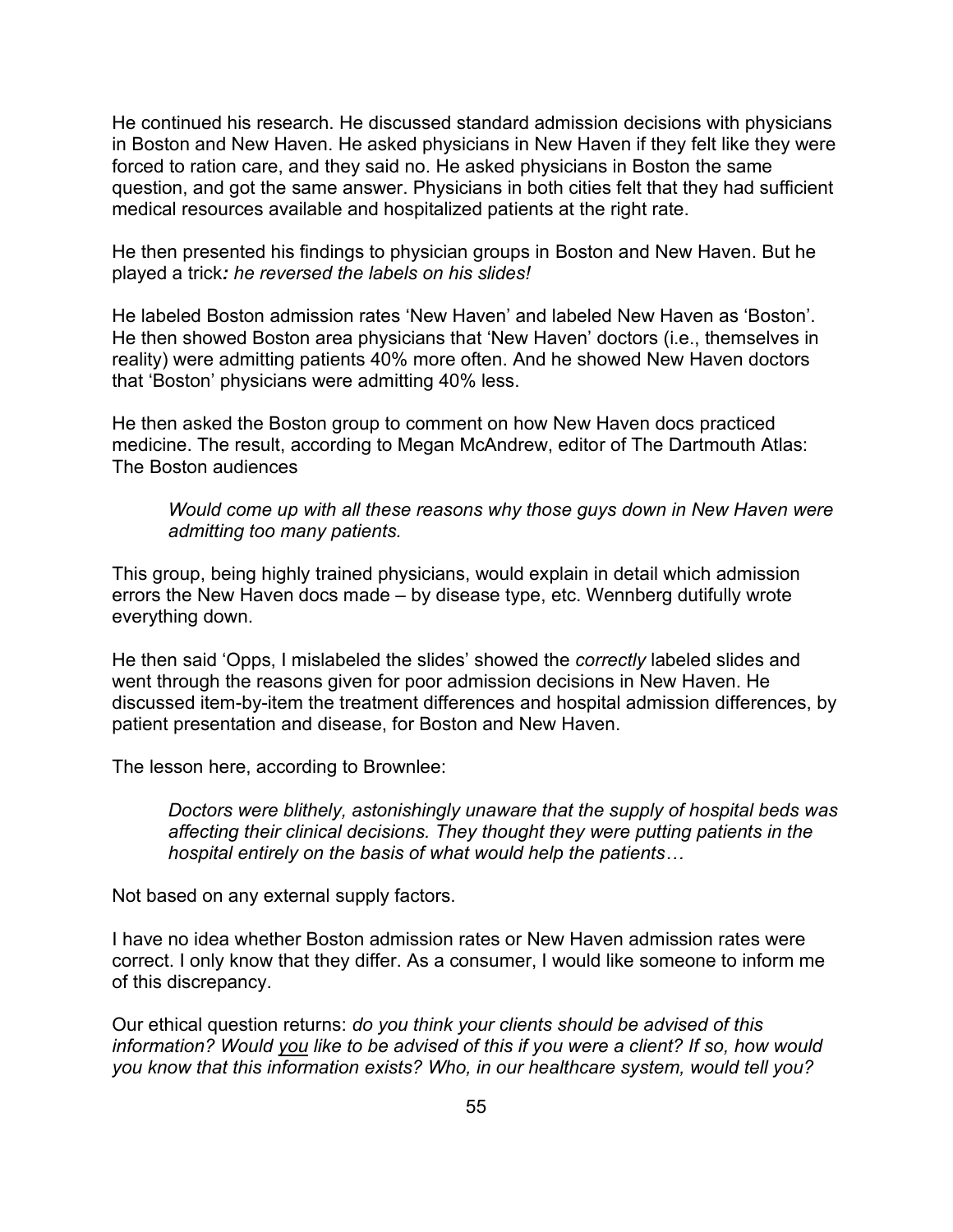### **How Much Consumer Education?**

The average doctor's visit only lasts about 8 minutes.<sup>32</sup> During this time, the physician needs to diagnose the patient's problems, describe the treatment options and help the patient make a decision – that's plenty to do in 8 minutes.

The physician doesn't also have time to (a) explain the treatment variation issues, (b) research the likelihood of excess care for a particular medical problem in a specific region, (c) research the treatment tendencies of each hospital in the region for that particular medical problem (see our example of Caesarean deliveries by hospital above) and (d) answer all the patients questions. That's too much information for the poor patient – who may be emotionally upset by the diagnosis in the first place!

Our physician, thus, is unlikely to 'do your clients a favor' during the short office visit…even if the physician understands the treatment variation issues.

.

But even worse, from a patient education point of view, our medical system does not pay anyone to disagree with the physician

By analogy, our legal system requires both a prosecution and defense attorney to question witnesses. That way neither has too much power.

In our medical system, however, patients only get one point of view ---from providers who earn money by providing care. Your doctor plays the equivalent roles of police investigator, prosecutor, defense attorney and judge. This puts enormous advisory power in the hands of one person – and, interestingly, a person who has an economic interest in the patient's decision.

Our system does not pay anyone to oppose the provider's point of view.

Carriers might also play that role – but the managed care experience of the 1990s has turned popular opinion against trusting carriers too much.

Second opinions might fulfill the role, but probably do not. Physicians in the same group practice, hospital or region tend to treat patients with similar protocols, and disagree far less than perhaps they should. This is very well documented in the healthcare literature.

Also, physicians may have informal – perhaps even unconscious – motivations to support each other.

No one, it seems, will do your clients a favor….except you, the broker!

 $^\mathrm{32}$  Estimate from David Cordani, CEO of Cigna at Keynote Lecture, Yale Healthcare Conference 2015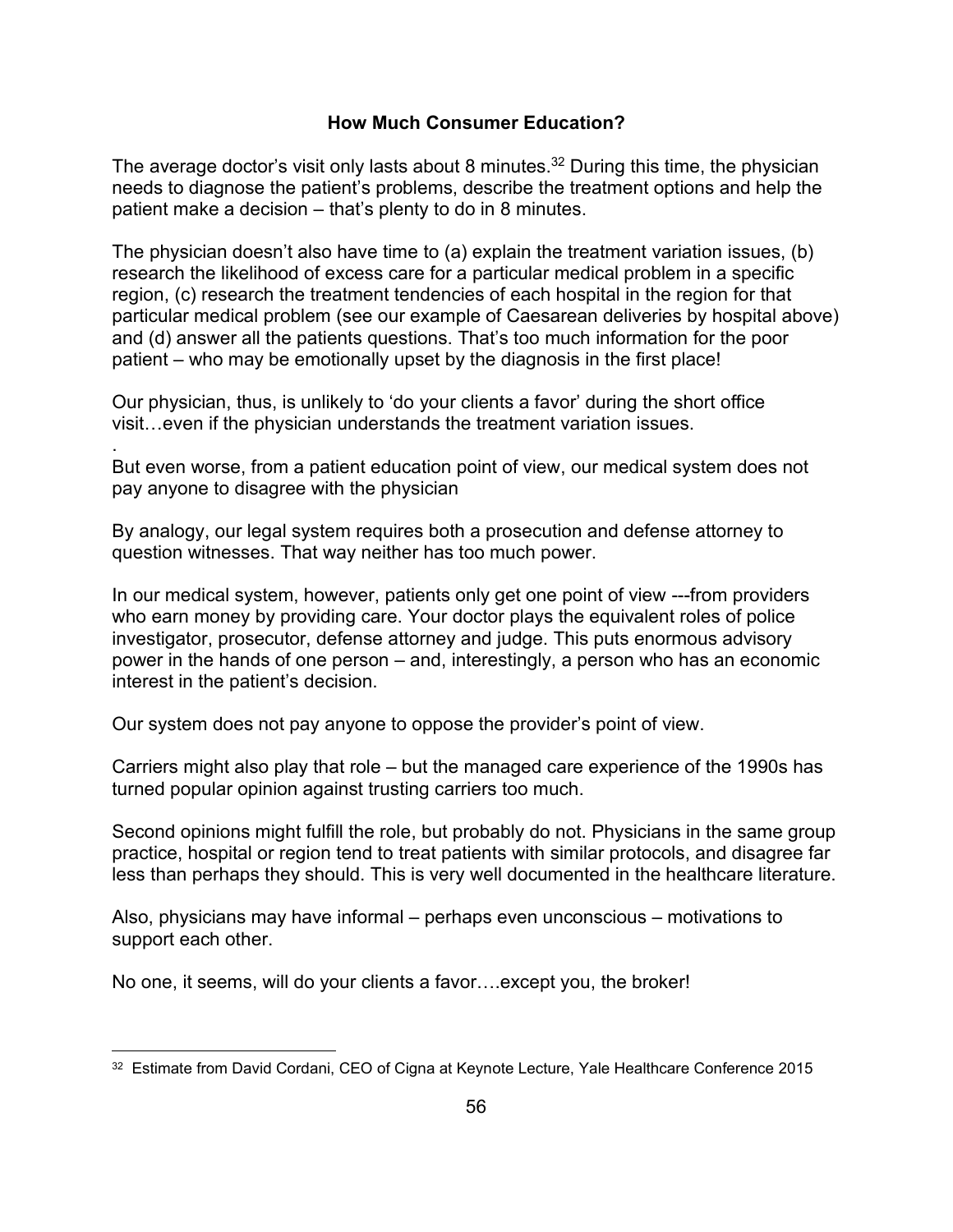### **Review Questions**

Correct answers on next page

1. This course noted 3 effects of and excess supply of medical services and of excessive medical care. Which below is **NOT** an effect of excess supply and care? In other words, which below is **FALSE**?

a. Regions in our country with more physicians have more medical procedures and higher medical costs

b. Patients in high spending regions are more likely to be undertreated with routine care than patients in low spending regions

c. Mortality rates in high spending regions are lower than in low spending regions. In other words, people in high spending regions live longer than people in low spending regions

d. Mortality rates in high spending regions are higher than in low spending regions. In other words, patient's chances of dying increase as medical spending increases

2. Which factor, below, does NOT appear to affect the number of medical specialists in a region?

a. Cost of living

b. Availability of good schools for their children

- c. Underlying disease risks
- d. Weather

3. How good is the quality of outcome data in our healthcare system?

a. The overall quality is quite good

b. The quality of acute care outcome data is good, but the quality of chronic care outcome data is poor

c. The overall quality is poor

d. The quality of chronic care outcome data is good, but the quality of acute care outcome data is poor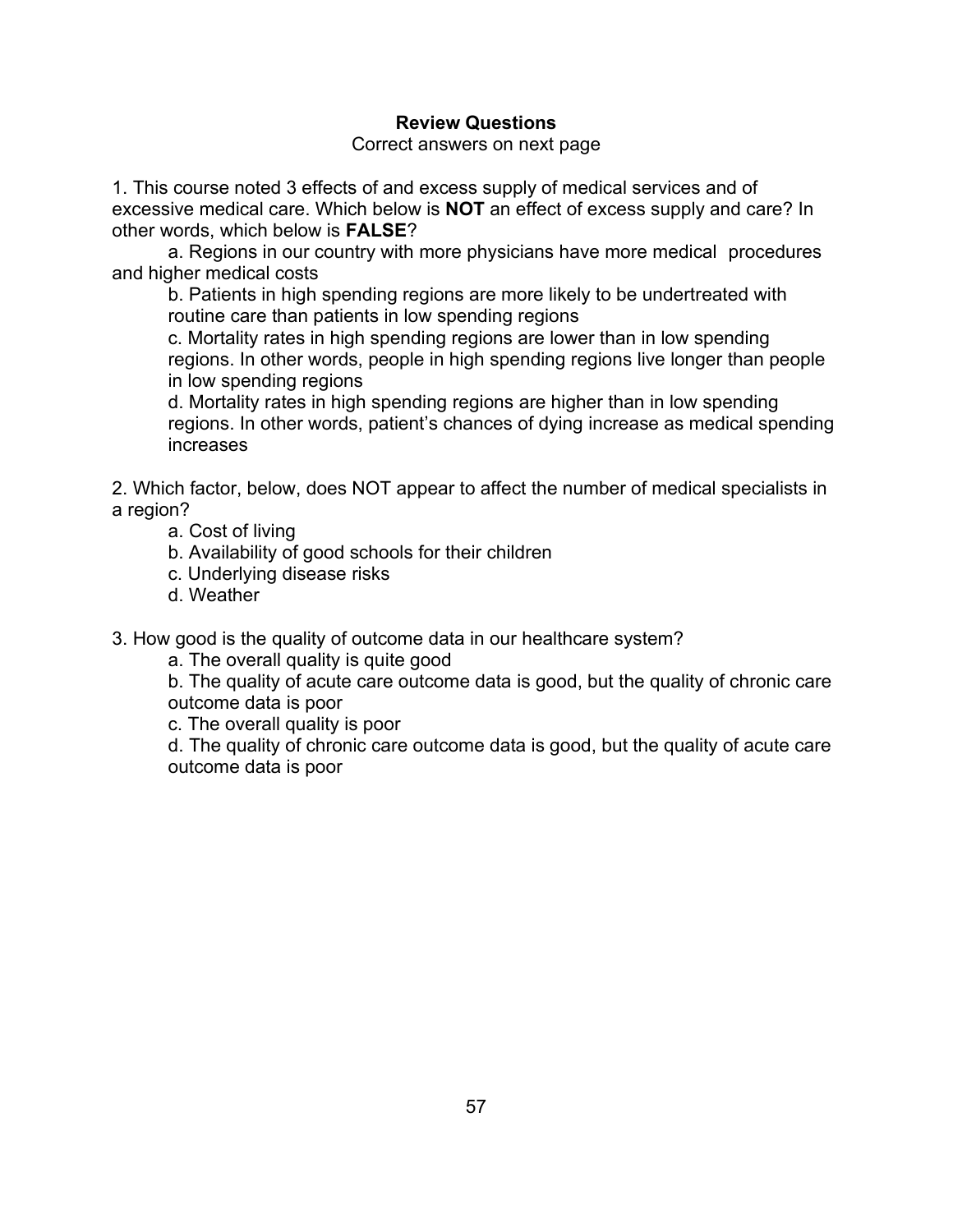### **Review questions**

Correct answers in bold

1. This course noted 3 effects of and excess supply of medical services and of excessive medical care. Which below is **NOT** an effect of excess supply and care? In other words, which below is **FALSE**?

a. Regions in our country with more physicians have more medical procedures and higher medical costs

b. Patients in high spending regions are more likely to be undertreated with routine care than patients in low spending regions

c. **Mortality rates in high spending regions are lower than in low spending regions. In other words, people in high spending regions live longer than people in low spending regions**

d. Mortality rates in high spending regions are higher than in low spending regions. In other words, patient's chances of dying increase as medical spending increases

2. Which factor, below, does NOT appear to affect the number of medical specialists in a region?

a. Cost of living

- b. Availability of good schools for their children
- c. **Underlying disease risks**
- d. Weather

3. How good is the quality of outcome data in our healthcare system?

a. The overall quality is quite good

b. The quality of acute care outcome data is good, but the quality of chronic care outcome data is poor

### c. **The overall quality is poor**

d. The quality of chronic care outcome data is good, but the quality of acute care outcome data is poor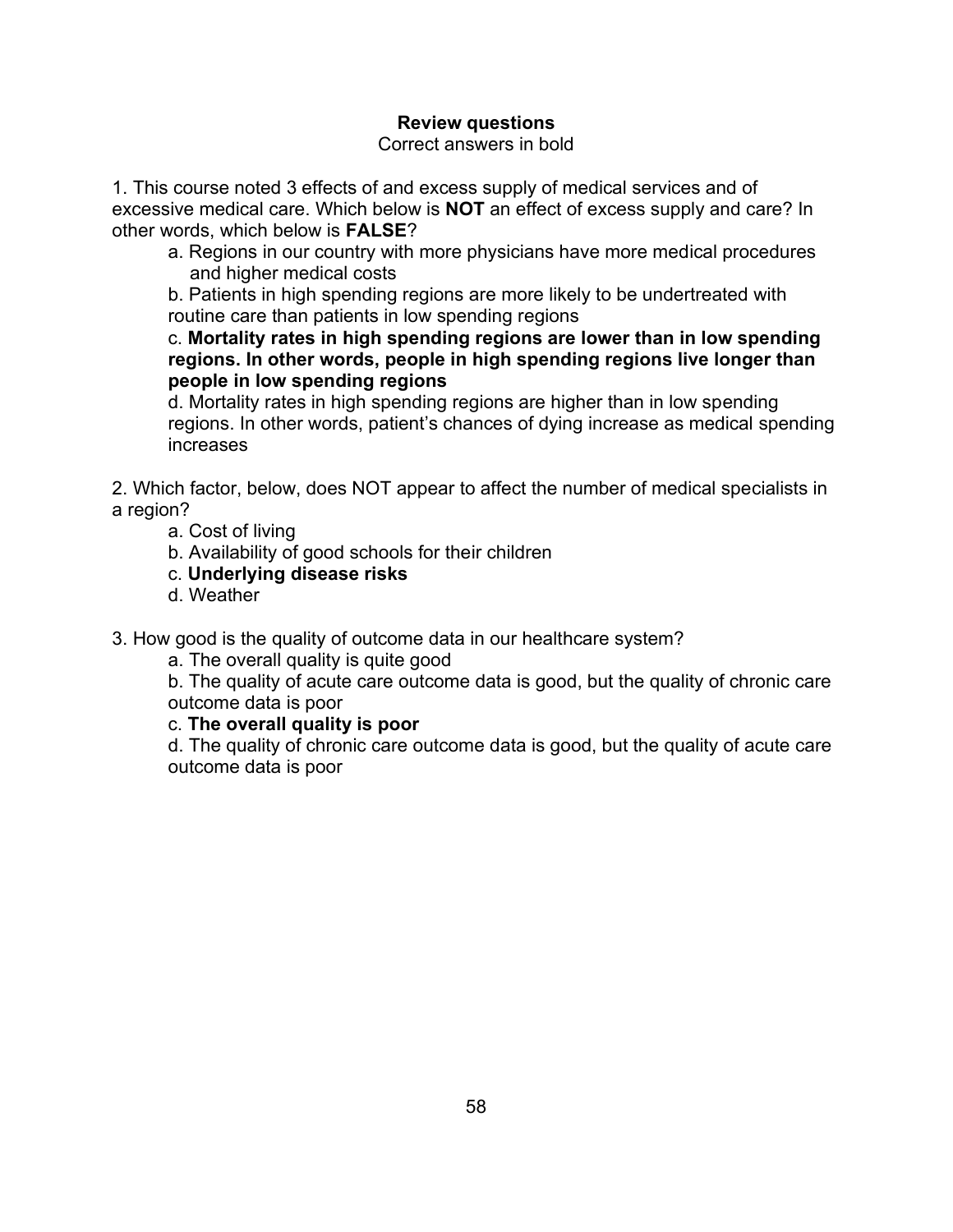### **How Should an Ethical Broker Proceed?**

In this chapter we'd like to offer some general advice for how best to *do your fellow a favor*: <sup>33</sup>

1. Educate yourself about our healthcare system.

The ethical broker has a responsibility to 'do your fellow a favor'. The more you know about our healthcare system, the better you can educate your clients.

Today's bookstores are full of insightful and useful books about healthcare. Some that we have found particularly useful (also quite engaging and easy to read):

**Overtreated**, by Shannon Brownlee; **Complications**, by Dr. Atul Gawande; **Better**, by Dr. Atul Gawande; **Best Care Anywhere**, by Phillip Longman; **Should I Be Tested for Cancer?**, by Dr. H. Gilbert Welch; **Overdiagnosed**, by Dr. H. Gilbert Welch; **Know Your Chances**, by Dr. Steven Woloshin, et al **Tracking Medicine**, by Dr. John Wennberg

Here's typical feedback from our students who have read these books: they contain fascinating and very useful information. Ethical brokers use that information in their normal professional work.

2. Help your clients ask questions.

Patients sometimes are intimidated by specialists; sometimes awed by specialists; or sometimes tongue-tied in front of specialists. The better you educate your clients about the inner workings of our healthcare system, the better they'll be able to ask important questions of their physicians.

3. Give general, but not client specific advice. Do not play the role of doctor or give medical advice. This is illegal unless you are licensed to practice medicine.

Rather than give specific, detailed advice to a client about his / her specific medical condition, we encourage you to offer general education about the workings of our system.

You can, for example, use the Dartmouth Atlas of Healthcare [\(www.dartmouthatlas.org\)](http://www.dartmouthatlas.org/) to see comparisons between your region / state and other states or national averages.

 $^{\rm 33}$  Some of this advice comes from the Afterward of Overtreated. See Brownlee, op cit pages 308 - 310  $\,$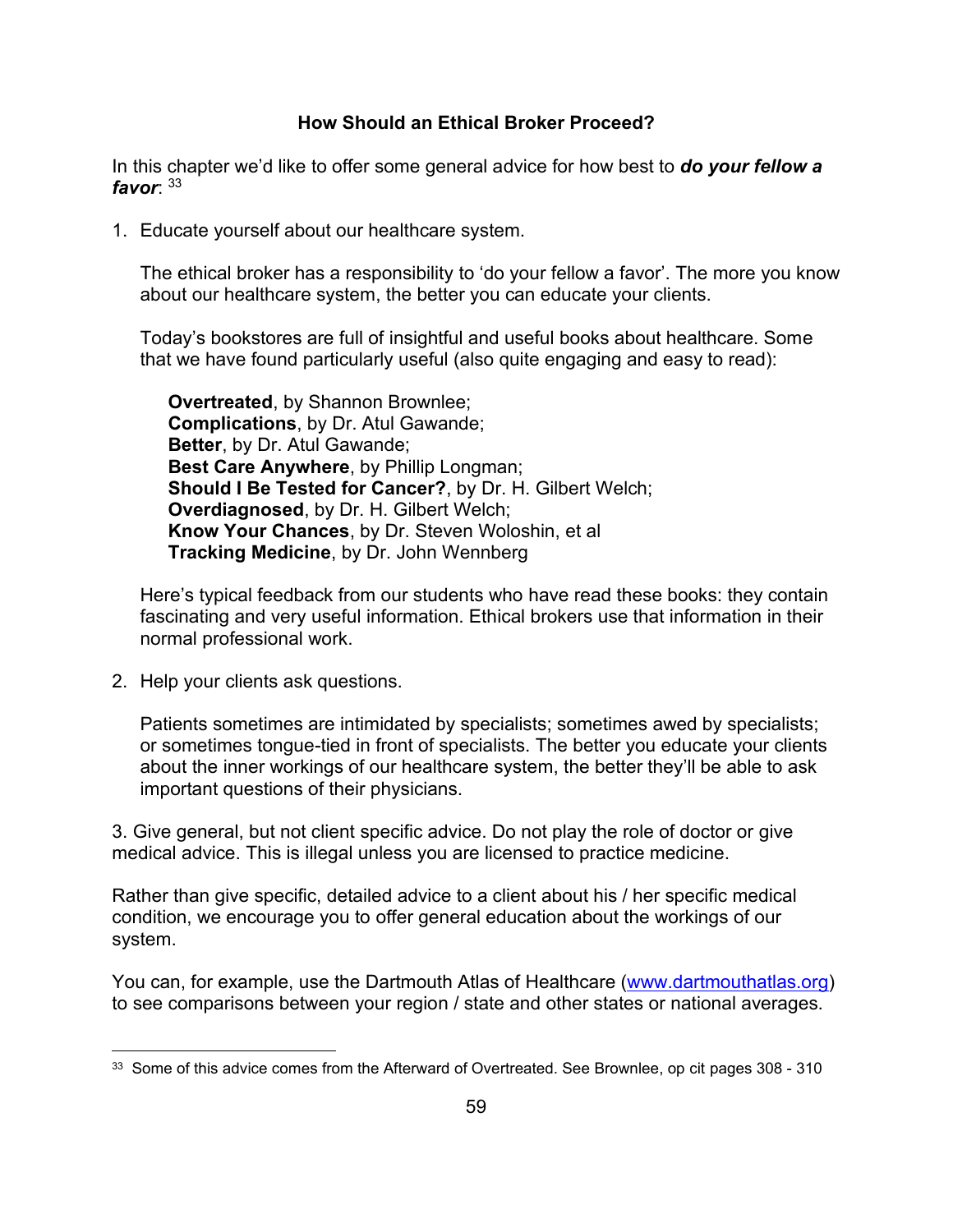Some other useful websites include the Kaiser Family Foundation site [\(www.KFF.org\)](http://www.kff.org/) , the Centers for Disease Control site [\(www.cdc.gov\)](http://www.cdc.gov/) and the Agency for Healthcare Research and Quality site [\(www.ahrq.gov\)](http://www.ahrq.gov/) and the Commonwealth Fund [\(www.commonwealthfund.org\)](http://www.commonwealthfund.org/) .

These sites provide extensive data about the operation of our healthcare system.

#### **Conclusion**

So far in this this course, we have suggested that ethical brokers educate their clients. An ethical broker adopts the 'do your fellow a favor' standard rather than 'let the buyer beware'.

I would like to extend this idea here and suggest that *adopting the ethical standard of 'do your fellow a favor' is good customer service.* The more you treat your clients as you would like them to treat you (were conditions reversed), the more satisfied they will be with your service.

'Customer service' in this regard is much more than answering telephones promptly, responding to emails and processing the myriad of forms that health insurance brokers process. It is also more than generating quotes for health, life, disability and dental coverage.

Customer service begins to mean 'help your customers navigate our healthcare system.' This may be far more important than answering phones promptly.

Imagine how satisfied a client will be with your service when she learns from you about the risk of Caesarian births at local hospitals. Absent that knowledge, she might have had an (unwanted) Caesarian; her lack of information may have reduced her ability to plan and increased her risk of a procedure that she did not want. Armed with information, however, she can make more informed decisions about where and how to deliver her baby.

Alternatively, imagine how pleased a different woman may be to learn that some hospitals perform very low rates of (desired) Caesarian births. She may use your information in discussions with her obstetrician, and alter her choice of delivery hospital as a result.

Imagine how satisfied another client will be when they begin a conversation with their cardiologist armed with data about the relative rates of angioplasty performed in your region compared to the national average.

Now ask yourself the chance that a client who is so satisfied with your services will switch to another broker at the next policy renewal. I suggest that your client retention rates will increase as you embrace the 'do your fellow a favor' ethical standard.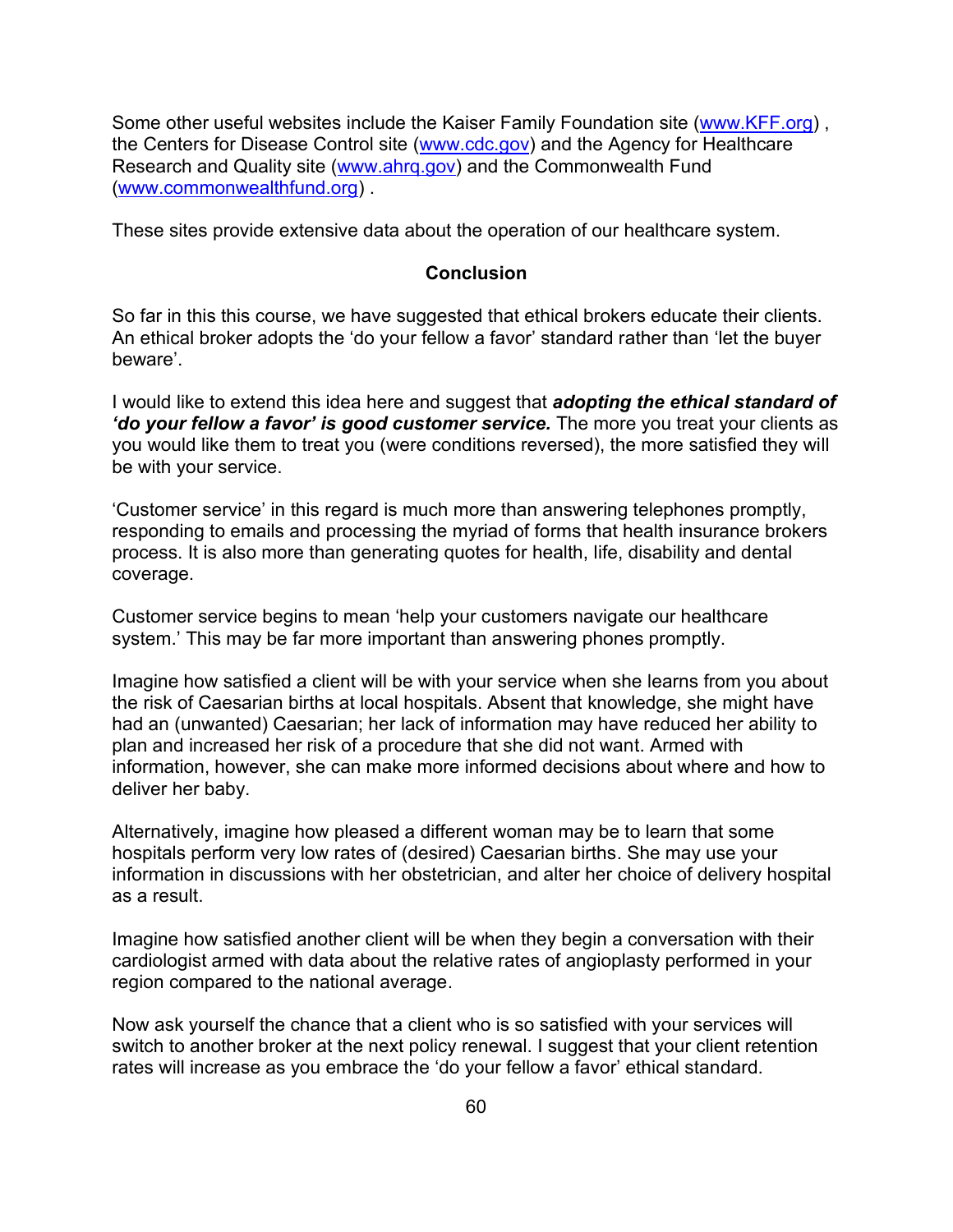Good ethics is good customer service.

We have an ethical tradition of full disclosure and 'do your fellow a favor' extending back to the time of Abraham. I hope that today's health insurance brokers will embrace this tradition, and practice both good ethical behavior and good customer service as a result.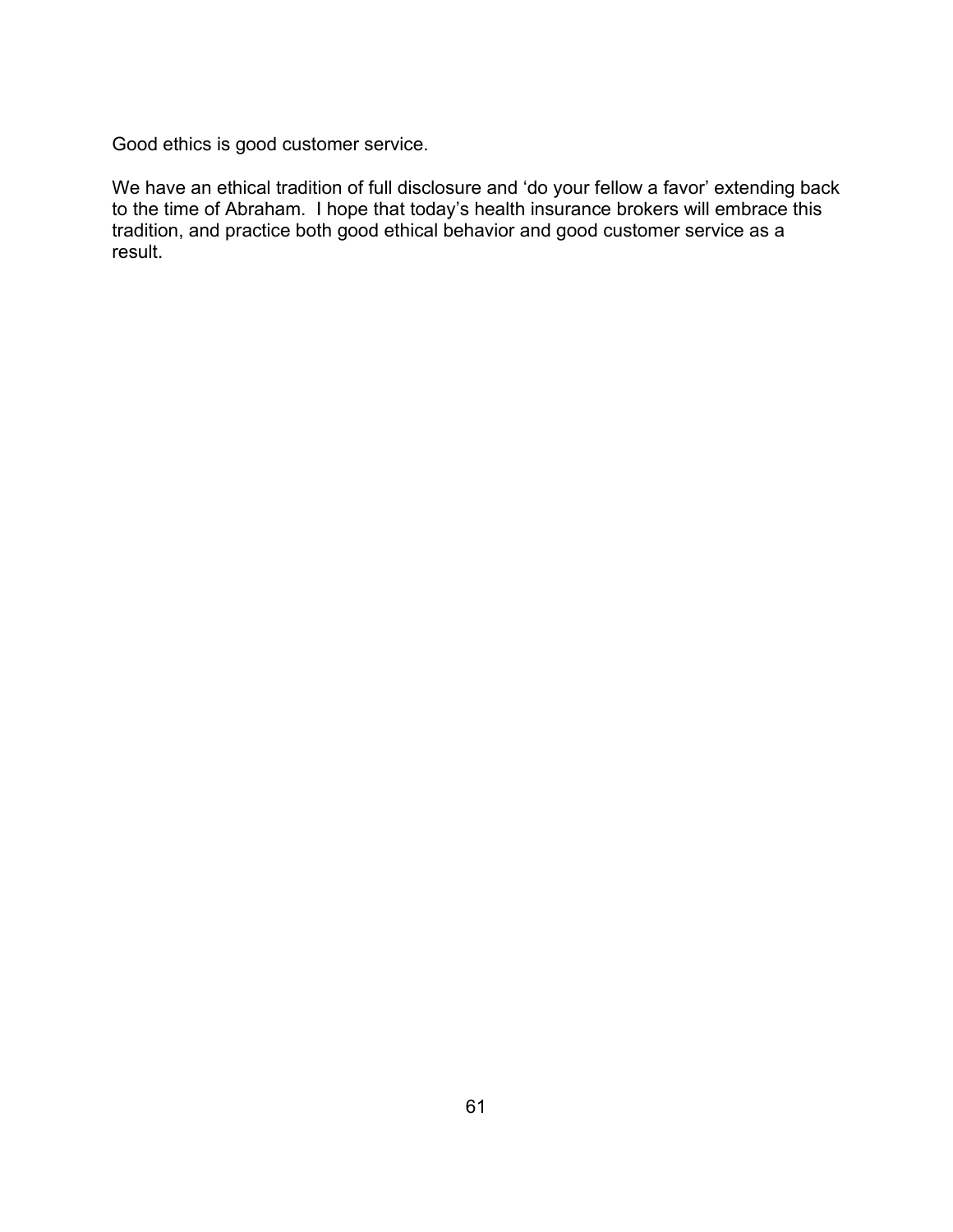#### **Case study: A brief historical view Some health insurance trends since 2000. Did the health insurance industry evolve ethically?**

This section applies the tools introduced previously to evaluate healthcare systemic evolution since 2000. Consider, as you read it, the implications for your own professional behavior.

- How has your behavior changed over the past decade or so?
- Are you acting today as ethically as you did years ago?
- How does your own ethical position change as the overall industry changes?

This section will describe two major industry activities post-2000s: the introduction of Consumer Driven Healthcare aimed at controlling costs and of HEDIS quality measures aimed at improving quality. These are not the only programs developed. Rather, they are examples of the *types* of programs implemented by carriers over the past decade. As you read this, consider whether the insurance industry acted ethically (in our terms) or not. Did it *let the buyer beware* or *do your fellow a favor*? What responsibilities does this place on the broker's shoulders?

### **Our starting point: the 2004 NCQA report**

The National Council on Quality Assurance, a managed care industry association, published the following in its 2004 Annual Report, clearly identifying the need to improve the quality of our nation's medical care. I choose 2004 because it was the first year after the introduction of Health Savings Accounts in the Medicare Modernization Act of 2003 and because the 2004 NCQA report so eloquently framed these issues: *The disparity between the care most Americans receive and the care delivered through the nation's best plans results in from 42,000 to 79,000 premature deaths each year……thousands of preventable second heart attacks, kidney failures and other conditions……more than \$9 billion in lost productivity and nearly \$2 billion in hospital costs could be averted through more consistent delivery of best-practice care……more than 14,000 heart attacks and strokes could be prevented each year through better diabetes management alone.* 

This report followed on the groundbreaking 1999 *To Err is Human* study by the Institute of Medicine that documented, for example: *preventable medical errors cost the US economy between \$17 billion and \$29 billion annually plus thousands of preventable annual deaths…These errors include diagnostic, treatment, preventive and systemic*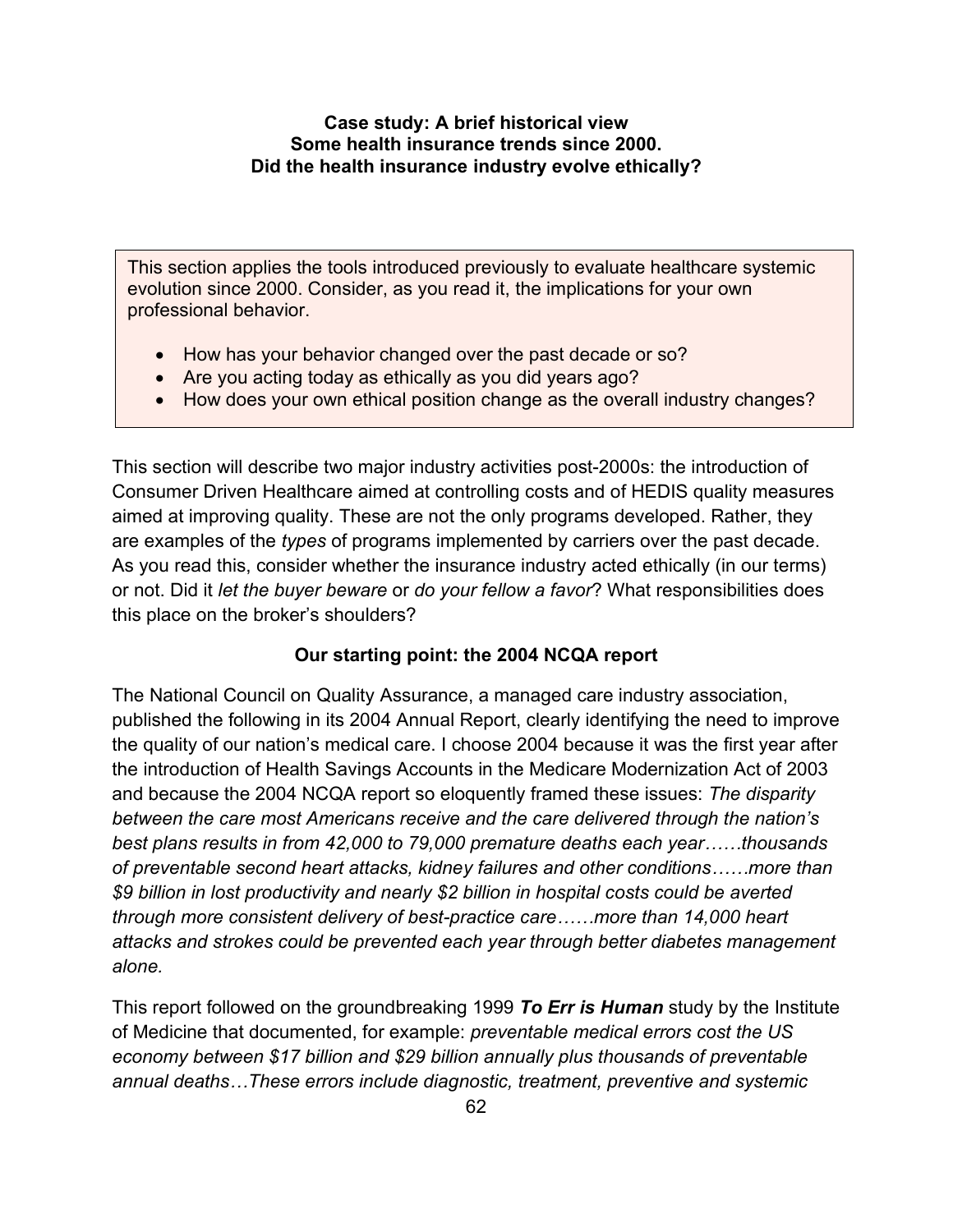*problems…The IOM believes that faulty systems, processes and conditions, rather than individual physician mistakes cause these medical errors.* These preventable errors account for up to about 100,000 unnecessary deaths per year.

Both statements describe a poor quality medical care system that includes huge amounts of unnecessary care, expense, preventable injury and death, all of which has a significant financial impact. How did the insurance industry respond to these types of wake-up calls? In part by introducing process metrics like the HEDIS system that I'll describe later, and in part by introducing Health Savings Accounts, a tax codification of the trend toward high deductible health plans, the so-called Consumer Driven Healthcare, aimed at controlling medical care inflation.

#### **Consumer Driven Healthcare**

Consumer Driven Health Care aims to treat medical care purchasing like all other consumer purchases such as cars and homes. It does this by requiring consumers to spend their own money on medical care, up to some specified annual deductible.

Consumer engagement starts – and generally stops – with deductibles. Few plans include meaningful medical care quality metrics like the Number Needed to Treat or Number Needed for Harm. Few consumers know their Starting Risk of developing various medical problems, or the Modified Risk offered by medications, therapies or tests. Even fewer can understand which medical claims - from medical ads for example - are meaningful and which are not. The industry has, so far at least, failed to teach consumers how to choose high quality medical care over low and avoid unnecessary care altogether.

Lacking this knowledge, consumers spend their money unwisely on medical waste…up to, about, 1/3 of the time…regardless their deductible or the tax treatment thereof. What price-based medical decision making overlooks: better outcomes almost always cost less than poorer ones.

One reason for this: better medical quality leads to fewer missed diagnoses, hospital readmissions, unnecessary tests and unnecessary procedures. This suggests that wiser medical consumers – i.e., those who make the most well-informed medical care quality decisions – are generally the *lowest cost* medical consumers, not the 'penny-wise, pound foolish' folks who shop based on price.

Dissuading people from choosing *quality* care by motivating them to choose *cheaper* care may well take us in the wrong direction. Medical care prices are, of course, important. Pricing information is *most appropriate* for medical commodities like radiologic scans, pharmaceutical products, and routine tests and procedures. In these,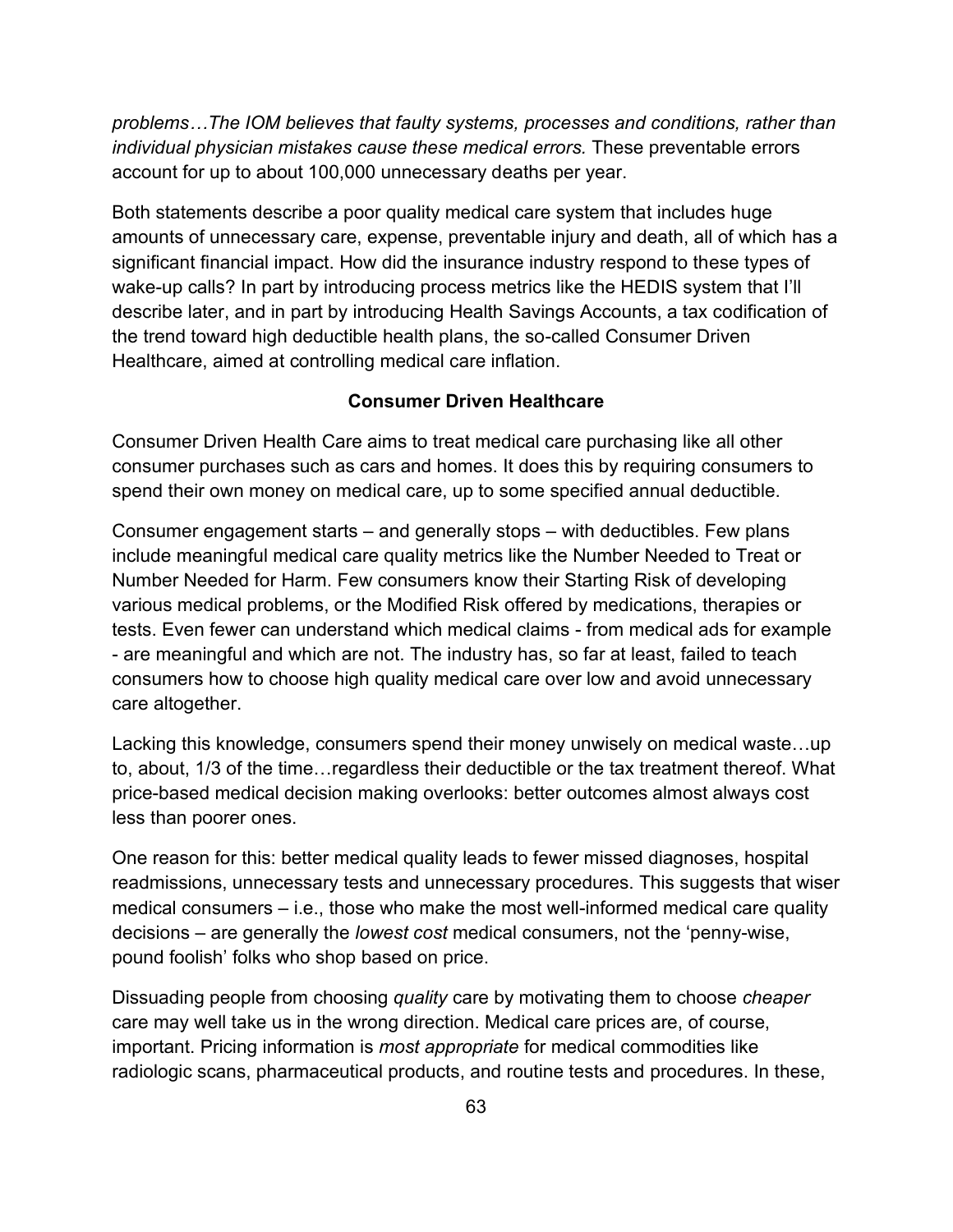the care quality is either approximately the same - many hospitals use the same type of MRI machine, for example - or unknowable. How can a patient determine the quality of one physical therapist as compared to another? They can generally only determine the friendliness.

Pricing information is *least appropriate* for complex, expensive, highly individualized, potentially life threatening medical interventions. Would an elderly patient suffering from congestive heart failure, decreased kidney function, Parkinson's disease and diabetes who needs his pacemaker removed and upgraded - choose the least expensive facility? Or an obese, diabetic woman suffering from COPD and lupus choose the least expensive facility for her double mastectomy? I suspect these people would want the *best* facility because the risks are so high. These individualized, non-routine interventions are the ones with the most potential to save money. But they're the ones for which we're least able to get meaningful pricing information.

In general, price is a secondary consideration in medicine, one that wise patients should only consider after they have determined the care quality.

Here's how the wise patient would make an informed medical decision, at least conceptually: First, decide which medical care *treatment* offers the best outcomes for people like you. Spinal fusion surgery or back therapy, for example; mastectomy or watchful waiting. Second, decide which *hospitals and physicians* provide that treatment the best, as measured by outcomes for people like you, Third, if you find two hospitals or physicians that generate the same outcomes for the same treatment, then sure, choose the least expensive.

Of course, medical decisions are often rushed so you can't go through this sequence in detail. Often these data don't exist for your particular medical need so you need to estimate. But the key point remains: *choose high quality, necessary medical care based on outcomes for people like you as a first consideration, and relegate cost issues to a secondary role.* So- called Consumer Driven Healthcare tends to flip this process on its head.

### **Consumer Driven Healthcare Defined by Deductibles (largely)**

In common insurance lingo 'consumer driven products' are those with \$1000 or more annual deductibles. Each consumer spends that \$1000 as best he/she sees fit – for physician visits, medications, tests or therapies. Only after satisfying the deductible does insurance begin to pay. Then, depending on the specific plan design, insurance pays all of the additional medical expenses, or part up to some set amount.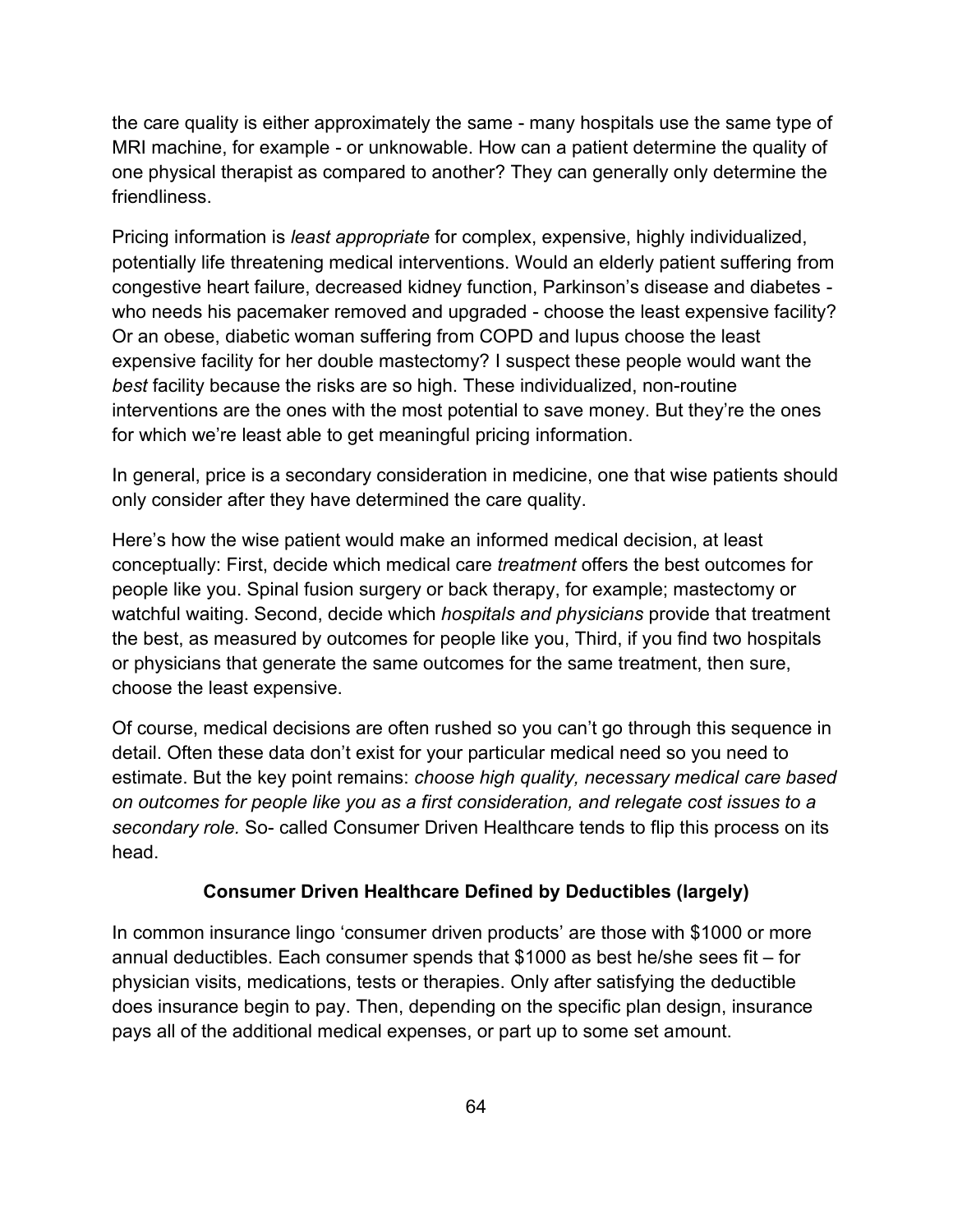In theory, when people spend their own money they shop more wisely and get better value than they would if they only spent the carrier's money. This is the same theory that underlies other consumer products, ranging from refrigerators to cars to tennis racquets. Unfortunately, the theory fails in healthcare due primarily to the lack of medical *quality* information – the necessary first step to wise medical care decision making. Today we only have some medical *pricing* information. (I'll give examples shortly.)

The lack of quality info makes medical decisions different from, say, car purchasing decisions. The car buyer can compare various cars before deciding which to purchase. Large or small, good gas mileage or poor, lots of luxuries or few, good crash-testing rating or not, high resale value or low, built-in GPS units, etc…and price too, of course! But the medical purchaser generally has very little similar information. How effective is this intervention compared to that? Or this medication compared to that one? Which doctor has the best outcomes for people with my illness? Which hospital? You don't need a medical degree to compare the effectiveness of different medical treatments. You just need the information. But we generally lack it.

For this reason, I suggest that today's so-called Consumer Driven Health Care is really nothing more than cost shifting to sick people. These plans have virtually nothing to do with consumerism. And they can't, since patients have virtually no useful medical care quality information today upon which to make wise medical care decisions.

#### **Some Examples**

To help patients spend their deductibles wisely, insurance carriers, private companies and some states have developed and promoted pricing tools – lists of medical treatment prices from various local providers that, theoretically, help patients shop for the best deal. Some of these models are extremely detailed, showing, for example, what an individual consumer will pay based on his/her deductible payments so far this year, how much your employer will pay, what types of follow up care you may need and what they will cost, etc.

I'll show you some simple examples. To avoid any confidentiality or related issues, I'll use a public pricing site, the New Hampshire state site, nhhealthcost.org. I chose it because it was easy to use. I also used a fictitious Cigna group insurance policy, chosen entirely at random.

This may or may not be representative of medical prices nationally, but it serves to show how different providers charge vastly different amounts for the same medical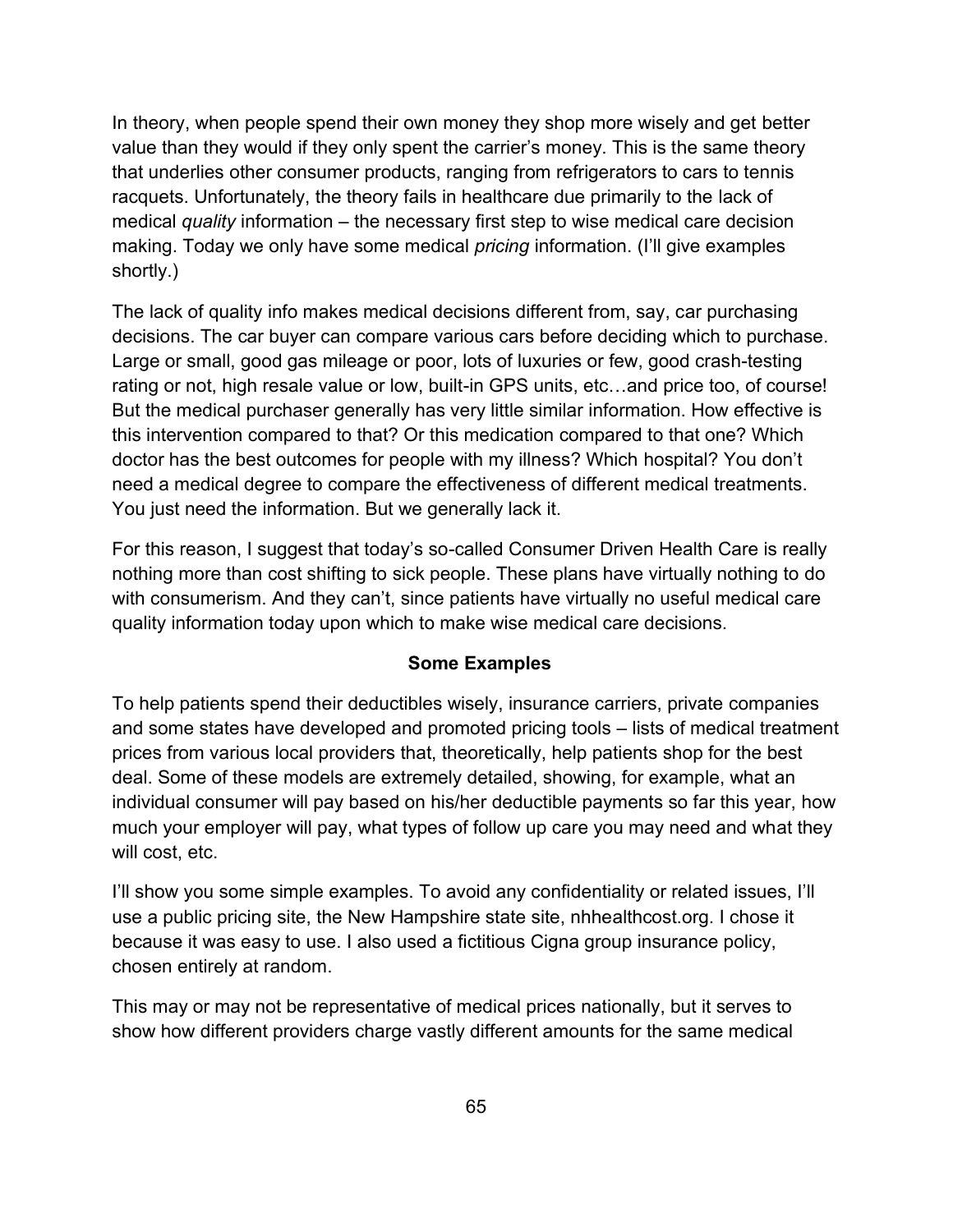services.<sup>34</sup> The first chart shows costs for laparoscopic out-patient hernia repair.

| Facility                    | Cost     |
|-----------------------------|----------|
| <b>Elliot Hospital</b>      | \$10,237 |
| Wentworth-Douglass Hospital | \$15,896 |

We have no meaningful quality information – infection rates, speed of return to normal health, patient satisfaction, 30 day readmission rates, etc. The only so-called quality information available includes the following metrics, partial list, with each hospital given 1 – 5 stars. I can't imagine how these measures or the star averages would help a hernia patient make a wise location decision.

| <b>Patient Centered Care Metrics</b>                                 |  |  |
|----------------------------------------------------------------------|--|--|
| Overall patient experience                                           |  |  |
|                                                                      |  |  |
| Area around room was quiet at night                                  |  |  |
| <b>Timely Care Metrics</b>                                           |  |  |
| Patients with stroke symptoms who received head CT scan upon arrival |  |  |
| Recommendation for follow up                                         |  |  |
| <b>Safe Care Metrics</b>                                             |  |  |
| Patients infected with Cdiff while at hospital                       |  |  |

A word about stars and 'average patient experience' at general hospitals. First, there is no 'average patient' in terms of treatment. Some have foot issues, others head. Some have orthopedic issues, others cancer. They go to different departments, see different doctors, have different interventions and follow different protocols. A hospital might be excellent at hematology but weak at nephrology, strong at child psychiatry but weak at interventional radiology, etc. 'Average' has no meaning in this context.

<sup>34</sup> I downloaded these costs in April, 2021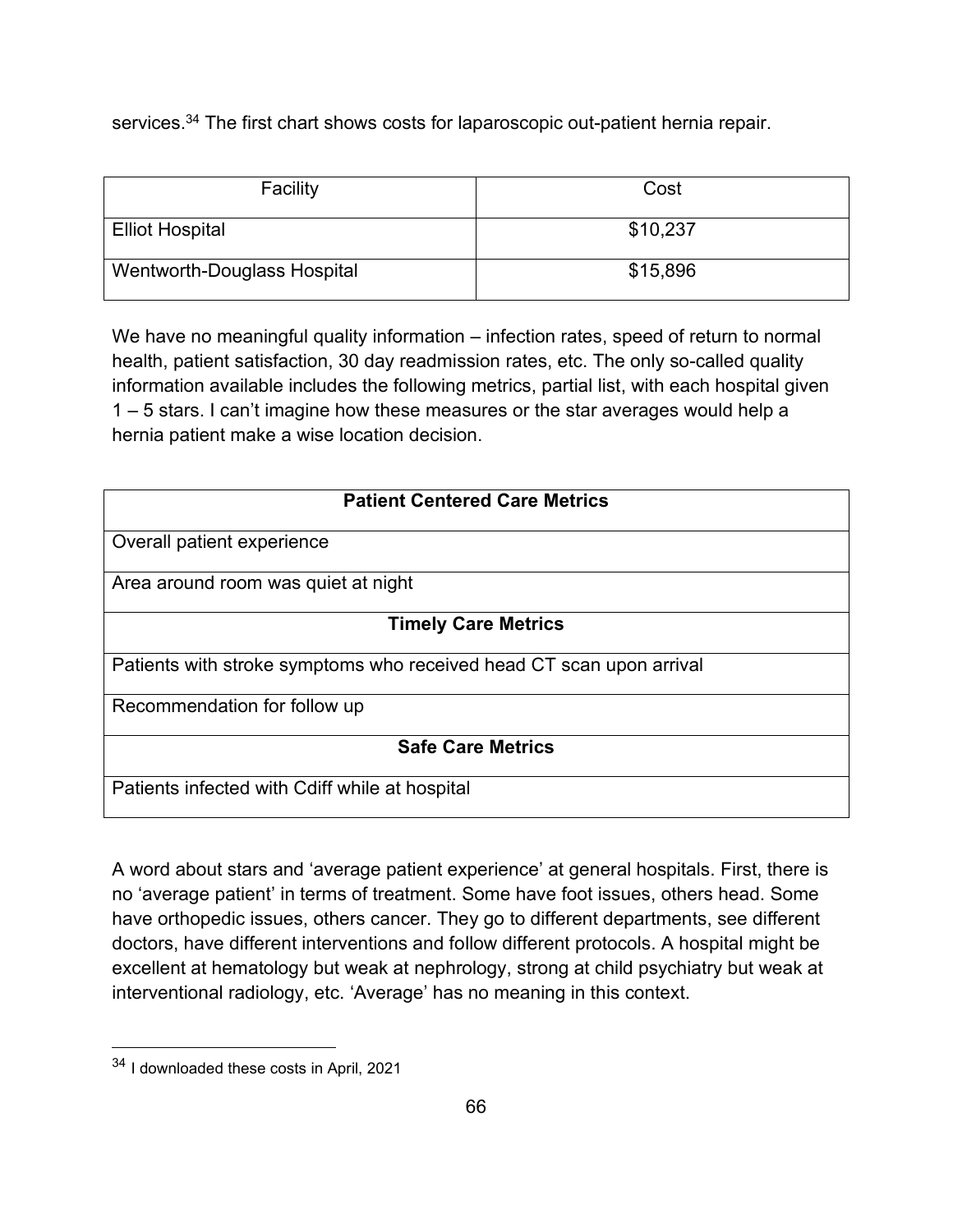Second, there is no 'average patient' in terms of illness severity. Some cancer patients might have their disease under control and receive excellent outpatient care while others need surgery. A given hospital might be much better at treating one level of severity than another.

Third, none of these so-called quality metrics measure outcomes – risk adjusted patient mortality rates, for example. None, in other words, suggest whether or not patients will actually get healthier at one hospital or another.

For these 3 reasons, the quality metrics employed in New Hampshire – again, simply an example of the current state of transparency – have no meaning for our sample hernia patient. They are, in other words, meaningless.

Here's a second example, again from New Hampshire, but with a different insurance carrier. I choose Anthem this time, again entirely randomly, for colonoscopy with polyp removal $35$ 

| <b>Facility</b>                            | <b>Total Cost</b> |
|--------------------------------------------|-------------------|
| <b>Wentworth Surgery Center</b>            | \$964             |
| <b>Elliott Hospital</b>                    | \$1,098           |
| St. Joseph Hospital                        | \$1,585           |
| <b>Valley Regional Hospital</b>            | \$2,003           |
| <b>Mary Hitchcock Memorial</b><br>Hospital | \$3,533           |

Again, no quality information – rates of false positives, misdiagnoses, overdiagnoses etc. No information on number of call backs, unnecessary further investigations, etc. But an impressive price discrepancy. Some patients – presumably – will choose the lower cost provider to save money. Others may choose the *higher* priced treatments, assuming that the most expensive is the best. Still others may choose the one closest to home, regardless the price, especially if they have already satisfied their deductible. And others may follow their doctor's advice, regardless of price. I'm not sure what all

<sup>35</sup> https://nhhealthcost.nh.gov/costs/medical/result/colonoscopy-with-polyp-removaloutpatient?carrier=2&plan\_type=3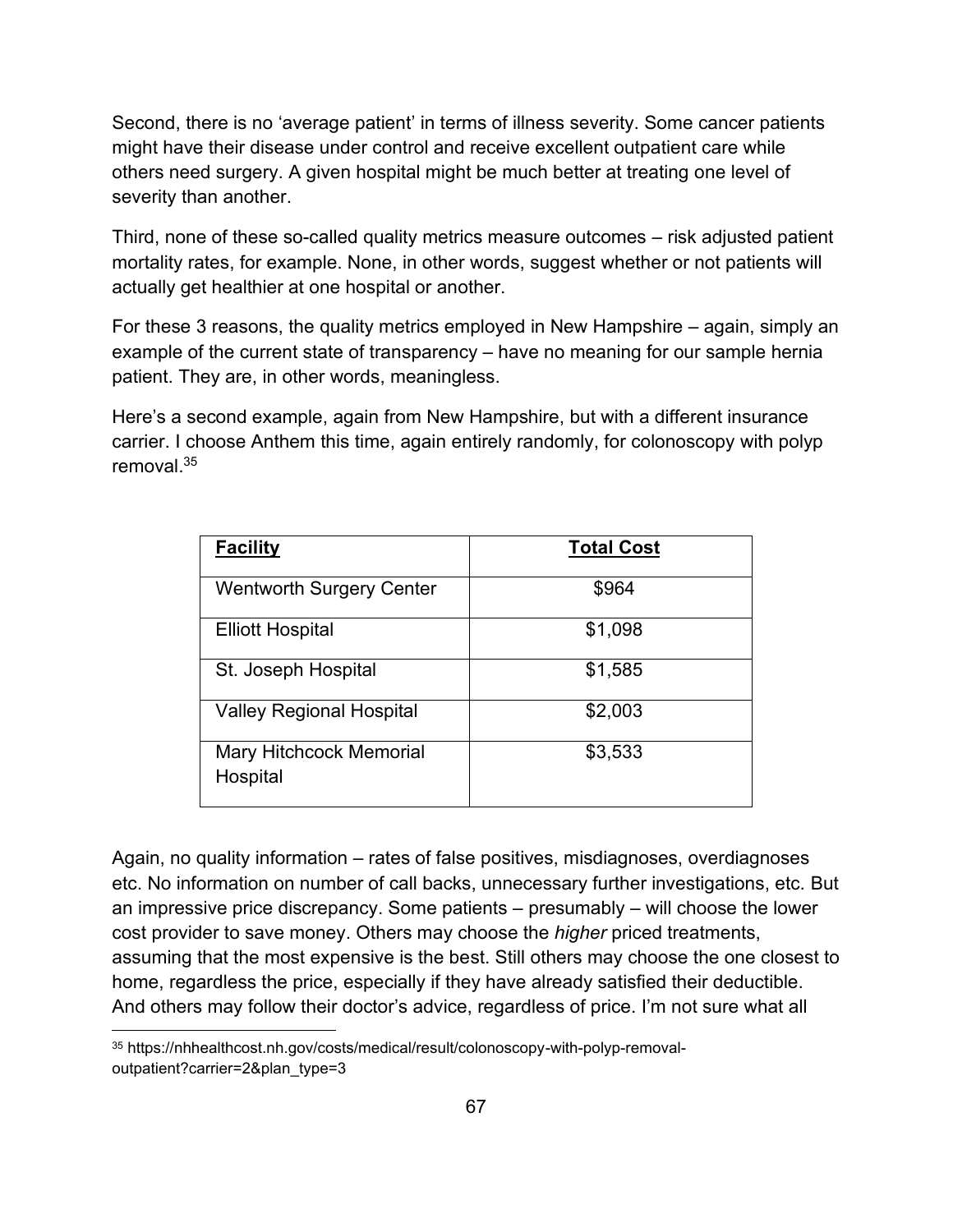this has to do with medical care quality – the 'up to about a third generating no detectable benefit' – as we have no reliable, similarly detailed outcome metrics to combine with these prices. I'm also not sure exactly how consumers will change their behavior when faced with this pricing information. But some industry folks are developing ways to address that behavioral issue.

### **New plan designs: do you let the buyer beware of details?**

Once prices for lots of procedures – and for bundles of procedures – become available, carriers and brokers can design *reference based pricing* plans. That's likely the next new thing. Reference based pricing takes the deductible concept a step further: The *deductible* applies to all your medical care. Once you pay it, the care is free for the rest of the year, though some plans may still call for a co-insurance payment up to some specified amount. *Reference based pricing* says the insurer will only pay the lowest price in the region after you satisfy your deductible. The insurance subscriber is responsible for all or part of any excess if he/she chooses a different provider.

The low price provider may change by treatment. In our examples above, Derry was the low price pelvis MRI provider and Concord the low price arthroscopic knee surgery vendor. Whichever provider is the lowest price becomes the 'reference' for that treatment. These plans are still very new and we don't have evidence of their effectiveness. Creative carriers and brokers will almost certainly develop variations on this theme.

Prices serve a variety of supplier goals including profit generation and customer attraction (marketing). I'll use an automotive analogy to introduce all this and then show how hospitals do the same things.

Here's the example: An independent auto mechanic advertises oil changes for \$19.95. Meanwhile the large dealer up the road charges \$34.95. Is the independent better or worse at oil changes? We don't know. But by charging \$19.95 he's probably trying to attract new customers who will like his work and use his services for brake jobs, tuneups and other higher priced, more profitable work. In other words, the \$19.95 oil change is part of his marketing strategy to get people in the door with the low priced item and then upsell them: 'You know, your brake pads are pretty thin. I could replace them while I do your oil change.'

Retailers do this all the time: attract new customers with cheap, low margin items and then sell them higher priced expensive stuff.

Two points here: **First:** there are lots of auto repair competitors, so consumers can quite easily research their options. You can't make too much of an auto repair mistake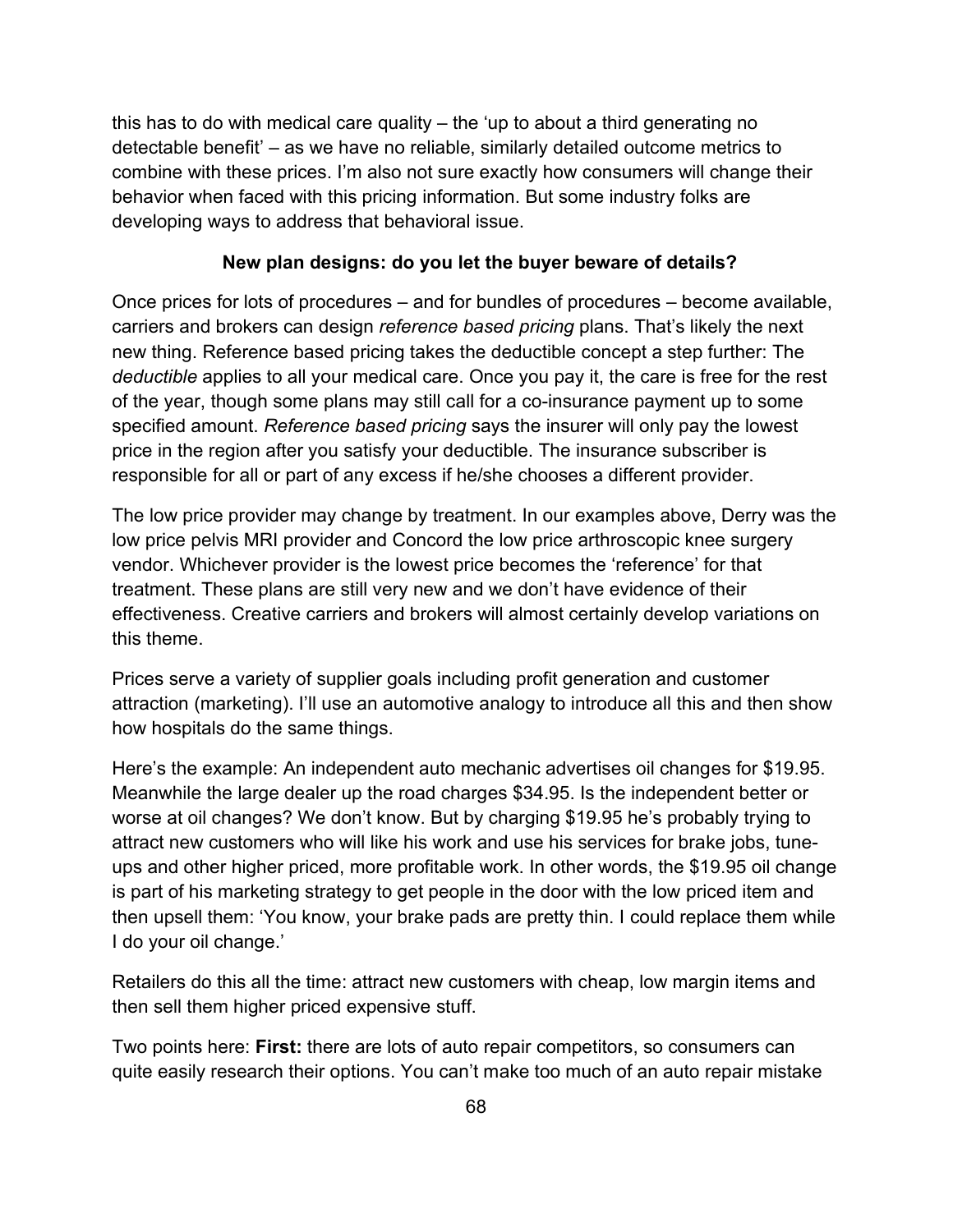as you're normally only spending a few hundred dollars at most. A bad decision probably just means you overspend by a bit. Pretty small risk to the consumer. *Not so true of complex medical issues where poor quality care can literally kill you.* 

**Second,** auto repairers are notorious for upselling unnecessary services, at least in the common public perception, so consumers are 'defensive shoppers,' constantly on their guard to avoid getting ripped off. George Castanza articulated this in a 1995 Seinfeld episode, describing his dealings with an auto repair facility: <sup>36</sup> *Well of course they're trying to screw you! What do you think? That's what they do. They can make up anything; nobody knows! "Why, well you need a new Johnson rod in here." Oh, a Johnson rod. Yeah, well better put one of those on!*

Could hospitals do the same thing, upsell patients? Attract them in and then provide lots of additional, perhaps unnecessary but high margin billable services?

**Item:** Emergency room physicians at Carlisle Regional Medical Center in Pennsylvania had targets for how many patients to admit. According to the New York Times investigation, published in November, 2012: <sup>37</sup> *doctors said that hospital administrators created targets for how many patients they should admit. More admissions translated into more dollars for the hospital…one of the physicians recalled getting phone calls in the middle of the night questioning why he had not admitted an older patient whose hospitalization he could easily have justified. "The pressure to admit was so high," he said.*

**Item:** 60 Minutes reported on December 2, 2012 that Health Management Associates, the 4th largest for-profit hospital chain in the country *relentlessly pressured its doctors to admit more and more patients -- regardless of medical need -- in order to increase revenues.* <sup>38</sup> The Emergency Room admission benchmark was 15% in some places, 20% in others and 50% for Medicare enrollees, with hospital administrators emailing ER docs messages like: *Only 14 admits so far!!! Act accordingly… I will be blunt…I have been told to replace you if your [admission] numbers do not improve.*Sounds like upselling to me. ER is a low margin business, like oil changes. Inpatient admissions far more profitable. Like Johnson rods.

<sup>36</sup> http://www.imdb.com/title/tt0697702/quotes

<sup>37</sup> Creswell and Abelson, A hospital war reflects a bind for doctors in the US, New York Times, Nov 30, 2012

<sup>38</sup> 60 Minutes, Hospitals: The Cost of Admission, December 2, 2012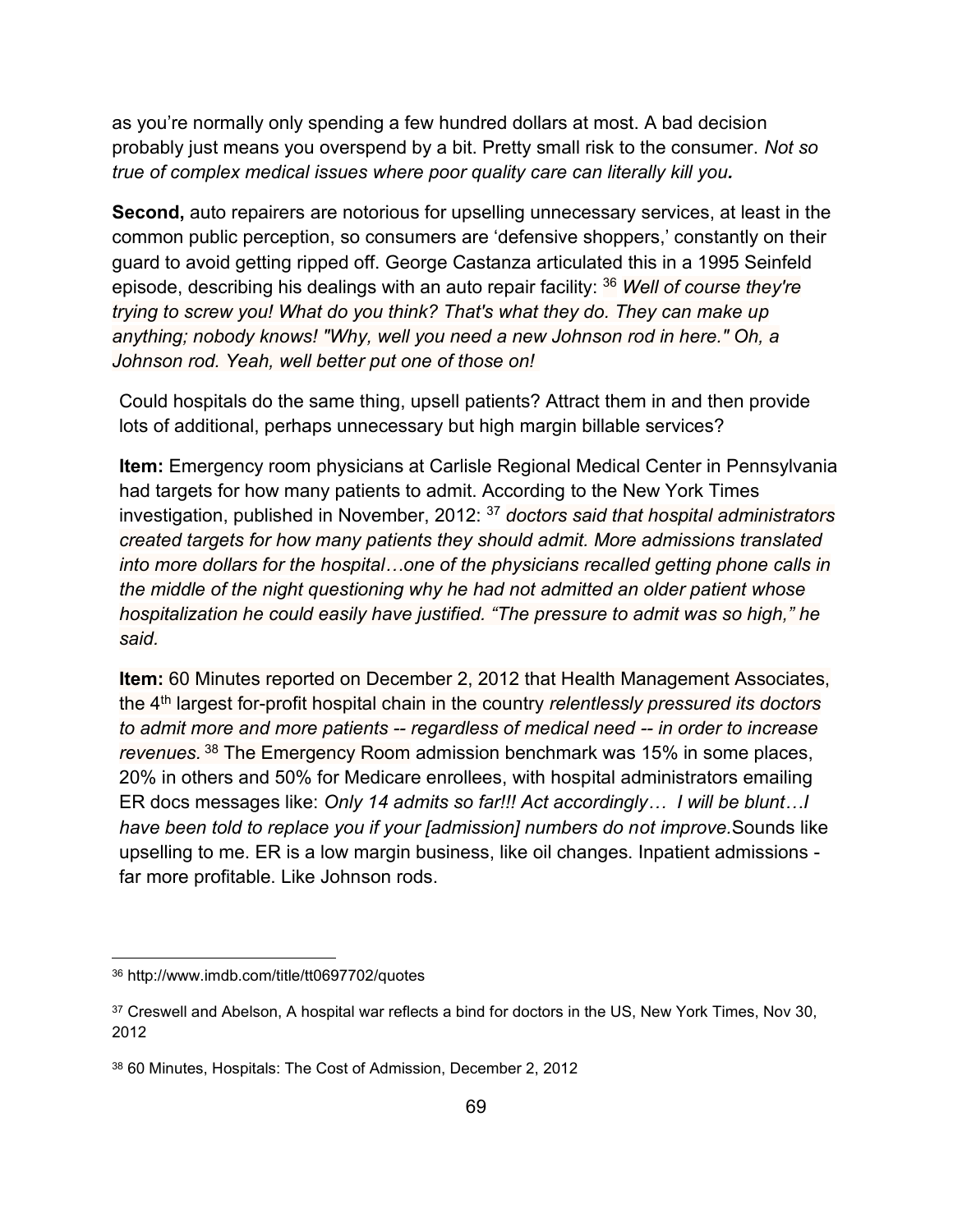Just image the potential impact if hospitals *compete* with each other on advertised prices, but *compensate* their doctors based on admission rates or surgeries performed.

**Item:** On September 12, 2012, Westerly Hospital in Westerly, Rhode Island offered free PSA screening from  $5 - 6$  PM.  $39$  'Free' is the ultimate low cost. Now...why would a hospital give its services away for free? And why PSA screening in September 2012, *four months after the US Preventive Services Task Force recommended against PSA screening for prostate cancer?* 

Dr. Otis Brawley, Chief Scientific and Medical Officer at the American Cancer Society suggested an answer in an interview: <sup>40</sup> We at Emory have figured out that if we screen 1,000 men at the North Lake Mall this coming Saturday, we could bill Medicare and insurance companies for \$4.9 million in health care costs [for biopsies, tests, prostatectomies, etc]. But the real money comes later--from the medical care the wife will get in the next three years because Emory cares about her man, and from the money we get when he comes to Emory's emergency room when he gets chest pain because we screened him three years ago. Questioner: You're saying that screening creates long-term customers. So, did Emory Healthcare decide to go ahead with the free PSA screening on Saturday?

Dr. Brawley: No, we don't screen any more at Emory, once I became head of Cancer Control. It bothered me, though, that my P.R. and money people could tell me how much money we would make off screening, but nobody could tell me if we could save one life. As a matter of fact, we could have estimated how many men we would render impotent...but we didn't. It's a huge ethical issue.

Seems that Westerly Hospital made a different decision.

I'm left to wonder if publishing price lists will still leave as unnecessary about half the Connecticut mastectomies…or perhaps increase the rate of unnecessary mastectomies if radiologists are compensated based on mastectomy rates or a similar metric.

I just don't see how all this pricing information cuts down on our rate of unnecessary care or switches people from low to high quality treatments. I *do* see how this can cut some hospital and treatment costs, but I hesitate to guess whether this means better care or worse. Will hospitals routinely admit more patients in the 'gray area' between definitely needing admission and definitely not to maintain their income…like our ER

<sup>39</sup> <http://www.westerlyhospital.org/hospital-offers-free-psa-screening-on-sept-12/>

<sup>&</sup>lt;sup>40</sup> [http://www.whale.to/cancer/psa\\_screening.html](http://www.whale.to/cancer/psa_screening.html) . Brawley reports a similar story in his book How We Do Harm, pages 228 - 9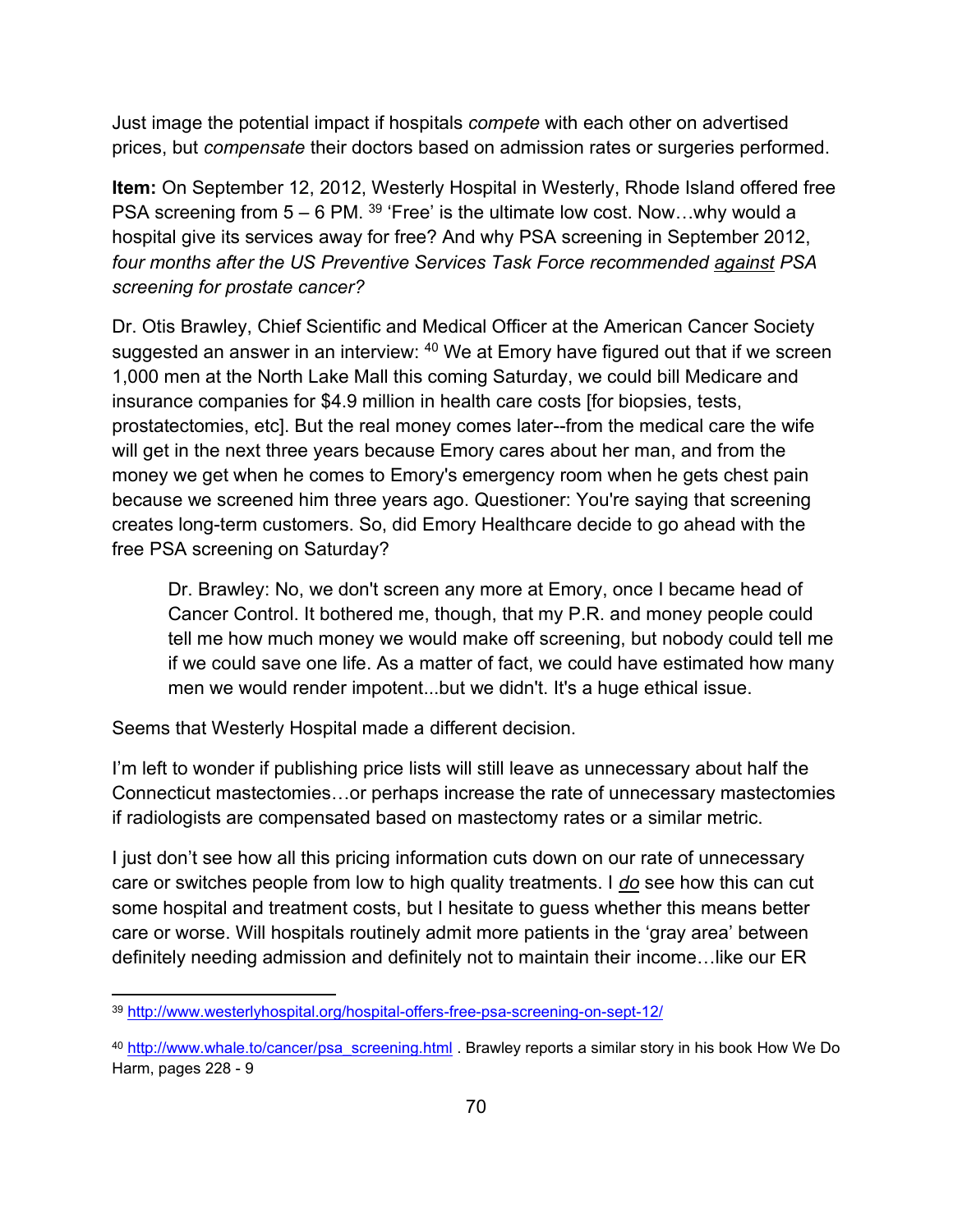examples above? Will others do *more* investigations to find *more* microscopic abnormalities that require *more* low quality care, perhaps like Westerly Hospital? Will our overall medical inflation rate actually *rise*? Shopping for medical care based on price requires people to understand what those prices actually mean. I'm not sure many do. I worry about the tyranny of the unintended consequence.

### **Are current metrics ethical or not?**

Here are some New Hampshire mammography prices. As you review these, remember Dr. Brawley's comments and ask yourself 'if I ran a high priced hospital, how could I keep my mammography prices high to maintain my income while also maintaining my volume?' I probably wouldn't want to compete on mammography *price* as that could mean foregoing \$300 or more per mammogram with a potentially significant negative impact on my bottom line. (\$300 per mammogram, 11 mammograms/day, 6 days/week is about a million dollars per year.)

I used that fictitious Anthem policy again here for Outpatient Mammography'.

| <b>Facility</b>                    | <b>Total Cost</b> |
|------------------------------------|-------------------|
| <b>Parkland Medical Center</b>     | \$127             |
| St. Joseph Hospital                | \$186             |
| <b>Speare Memorial Hospital</b>    | \$365             |
| Dartmouth-Hitchcock Clinic         | \$488             |
| <b>Memorial Hospital</b>           | \$570             |
| <b>Valley Radiology Associates</b> | \$797             |

Again, no quality information: no false positive or false negative rates. We only know that prices vary.

How would a hospital compete? How might it expand in the breast cancer market? How might it attract more patients?

One suggestion (I'm sure creative hospital marketing people will come up with dozens more): a hospital might decide to attract mammography patients by advertising an *'over 95% 5-year breast cancer survival rate'*.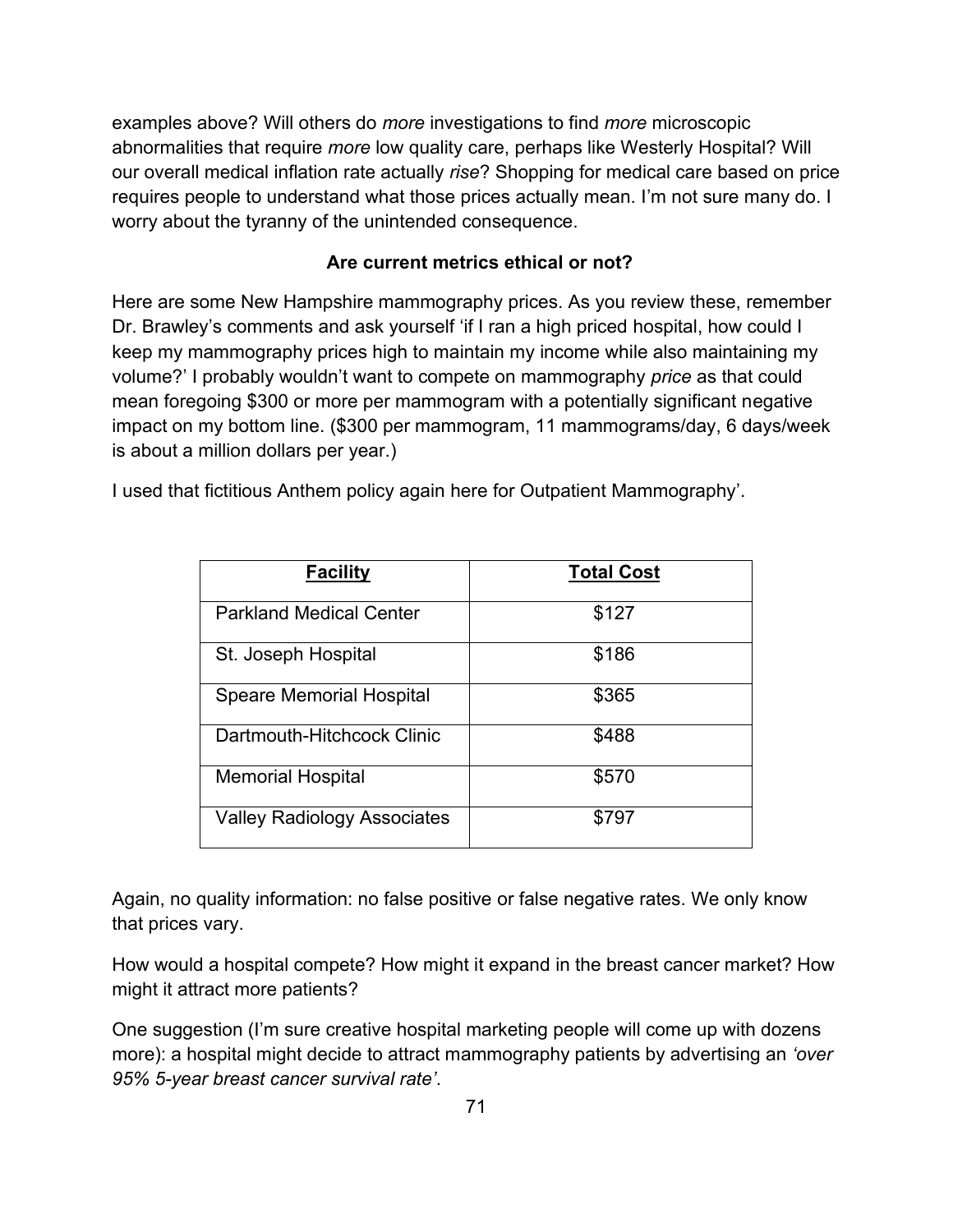That sounds pretty good. People might pay more to use this facility based on the quality it apparently has and the peace of mind it offers. It's a good marketing campaign that might even increase patient volumes while the hospital maintains high prices. But the 95% 5-year survival rate tells nothing about the hospital's breast cancer treatment *quality*; survival rate statistics are spurious, misleading at best and bogus at worst.

Here's why: The 5-year survival clock starts when the breast cancer is diagnosed. Over time, we have diagnosed smaller and smaller abnormalities, earlier and earlier in the breast cancer's life. In fact, between the mid 1990s and mid 2000s, we diagnosed breast cancer about 1 full year earlier, according to the National Cancer Center's SEER data.

Average age of breast cancer diagnosis mid-1990s: about 62; <sup>41</sup> Average age of breast cancer diagnosis 2006: about 61. <sup>42</sup>

Unfortunately, the average age of breast cancer death was the same in 1996 and 2006: 68. <sup>43</sup>

Screening starts the 5-year clock earlier. Screening identifies an abnormality before it becomes symptomatic. It may take a year, 2 years, 5 years or more to become symptomatic, if ever. Identifying an abnormality – breast cancer, for example – by screening *automatically* adds all the pre-symptomatic time to the survival time. This increases 5-year survival rates at even *poor quality* hospitals, because most of the women diagnosed wouldn't die within 5 years anyway.

Diagnosing more women with small, young, hard to detect cancers will increase your 5 year survival rate - by definition - regardless of your medical care quality. You can, thus, improve your 5-year survival rates (or 10 or 20 year rates) by diagnosing cancer earlier but without treating it better or without extending the woman's life at all. Women may still die at the same age, but just live longer with the (earlier) cancer diagnosis. This is apparently the case in the US, or diagnosing cancer no earlier, but providing better cancer treatment and extending the woman's life through better care, or both. Knowing only the 5-year survival rate doesn't tell us which of these 3 situations occurred. That's why 5-year (or 10 year, or any number of year) survival rates may not tell us *anything at* 

<sup>41</sup> Glockler, Cancer survival and incidence, The Oncologist, December 2003

<sup>42</sup> National Cancer Inst, SEER Stat Fact Sheet: Breast downloaded Oct 2012

<sup>&</sup>lt;sup>43</sup> The 1996 estimate comes from Saenz, Trends in Breast Cancer Mortality, Population Reference Bureau, December 2009; the 2006 from SEER Stat Fact Sheet, ibid.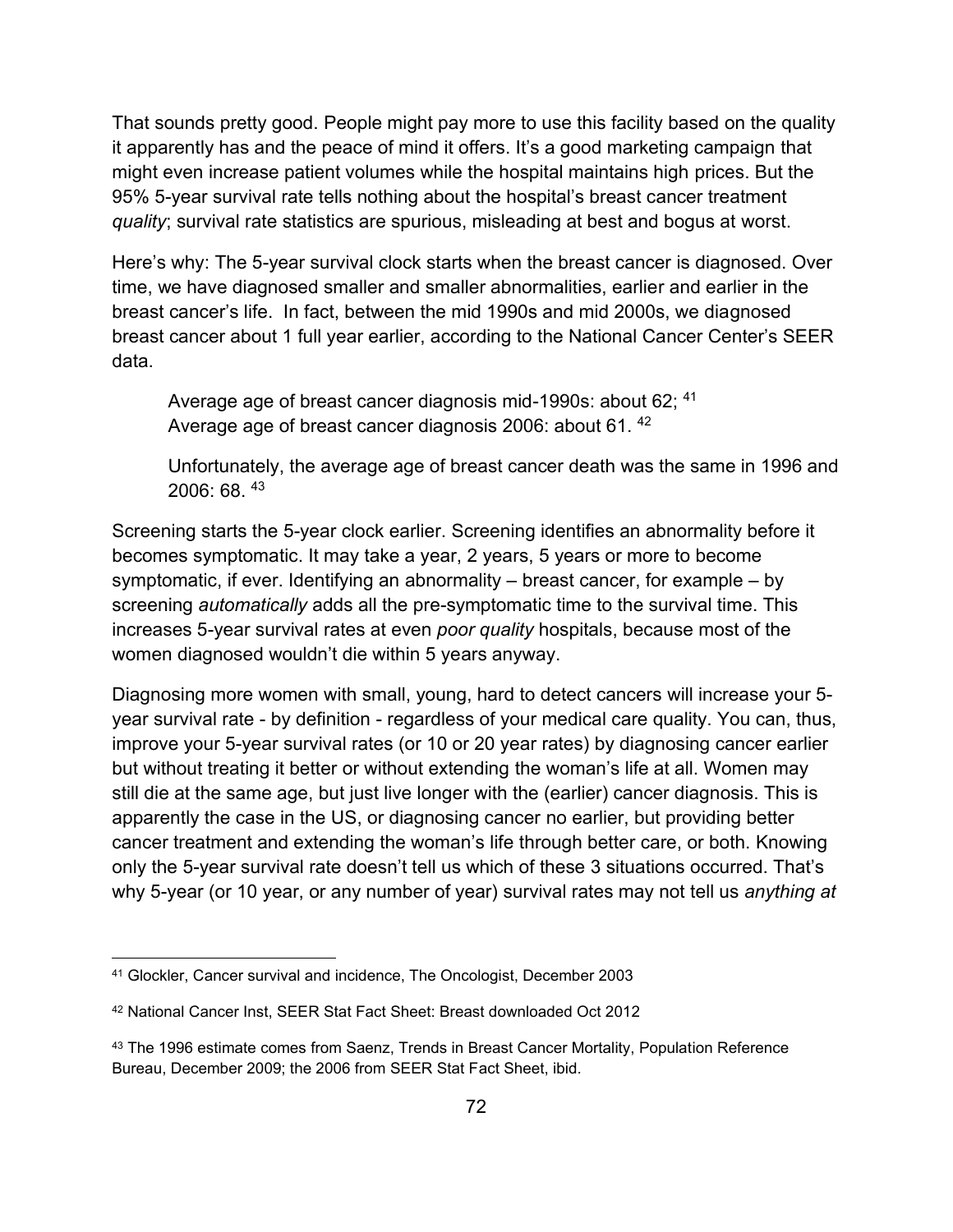*all* about the hospital's cancer treatment quality. But a hospital that advertises these to an unsophisticated public may make lots of money! *Caveat emptor. <sup>44</sup>*

More insidiously, using 5-year survival rates may put marketing pressure on hospitals and carriers to widen our definition of 'cancer' beyond utility and label more women as having cancer; it's a way to create more patients. *This actually happens!* Studies suggest, for example, about 25% of breast cancer diagnoses are for DCIS – ductal carcinoma in situ – an abnormal collection of cells in the milk duct.  $45$  It's a low grade tumor, something between normal breast tissue and breast cancer, not really what we think of as life threatening breast cancer. Some cancer specialists including Dr. Brawley of the American Cancer Society want to remove 'carcinoma' from the name – i.e. not call it cancer at all - out of concern **'**that we are scaring a whole host of people that have ductal carcinoma in situ who make rash decisions because it's called 'carcinoma'–decisions that they wouldn't make if it was more adequately described for what it truly is.'

An expert panel of the National Institutes of Health agrees, recommending that the word 'carcinoma' be deleted from this diagnosis. <sup>46</sup>

But hospitals, presumably, want to keep the name as-is to advertise their spectacular 5-year survival statistics and attract patients. Indeed, as our radiologic equipment detects smaller and smaller abnormalities, maybe some of these will be called a new type of 'cancer' under pressure from hospital marketers and lobbyists. A hospital, knowing all this, can advertise its (potentially non-existent) high quality medical care and charge high prices to unsuspecting patients. *Prices tell us nothing about quality***…**or lack thereof.

Consider delivery prices at two hospitals. Hospital A costs \$4000 for a normal, vaginal delivery and \$8000 for a C-section. Hospital B costs \$4500 for the vaginal and \$8500 for the C-section. Both have similar delivery volumes and first class NICUs. Hospital A is obviously cheaper and is, perhaps, the reference hospital in a reference based pricing system.

<sup>44</sup> Latin for Let the Buyer Beware. Fine advice if the buyer has the relevant tools to beware with!

<sup>45</sup> This discussion comes from Gary Schwitzer's discussion of January 14, 2010, Why don't journalists pay more attention to DCIS? On HealthNewsReview.org [http://www.healthnewsreview.org/2010/01/why](http://www.healthnewsreview.org/2010/01/why-dont-journalists-pay-more-attention-to-dcis/)[dont-journalists-pay-more-attention-to-dcis/](http://www.healthnewsreview.org/2010/01/why-dont-journalists-pay-more-attention-to-dcis/) 

<sup>46</sup> Kolata, 'Cancer' or 'Weird Cells': Which Sounds Deadlier? New York Times, November 21, 2011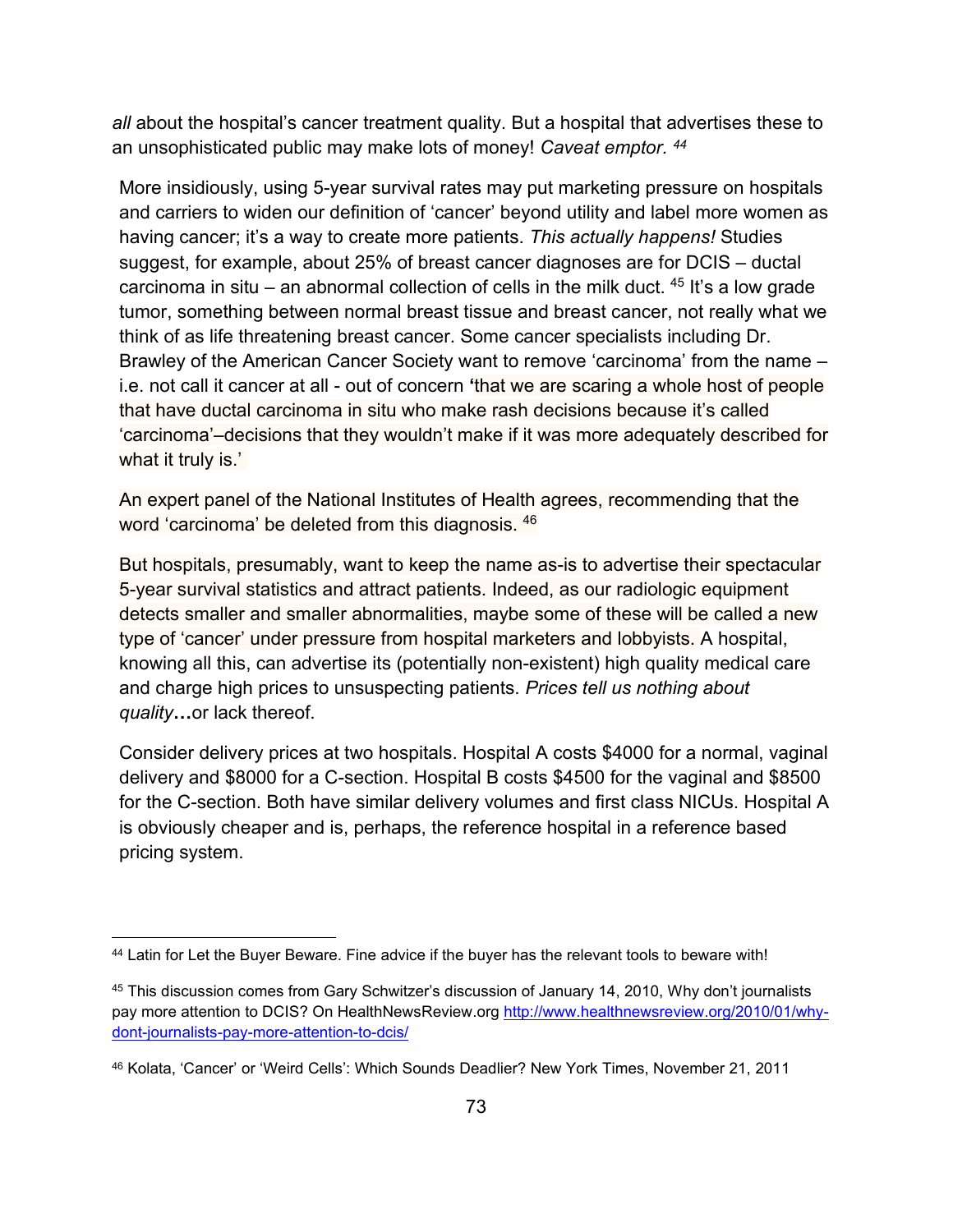But Hospital A performs 48% of its deliveries by C-section, while Hospital B only performs 21%. The same woman would have a 27% increased likelihood of delivering by C-section at Hospital A.

Here's the correct way to calculate the average delivery costs at both hospitals (go ahead and try):

- \* Cost of vaginal delivery times the % of vaginal deliveries *plus*
- \* Cost of C-section times the % of C-sections *plus*
- \* Number of extra days in the hospital for C-sections times the cost/day *plus*
- \* The infant and maternal readmission rate for C-sections times the cost per day times the % of deliveries by C-section *plus*

\* The infant and maternal readmission rate for vaginal deliveries times the cost per day times the % of vaginal deliveries *plus* etc.

That's why I suggest that shopping for medical services based on price is far more difficult than it initially appears, and the effort may not bear any fruit at the end anyway.

This time, consider two breast cancer prevention drugs. <sup>47</sup> (I have no idea why I use so many breast cancer examples – perhaps because there's so much breast cancer data around and examples abound.) Drug A – \$20 copayment – reduces the number of breast cancers by only about 21 per 1000 women. It seems to fall into our 'low quality' care definition….1000 women need to take it for 21 to benefit. That's only about a 2% effectiveness rate and 98% of women who take Drug A don't receive any benefit from it.

But women who take the alternative, Drug  $T -$  with a \$50 copayment – have 50% fewer breast cancers than women who don't. This seems to fit our 'high quality' care definition much better. Cutting my chance of having breast cancer in half seems like a terrific deal for only \$30 more/month, tax deductible in my Health Savings Account or Flexible Spending Account. A 50% reduction in breast cancer risk is a bargain at any price.

Here's the catch: they're the same drug**,** Tamoxifen. Taken prophylactically, it cuts women's risk of developing breast cancer by about 50%, from about 43 to 22 per thousand. Sophisticated marketers can induce different kinds of consumer behavior by presenting medical information in different ways – a 50% cancer reduction is much more powerful than a 21 case reduction per 1000 women. The wise, *sophisticated* consumer will buy the \$20 copayment drug and still enjoy the 50% breast cancer risk

 $47$  These examples are apparently true, from a lecture by Dr. Gilbert Welch, The Two Most Misleading Numbers in Medicine, Feb, 2012, viewed on You Tube. I made up the copayment amounts arbitrarily.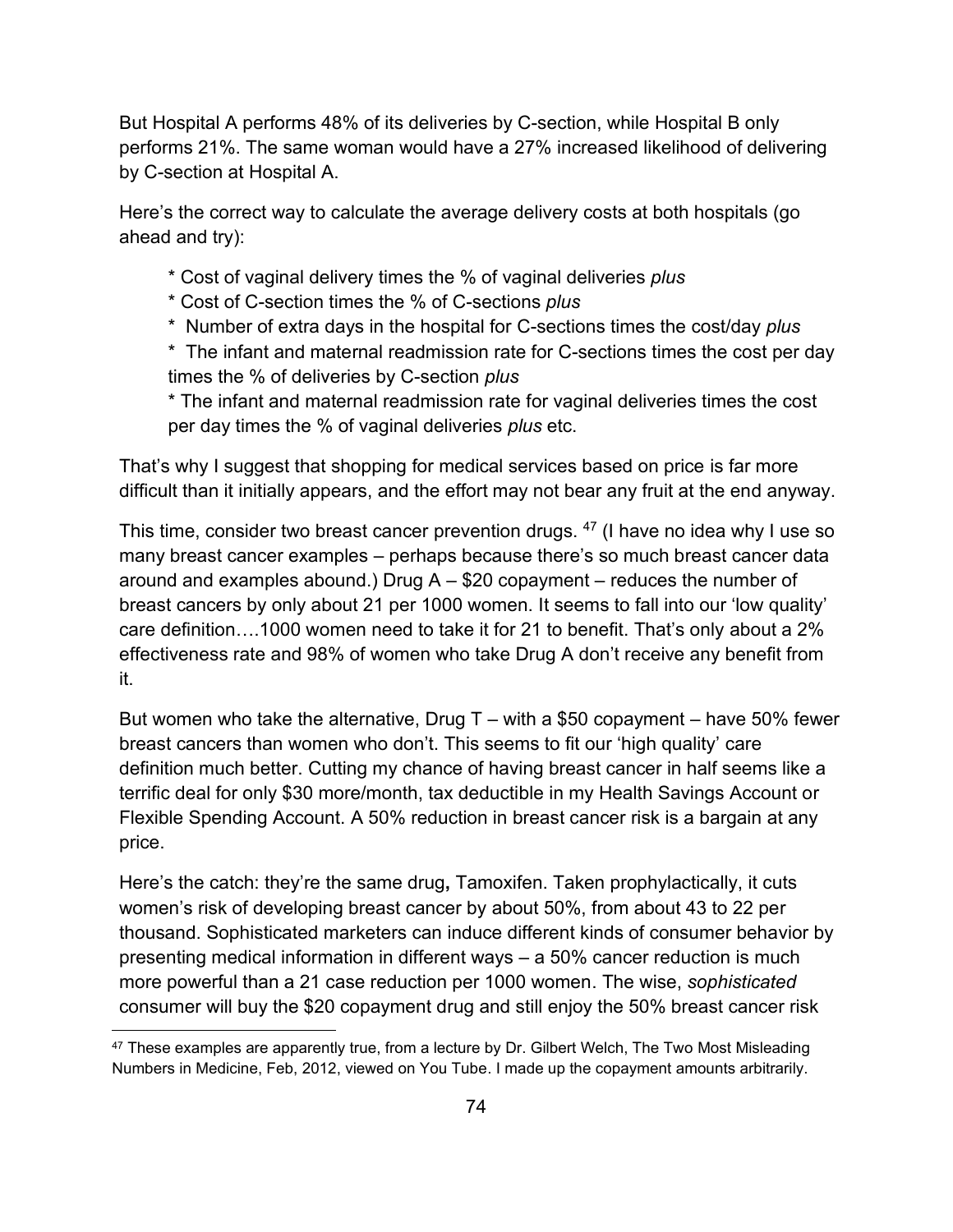reduction….while the *unsophisticated* one may spend an unnecessary \$360 per year, presumably for many years.

Again, simply having medical pricing information tells you nothing at all about quality. But you need medical care quality information to make wise consumption decisions. In short, the extent to which Consumer Driven Healthcare focuses on medical prices is the extent to which it fails to help people make medical decisions based on care *quality*. But as we've seen, decisions made on care quality tend to save money – in addition to helping patients get the best care, which is obviously the goal in the first place.

Of course, pricing information along with medical care quality information can be very useful to patients. Unfortunately, we have, today, little useful quality information.

# **Process guidelines as quality information Would an ethical broker** *do his fellow a favor* **and explain all this… or** *let the buyer beware* **and ignore it?**

The health insurance industry responded to the Institute of Medicine's *To Err is Human* report and the NCQA studies showing big treatment quality differences among hospitals and physicians by developing new sets of *process guidelines*. These are like manuals designed to improve clinical practice. The National Committee for Quality Assurance (NCQA) in particular developed the HEDIS guidelines – the Healthcare Effectiveness Data and Information Set - basically instructions for how to provide high quality medical care to various types of patients. Today, according to the NCQA website, the HEDIS tools are used by more than 90 percent of America's health plans to measure performance of their contracted hospitals and physicians. Because so many plans collect HEDIS data, and because the measures are so specifically defined, the NCQA claims that HEDIS makes it possible to compare the performance of health plans on an "apples-to-apples" basis. 48

The NCQA, for example, publishes lists of carrier rankings based on their contracted hospital and physician HEDIS scores. (I should point out that HEDIS is but one of a handful of measures. Another commonly used metric is CAHPS, the Consumer Assessment of Healthcare Providers and Systems, which also measures process compliance and has the same fundamental flaws as HEDIS, which I'll describe below.) Note that HEDIS measures *inputs*, not *outcomes*. Inputs are what the doctor does to the

<sup>48</sup> <http://www.ncqa.org/HEDISQualityMeasurement.aspx>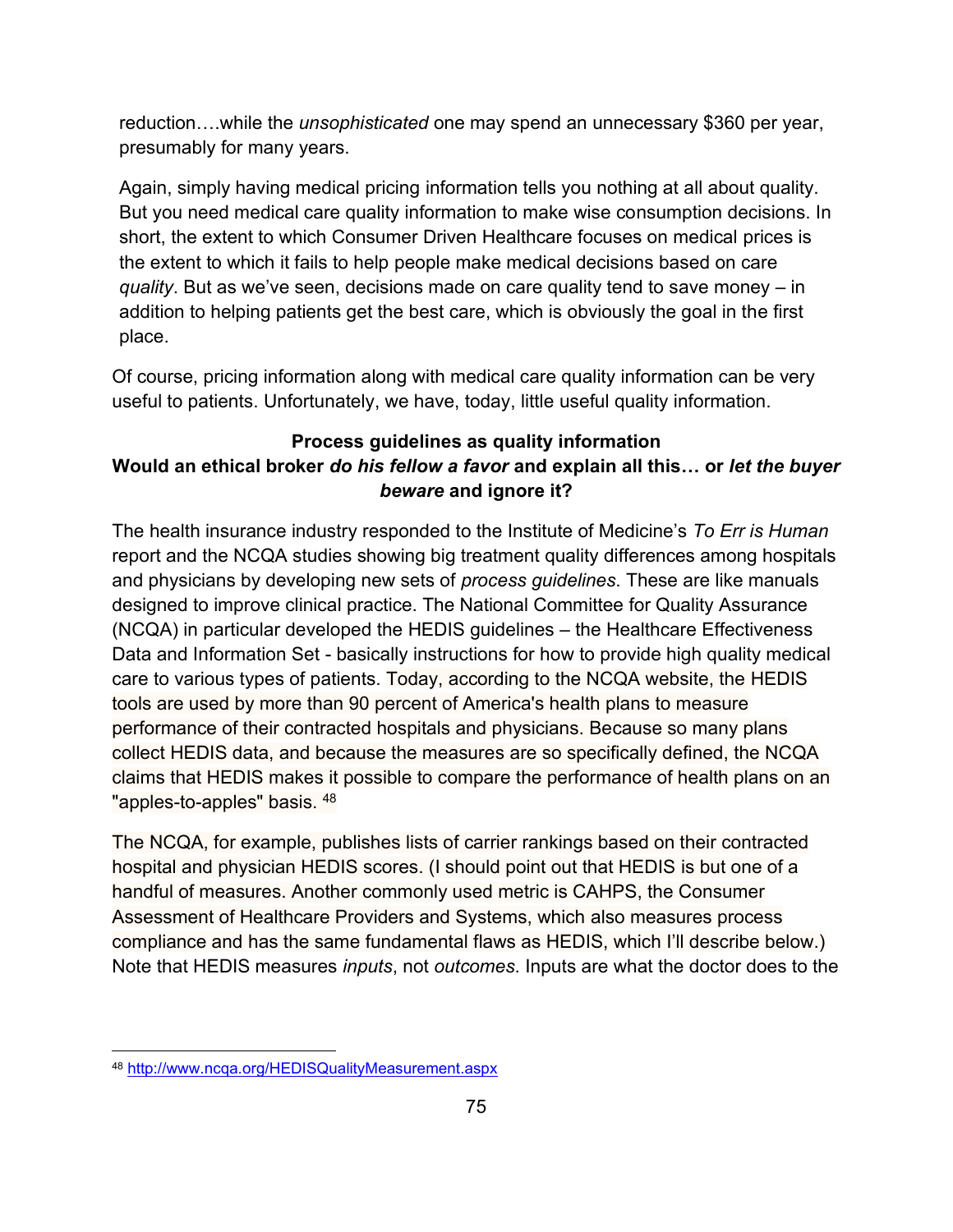patient; outcomes are how the patient actually did. HEDIS assumes that similar inputs lead to similar outcomes. Here are some of the 2013 HEDIS measures.<sup>49</sup>

| <b>Measure</b>                                              | <b>Commercial</b><br><b>Patients</b> | <b>Medicaid</b><br><b>Patients</b> | <b>Medicare</b><br><b>Patients</b> |
|-------------------------------------------------------------|--------------------------------------|------------------------------------|------------------------------------|
| Assistance with smoking cessation                           | X                                    |                                    | х                                  |
| Flu shots for adults over 50                                |                                      |                                    | х                                  |
| Annual monitoring for patients on<br>persistent medications | X                                    | X                                  | х                                  |

Others, perhaps less compelling:

| <b>Measure</b>                                                       | For<br><b>Commercial</b><br><b>Patients</b> | <b>Medicaid</b><br><b>Patients</b> | <b>Medicare</b><br><b>Patients</b> |
|----------------------------------------------------------------------|---------------------------------------------|------------------------------------|------------------------------------|
| Breast cancer screening                                              | X                                           | X                                  | x                                  |
| Cervical cancer screening                                            | X                                           | X                                  |                                    |
| Colorectal cancer screening                                          | X                                           |                                    | X                                  |
| Use of Spirometry Testing in the<br>Assessment and Diagnosis of COPD | X                                           | X                                  | x                                  |

One specific concern: breast cancer screening with mammography is controversial, to say the least. The US Preventive Services Task Force only gives this a B recommendation, not A, concluding that 'there is a moderate certainty that the net benefit is moderate' Not exactly a ringing endorsement. The USPSTF recommends *biennial*, not *annual* mammograms due to the risk of false positives and breast cancer overdiagnosis, in women 50 – 75. They make no recommendation about mammograms for women 75 and older, saying *the USPSTF concludes that the current evidence is* 

<sup>49</sup> [http://www.ncqa.org/Portals/0/HEDISQM/HEDIS2013/List\\_of\\_HEDIS\\_2013\\_Measures\\_7.2.12.pdf](http://www.ncqa.org/Portals/0/HEDISQM/HEDIS2013/List_of_HEDIS_2013_Measures_7.2.12.pdf)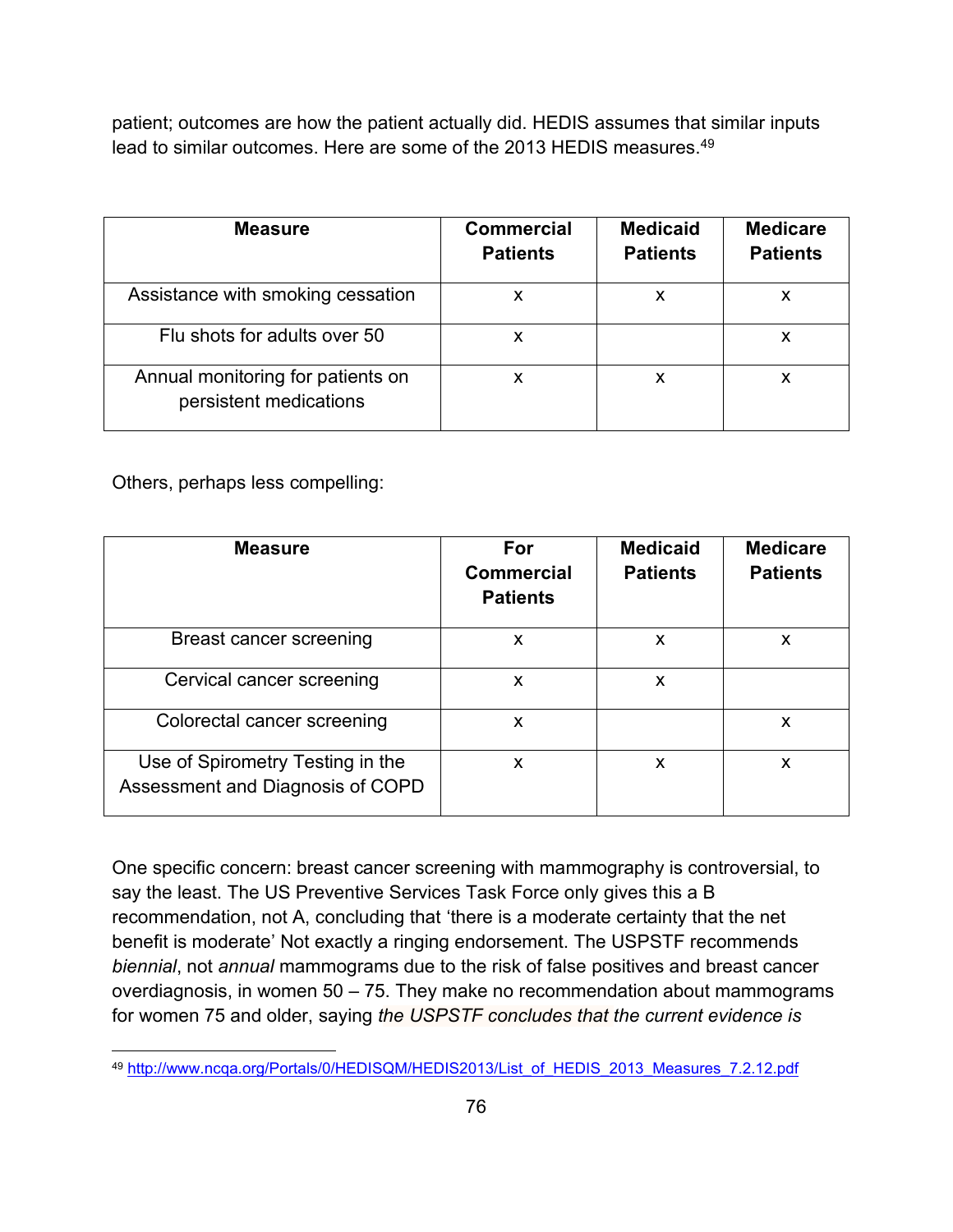### *insufficient to assess the additional benefits and harms of screening mammography in women 75 years or older. <sup>50</sup>*

The Preventive Services Task Force actually *disagrees* with HEDIS about spirometry testing for COPD, recommending *against* screening adults for COPD using spirometry. HEDIS says 'do it to increase your scores'; the USPSTF advises against saying 'the incremental benefits are judged to be no greater than small' and 'fair evidence indicates that spirometry can lead to substantial overdiagnosis of COPD.' <sup>51</sup>

I certainly can't tell you whether spirometry testing is a good or bad thing and apparently, neither can the medical community. But doing it is necessary to get a good HEDIS score.

The fundamental point here: getting a high HEDIS score may not indicate medical care excellence. It may only indicate that your doctor checked the relatively easy-to-check boxes on one particular table of relatively easy-to-measure physician activities.

Michael Porter, Harvard Business School's great strategy professor, explains this problem much more lucidly: <sup>52</sup> Much more relevant is information about providers' actual experience levels, the treatments they use…and, most importantly, the results they achieve. Porter's concern – and yours, if you want good medical care – is that process compliance in medicine doesn't always translate to outcome similarities. *Process compliance* means physicians treat similar patients similarly; *Outcome metrics* tell us how well patients actually did. In medicine *similar medical processes can lead to different patient outcomes.* (Sorry if this is difficult to grasp, but it's really important to understand.)

A classic example of the difference between process compliance and patient outcomes comes from Atul Gawande's study of cystic fibrosis.<sup>53</sup> All CF treatments at all 117 specialized CF treatment centers across the country use exactly the same protocols for treating CF patients.

All CF physicians have the same specialized training. According to the theory underlying HEDIS, all CF patients should therefore enjoy about the same outcomes – lung function and longevity, for example. Unfortunately, patient outcomes vary

<sup>50</sup> http://www.uspreventiveservicestaskforce.org/uspstf09/breastcancer/brcanrs.htm

<sup>51</sup> http://www.uspreventiveservicestaskforce.org/uspstf08/copd/copdrs.htm

<sup>52</sup> Porter and Teisberg, Redefining Healthcare, page 54

<sup>53</sup> Gawande, The Bell Curve in Gawande, Better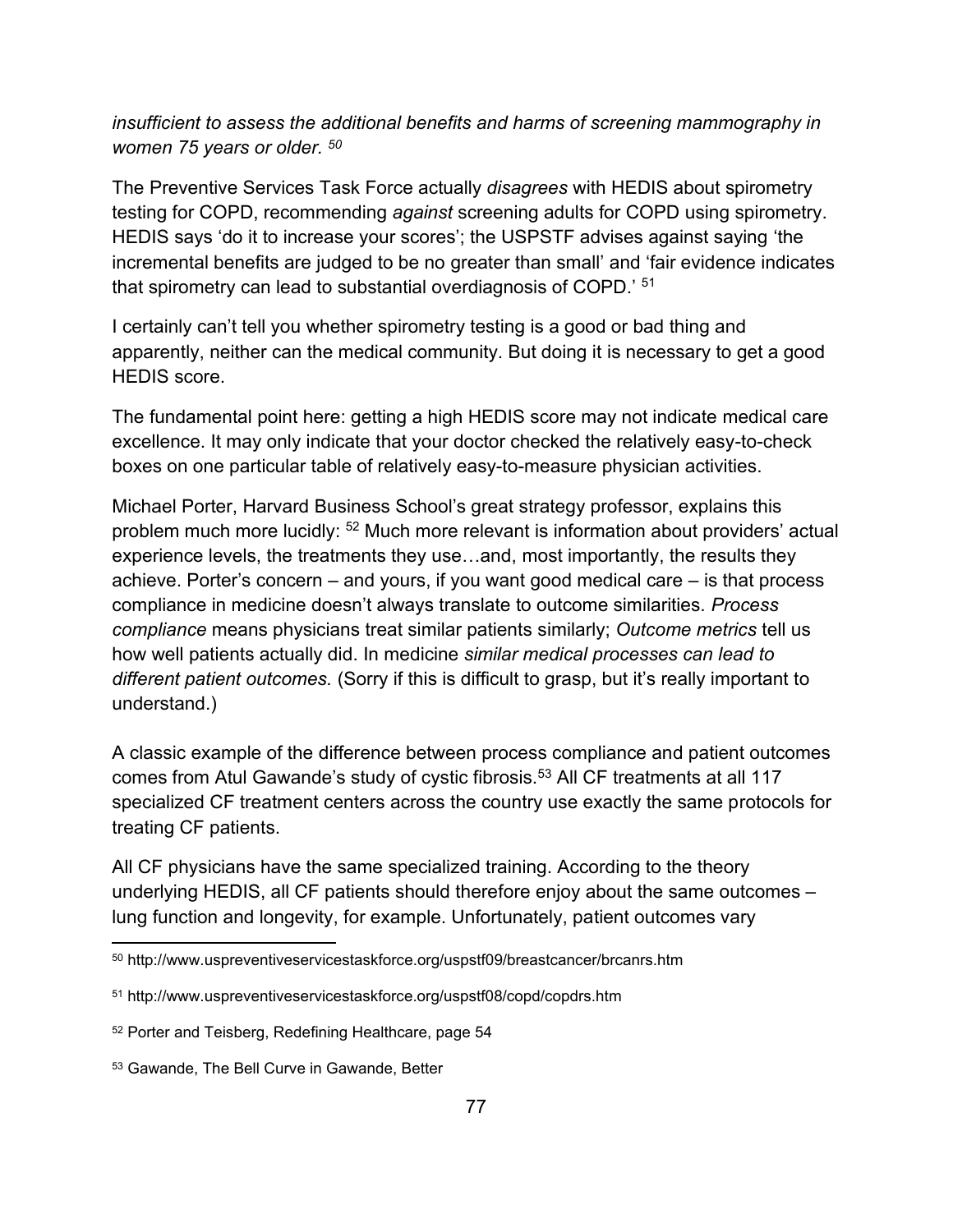significantly by CF treatment center, with some consistently *over*performing and others consistently *under*performing the norm.

Gawande graphed this as a classic bell curve of outcomes. Interestingly, Gawande learned that at least one facility regularly outperformed the norm, year after year. HEDIS type process metrics assume that this doesn't happen. How can 117 facilities following exactly the same treatment protocols generate a bell curve of patient outcomes? Here's Porter again: *There are simply too many dimensions of process to track and too much heterogeneity among patients. Focusing on just a few visible process steps creates a checklist that providers can address, but oversimplifies the problem*. <sup>54</sup> In fact, we may use for our checklists only the *easiest to measure* processes not the *most important*. I suspect that's what HEDIS and similar checklists do.

### **Some other problems**

**First,** the HEDIS type checklists, as any process oriented checklists, become institutionalized, bureaucratized and resistant to change. The new medical information that constantly becomes available – the latest mammogram studies, for example – may not make it onto the HEDIS lists.

Or may make it after a lengthy time delay, during which even newer, potentially critically important data, becomes available. Process oriented checklists are often, if not always, at least somewhat out of date.

Yet physicians are often reluctant to deviate from the approved checklist. Their hospital administrators may sanction them for this.

**Second,** the designers of HEDIS type lists may become susceptible to industry lobbying. We have numerous examples in the medical care industry where experts who write regulations and who make recommendations are paid by pharmaceuticals or other suppliers to recommend their products. A classic example is the 2003 Adult Treatment Panel III, which lowered the definition of dangerous total cholesterol to 200. Eight of the 9 panelists had financial ties to pharmaceutical companies, most to companies that manufactured cholesterol-lowering drugs.<sup>55</sup> One wonders how the designers of HEDIS style lists might be equally affected.

## **The information your clients really want The crux of** *do your fellow a favor*

<sup>54</sup> Porter, op cit, page 87

<sup>55</sup> http://www.nhlbi.nih.gov/guidelines/cholesterol/atp3upd04\_disclose.htm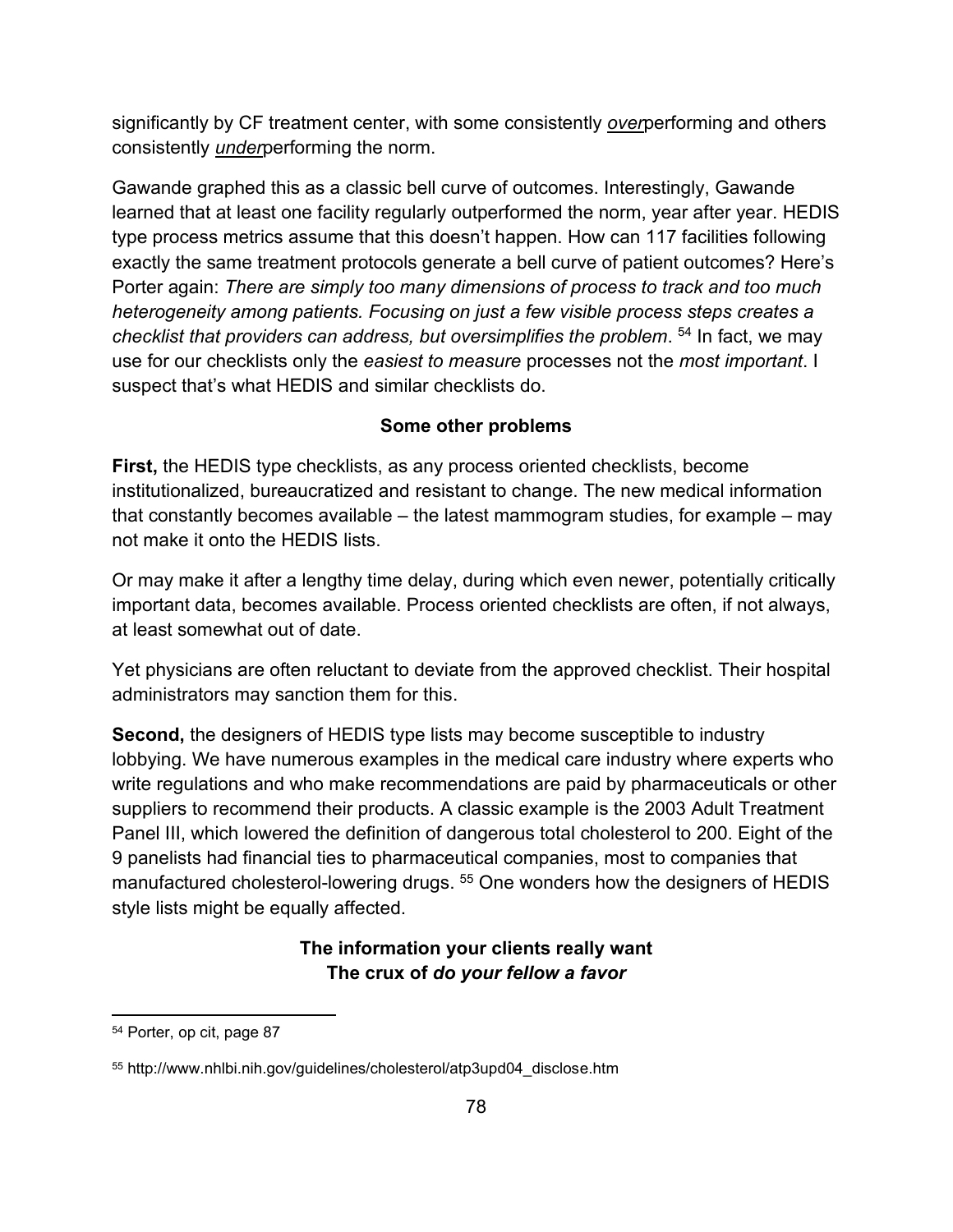How will this treatment affect me? Will I get better? Will I be harmed? We call these outcome measures and the insurance industry is remarkably poor at providing these. Outcome measures describe how well patients actually do.

What percent of lung function do patients at a particular cystic fibrosis facility actually have? What is the average life expectancy at each CF facility? How many heart bypass patients need readmission to Hospital C within 30 days of discharge, and how many to Hospital D? How many TURP or hip replacement patients? Do patients having carpal tunnel surgery from Surgeon G return to work more quickly or less than patients of Surgeon H? And, even more basically, how many heart bypass surgeries, kidney removals, rotator cuff surgeries or hip replacements does a given hospital perform each year?

We have evidence that higher rates of a specific surgery by a specific medical team generate better outcomes, suggesting that the *quantity* of surgeries performed by a surgical team is a reasonable indicator of medical *quality*….but we often can't get the quantity information. HEDIS style lists don't provide it.

Porter gives this depressing summary:

In only a few isolated disease areas - notably cardiac surgery, organ transplants, cystic fibrosis and kidney dialysis - is broad-based results information available, and, most physicians lack any objective evidence of whether their results are average, above average, or below average.<sup>56</sup>

Fairly astonishing, don't you think? This industry sector costs about \$3.5 trillion per year and represents about 18% of the American gross domestic product. But we lack data indicating which medical professionals are the best, which are average and which are the worst.

In other words, most patients have no idea how good their physicians and hospitals are. Remember that half are below average, because, by definition, 'average' means that patient outcomes from half of all surgeons and at half of all hospitals are above it and *half are below*. Here's Porter's take on this: *it is human nature for most people to believe that they are above average, which cannot be true*, <sup>57</sup> meaning you can't just ask your doctor if he/she is above average because there's no data to support the answer. Perhaps as a result of this mind-boggling lack of care quality information, the definition of a 'good' health plan is one that offers easy access to a wide range of

<sup>56</sup> Porter, op cit, page 55

<sup>57</sup> Porter, ibid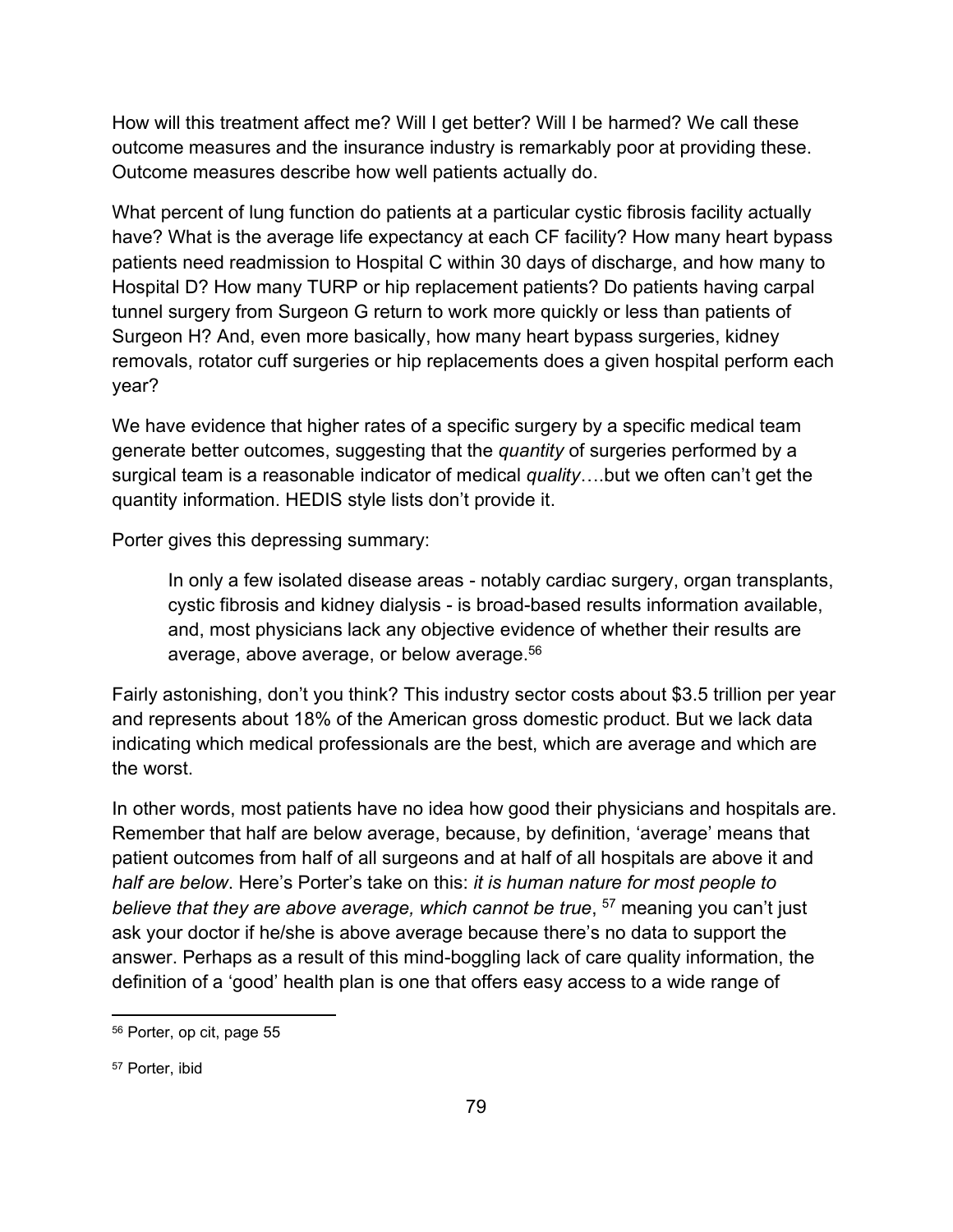physicians and the 'best' offers *really* easy access. This may be because of our poor outcome data. You want to try one doctor but, since you really don't know if he/she is any good, you want the option to change.

Interestingly, we compare country healthcare systems on cost, longevity and infant mortality, but we compare carriers on provider network size, access ease and HEDIS scores. In doing so, we forget Kenneth Thorpe's comments about 'excess mortality' and Elliott Fisher's findings that easier access and more medical spending leads to slightly higher mortality rates, slightly poorer outcomes.

To escape these problems, people sometimes look at so-called consumer oriented physician rating services or social networking websites. A lot of these exist, all with about equally mediocre quality information.

HealthGrades, for example, claims that more than 200 million consumers use it to research and select a doctor or hospital and that it's America's most comprehensive source of information on hospitals and doctors. <sup>58</sup> Atul Gawande once looked up his own HealthGrades report card: *They don't tell you that much. You will learn, for instance, that I am certified in my specialty, have no criminal convictions, have not been fired from any hospital, have not had my license suspended or revoked, and have not been disciplined for misconduct….it sets the bar a tad low, doesn't it?* <sup>59</sup>

I looked up my own PCP and learned the following: 79% of patients would recommend him, He's 'very good' at scheduling appointments, at office environment and at office friendliness, Most patients report that he listens well, helps patients understand their condition, spends enough time with patients and that they trust him. I suspect my auto mechanic would get the same write-up, word-for-word.

Surely there's something about medical competence and patient outcomes that's relevant here!

Here's what I didn't learn, for example:

- Does he generally refer to aggressive specialists who operate as soon as possible on patients, or to more conservative ones who prefer to watch and wait?
- What percent of the orthopedic patients he refers for surgery need to be readmitted within 30 days of hospital discharge?

<sup>58</sup> http://www.healthgrades.com/about

<sup>59</sup> Better, page 207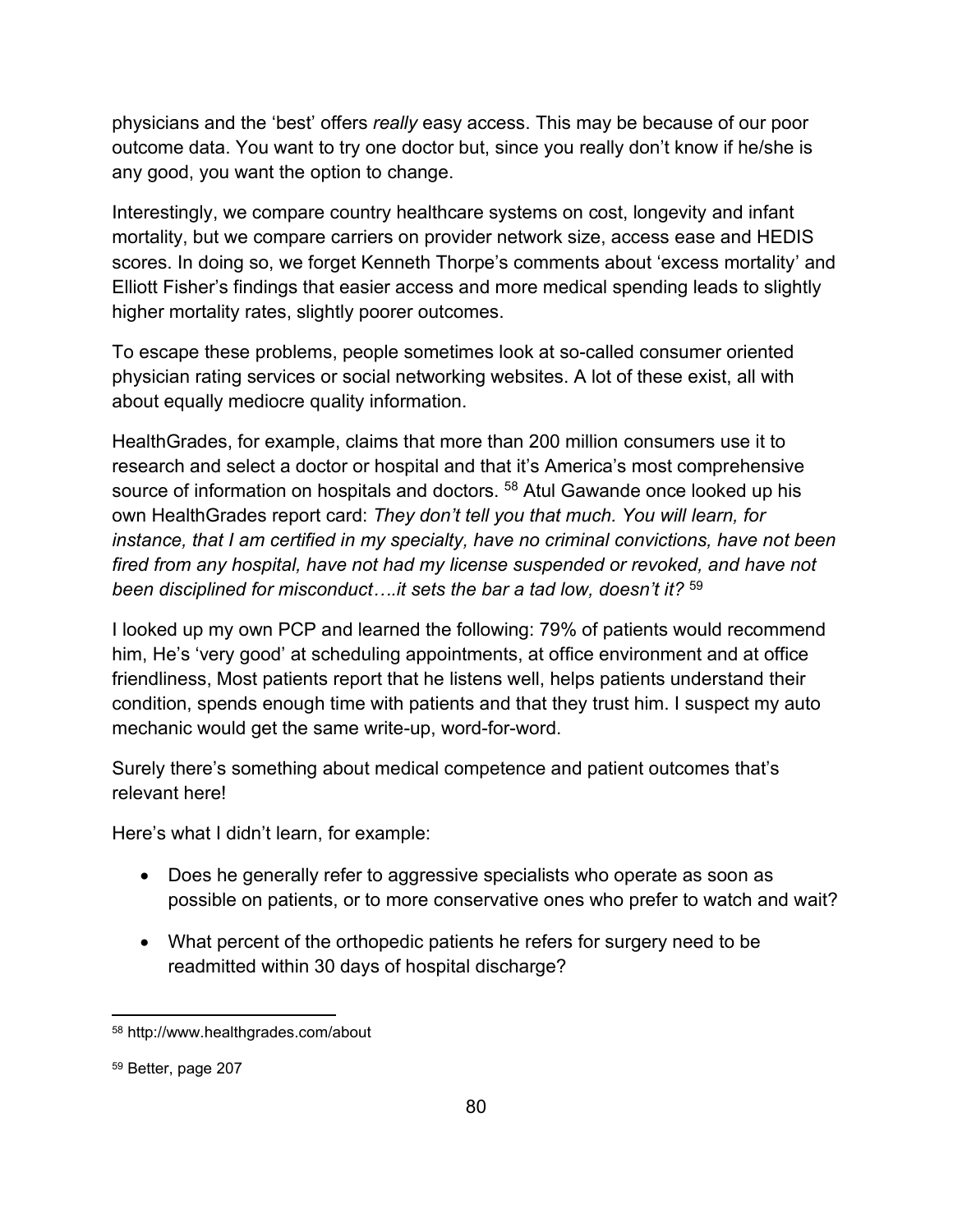- What percent of cardiac? Urologic? Other?
- What percent of his female patients have mastectomies?
- What's the average age of death of his patients with breast cancer? With prostate cancer?
- What percent of his male patients over age 65 have prostatectomies?
- What percent of his Medicare patients have leg amputations?
- What percent of his patients maintain their Body Mass Index within a couple of points through their 50s and 60s? Develop diabetes? Keep their blood pressure low-to-moderate? Have heart attacks? Maintain a full range of physical functioning and exercise regularly?
- What tests does he perform at annual physical? How open is he to discussing specific tests?
- And lots more similar info. Now that's some really useful information on which to base a physician choice decision. Too bad it's all unavailable.

The health insurance industry now requires that people spend their own money on medical care, perhaps \$1000 or more annually, before insurance kicks in. We call this Consumer Directed Health Care. To aid consumers in this spending process, carriers publish medical care price lists from various providers. That helps them identify the least cost providers. The industry has developed metrics based almost entirely on medical process compliance to show consumers the 'quality' of various doctors and hospitals, though virtually none of those metrics include any outcome measures.

Neither the prices now available, nor process metrics like HEDIS, mean very much about medical outcomes. The insurance industry has failed to address the 'up to about a third of medical spending generates no detectible benefit' problem. Prices and process metrics fail to tell us which treatments are effective, which low quality, which unnecessary and which may do more harm than good.

Nor does the industry tell us which physicians are higher quality – above average in Porter's terms – or below. Which generate excellent patient outcomes and which mediocre.

In fact, the insurance industry doesn't even help patients determine which questions to ask. Does 'appointment scheduling efficiency' mean anything at all about patient care or outcomes? Should I spend my deductible on someone having a good HEDIS score…or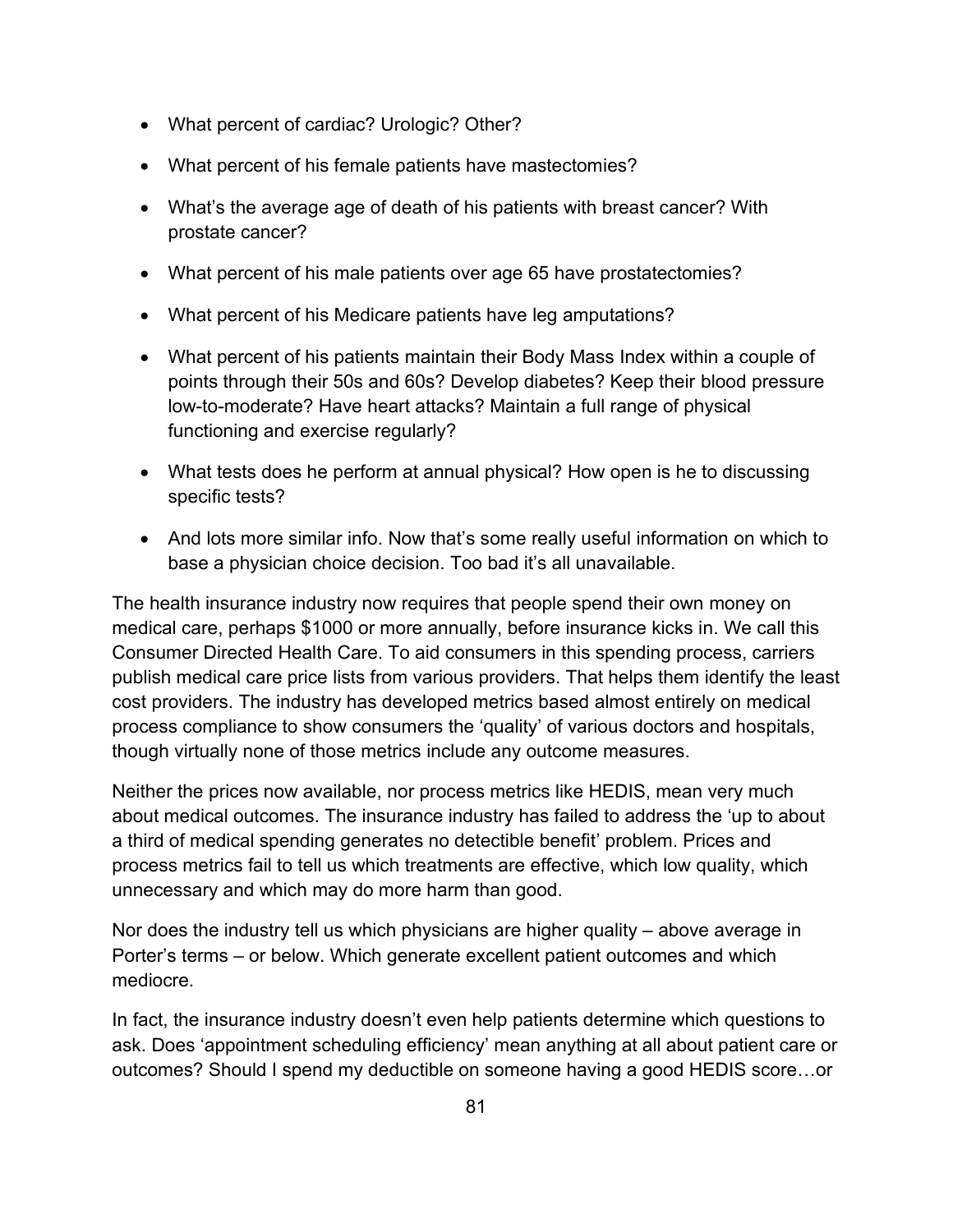someone who says the system is nonsense and, as a result, has a poor score but perhaps quite healthy patients?

Let's conclude. If the insurance industry that developed Consumer Driven Healthcare and HEDIS type process metrics actually provides any useful patient education and decision support, then one of three things would happen:

*\* American healthcare spending would decrease relative to healthcare spending in other countries since our outcomes are not superior to theirs.* That has not happened. The trend is getting worse;

*\* American outcomes, as measured by longevity and other factors (infant mortality for example) would improve relative to other countries since our spending exceeds theirs.* That also has not happened over the past decade.

\* *Healthcare systemic harms would decrease relative to the harm caused by a lack of access / lack of insurance, since consumers would spend their healthcare money more wisely.* That also has not happened. Remember the mortality rates for uninsured Americans vs. insured folks who die from medical error that we presented at the beginning of this chapter. Our health insurance industry – part of what Harvard Medical School Professor Emeritus Arnold Relman once referred to as the medical-industrial complex – has failed to help patients differentiate high cost, low quality medical care from the opposite. Today's patient may have a vague idea of his/her medical care costs but absolutely no idea the quality.

## **Consumerism, Disclosure and Broker Responsibilities**

I would summarize our post-2000 insurance industry evolution as *placing more responsibility on consumers without providing information or tools to help them discharge that responsibility.*

We know, from extensive research, that health outcomes improve when patients are engaged in their own care and that people are eager to play a strong role in their own health care *when given the right tools.* <sup>60</sup> But post-2000, the industry failed to provide those tools.

It acted, in our terms, unethically. It *let the buyer beware* without *doing your fellow a favor.*

Who, in our medical care landscape, can help consumers acquire the 'right tools'?

<sup>60</sup> Patients Charting the Course, US Institute of Medicine, 2011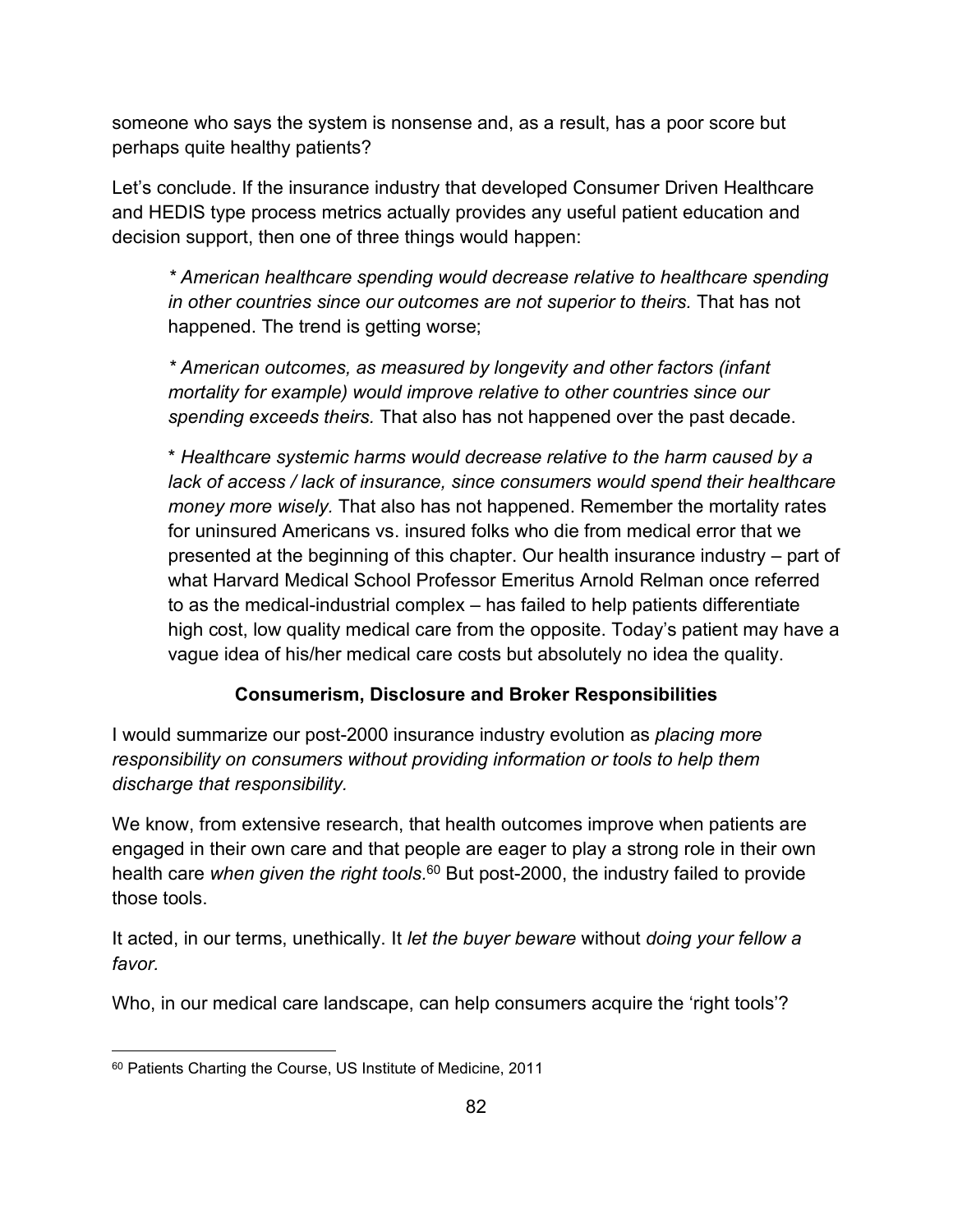I submit that a key candidate is the health insurance broker: Doctors are too busy to teach 'tools' while they diagnose, prescribe and treat. Carriers, for the reasons explained above, have basically dropped the 'right tools' ball, and hospitals, also for some reasons discussed above, tend to operate out of economic self interest and would be poor candidates to play this educational role.

Brokers, on the other hand, are the professionals who design benefits program at most companies and who communicate it to employees. They, I would argue, have the ethical responsibility to provide required 'tools' to their clients.

I hope this course helps brokers understand and accept that ethical responsibility.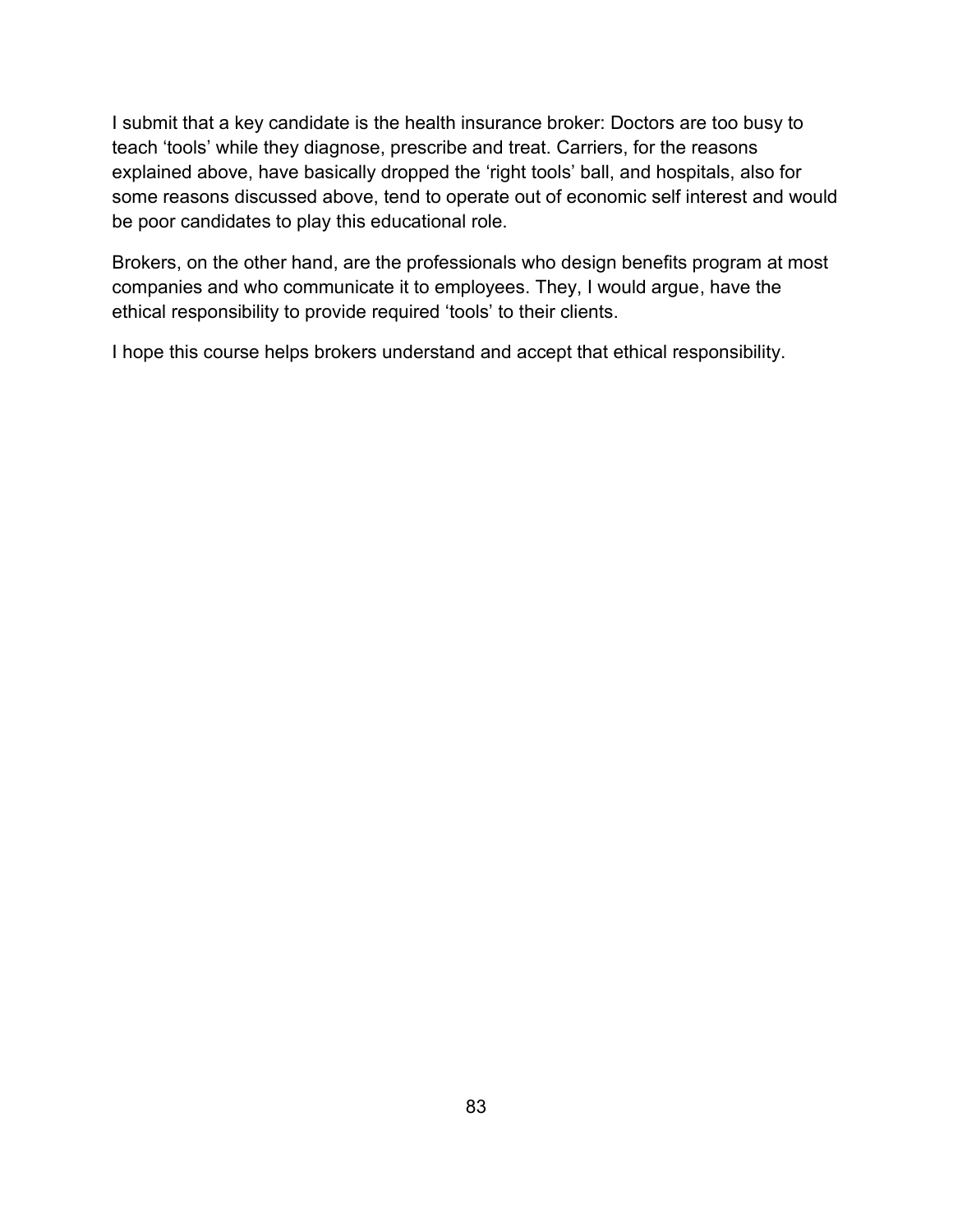## **Part II: Ethical Considerations in Product Sales**

This section reviews some standard business ethical principles and then applies them to Consumer Driven products.

- What special ethical issues do these products raise?
- Do most brokers acknowledge these issues?
- Do most brokers act ethically when presenting these products?

Ask yourself how your own behavior changes when you introduce high deductible products from low … and if you act ethically in both situations.

The first section of Part II reviews some basic ethical issues introduced in Part 1.

### **Some Business Ethical Standards**

**The Traditional View of Business Ethics:** 'Do unto others as you would have them do unto you' and 'Love thy neighbor as yourself' are two fundamental ethical dictates of Judeo-Christian religions. We – Americans coming from Judeo-Christian traditions and teaching – believe that we have responsibilities to treat others as we would want them to treat us.

Ethical business considerations fall into two separate categories.<sup>61</sup> **First,** business ethics regulates conduct in direct contact situations, such as with employees, clients or suppliers. These commonly fall into standard categories including employee relations, honest representation and truth in advertising.

These types of ethical issues have an immediacy or personal effect: lying to a customer may induce that person to buy the wrong product. Shading the truth may persuade a client to purchase a policy that benefits the broker inappropriately. In both cases, the only party harmed is the party in direct contact with the unethical broker.

This type of ethical behavior – 'direct contact situations' - will be the focus of this course.

The **second** type of business ethical considerations involves social responsibility. These ethical issues consider how much all of us must take responsibility for society as a whole. Ethical social behavior, for example, includes protecting our natural resources, caring for the poor and providing equal educational opportunities to all. This course will not discuss these types of issues. Hopefully a future course will.

## **We Use Traditional Judeo – Christian Business Ethical Positions in This Course**

<sup>61</sup> This discussion comes from www.besr.org/DCPage.aspx?PageID=199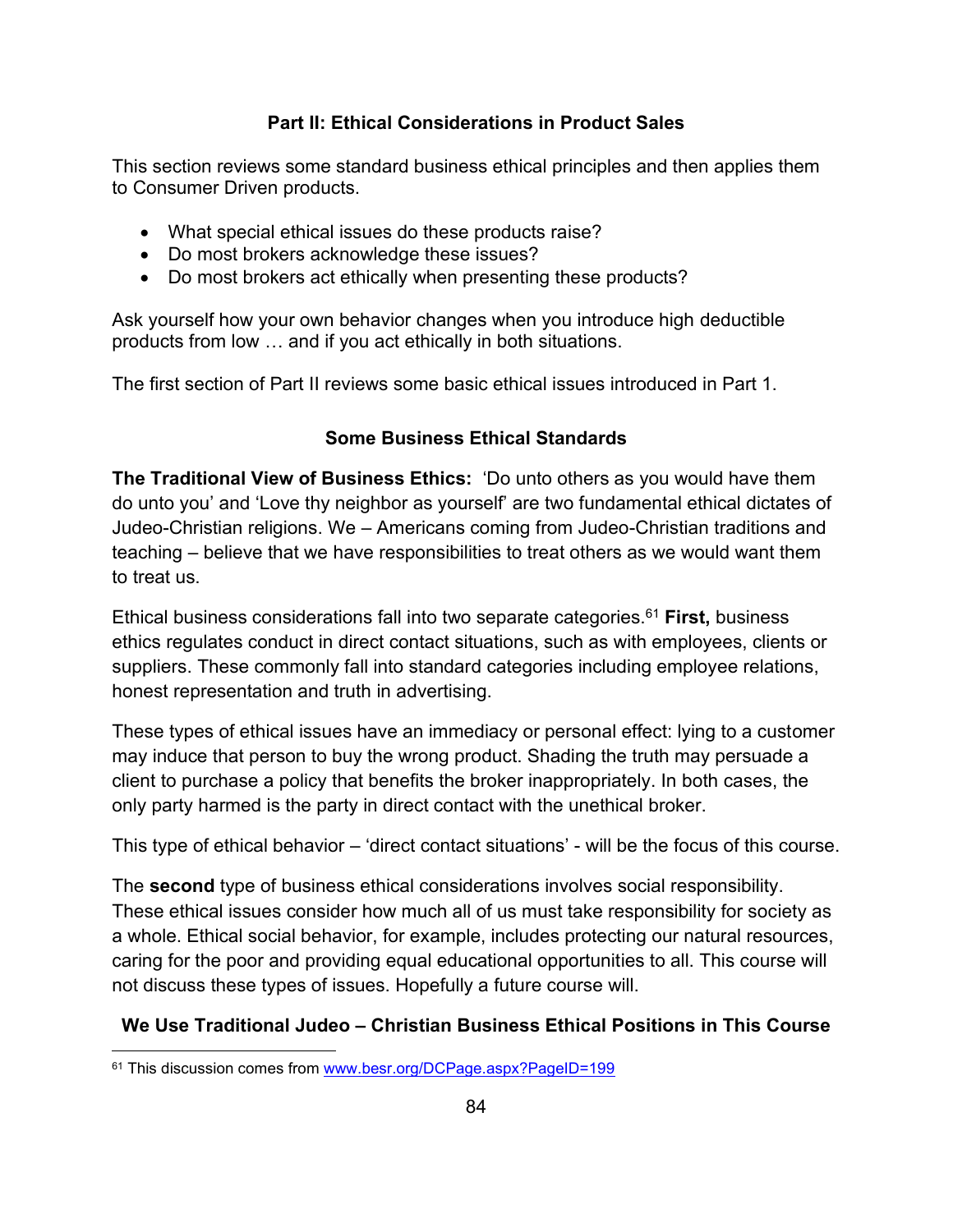We base our discussion on Biblical ethical standards. We present in this course a very activist ethical position based on our interpretation of Biblical sales ethics - specifically the story of Abraham's purchase of a burial plot for his wife.

In basing this course on that Biblical story, we note that it is the first commercial transaction discussed in the Bible. Some Biblical scholars suggest that this placement indicates that the lesson of this story is of primary or overwhelming importance for businesspeople. Were some other lesson more important, they suggest, then *it* would have been placed first and not the full disclosure principle.

Though we base our discussion on Biblical ethical principles, we do not advocate any particular religion - or religion at all, for that matter. We base this course on the Bible because it has served as the ethical basis of western civilization for thousands of years. Living according to Biblical teachings is generally synonymous in our society with living ethically.

Not all brokers will agree with our analysis. Some will think that our interpretation of Abraham's purchase is flawed. Others will argue that the Bible is not relevant to today's health insurance market. Still others will argue that we set an unrealistically high ethical standard for health insurance brokers. Regardless of whether you agree with our activist position or not, we hope that you will consider the ethical issues discussed in this course, and that you will be a better broker as a result.

## **The First Ethical Principle in the Bible Comes From Abraham's Purchase of a Burial Plot for His Wife**

In the first commercial transaction in the Bible, Abraham laid down the 'full disclosure' commercial principle.<sup>62</sup> His purchase from the land seller consists of 5 different steps:

**Step 1:** Abraham explains what he needs in vague terms – a burial plot for his wife. He does not stipulate where or exactly what kind of burial plot;

**Step 2:** The sellers offer 'the choicest of our burial places';

**Step 3:** Abraham considers this (perhaps even goes on a guided tour of choice burial places) then asks for 'the cave of Machpelah…which is at the end of [the sellers] field', and offers to pay 'full price';

**Step 4:** The sellers confirm that they have exactly what Abraham wants 'the field and cave that is in it';

 $62$  This genesis of this discussion comes from [www.torah.org](http://www.torah.org/) Business Ethics: The Challenge of Wealth, *Parchas Chayei Sarah, Parchas Metzora, Parshas Shoftim* and *Responsa-Vayigash*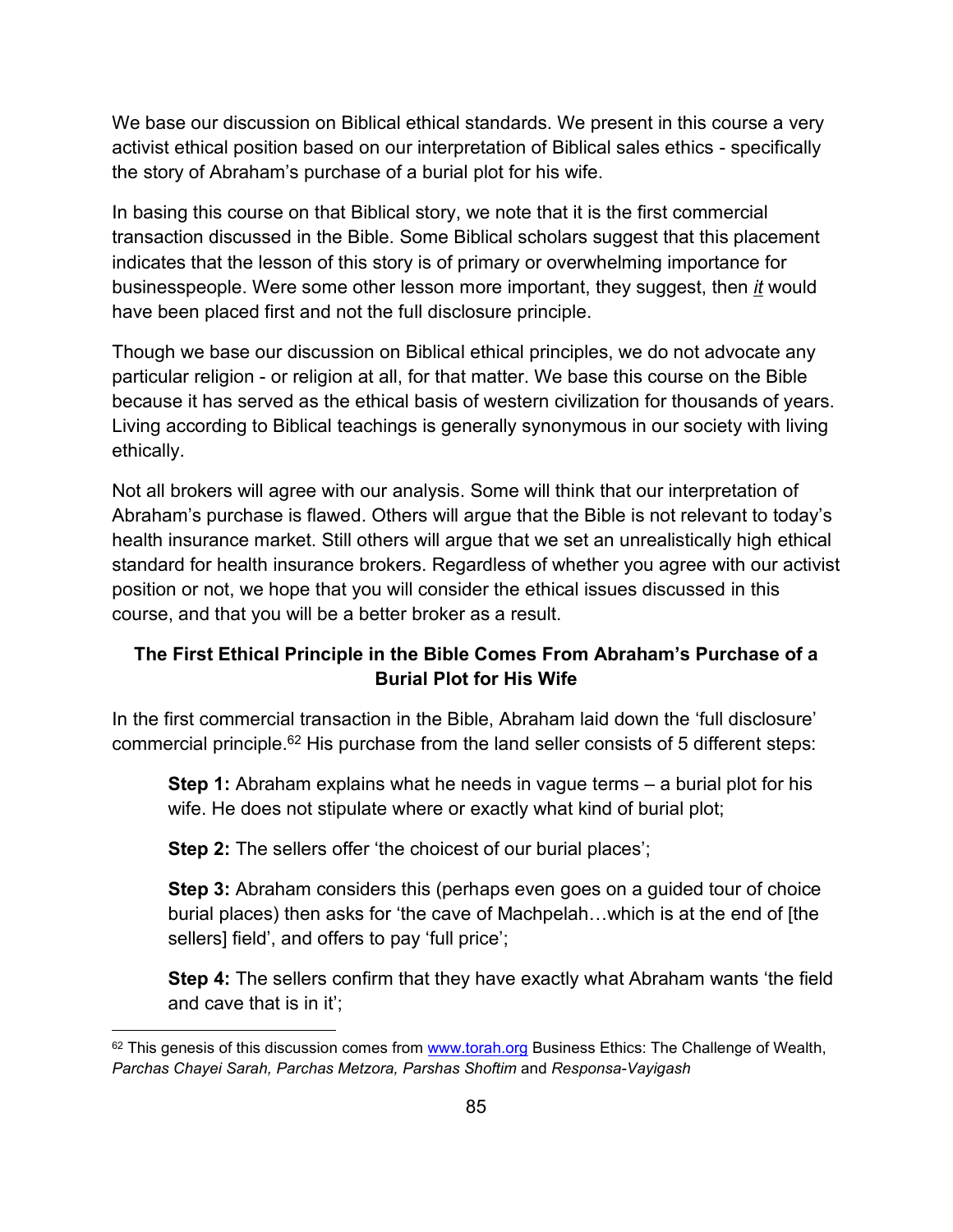**Step 5:** The buyer and seller ultimately agree on the land and price and transact the purchase in public 'in the presence of the sons of Heth, before all who went in at the gate of his city'.

Note the similarity with health insurance policy sales:

**Step 1:** the Buyer explains what he/she needs in vague terms – a policy to cover my family's medical needs, perhaps with some specific issues in mind;

**Step 2:** the Broker says 'we have many quality plans available' and explains them;

**Step 3:** the Buyer considers several options, then stipulates what he/she wants;

**Step 4:** the Broker confirms that a specified policy contains the desired benefits;

**Step 5:** the Buyer enrolls by signing a contract.

It was clear from Abraham's negotiations that he had the opportunity to view the land and cave prior to purchasing. The seller had helped him learn about the land, pointing out the choicest burial place. Indeed, the seller may even have warranted the land: 'none of us will withhold from you his burial place', thereby confirming that this was, in fact, burial property.

The seller apparently understood that Abraham – 'a foreigner and a visitor' – did not know all details about local burial plots. The seller therefore helped Abraham learn everything that he needed to know so he could make a wise, informed purchase. There was no ambiguity about the land, the location or the use. No confusion about exactly what Abraham bought…because the seller provided such a thorough and detailed education.

#### **'Let the Buyer Beware' is Unethical**

The lesson about this transaction? Traditional ethical standards do not contain any concept of 'let the buyer beware'. The seller taught Abraham everything he needed to know about local burial plots, made very clear to Abraham exactly what he was buying and made his declarations publicly.

'Let the buyer beware' assumes that all parties to a commercial transaction have the same information regarding price, quality, use, location, comparative markets, etc. This was clearly not true for Abraham, the 'foreigner and visitor'. The seller could have taken advantage of his lack of knowledge to swindle him – but did not. The seller educated the buyer. This is the ethical business lesson from this story.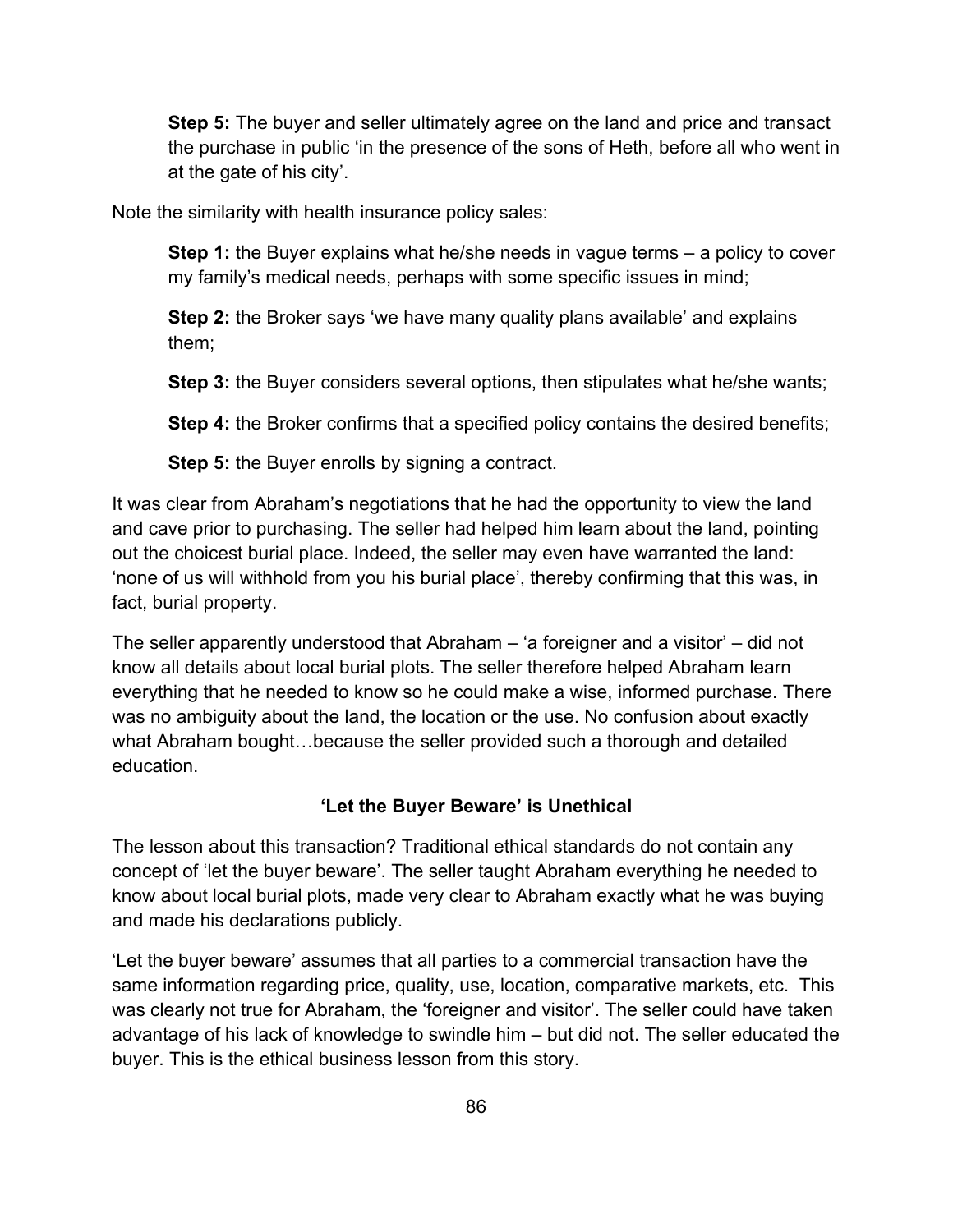'Let the buyer beware' also assumes that all parties have equal abilities to understand the information available. In Abraham's case, he was only able to understand the intricacies of burial plots after being educated by the seller.

- Is this concept still valid today?
- Can 'let the buyer beware' serve as a valid basis for commercial transactions?

The answer is no. Traditional ethics remain valid today - for two main reasons.

**First,** sellers and buyers rarely have exactly the same information. The seller generally knows his / her products far better than the buyer because the seller deals in this market – for this product – far more frequently than does the typical buyer.

- For example, a broker selling Consumer Driven policies has had feedback from many clients about how they used these policies.
- Or, lacking feedback from clients, the broker attends seminars sponsored by carriers or others involved in the field.

This gives the broker the opportunity to learn from others about their experiences and to ask questions to better serve his/her own clients. In short, the broker learns how well CDHC policies work and how satisfied purchasers are with them. The broker can provide his/her clients with independent information about how well these policies work…or how well they satisfy consumers.

The Biblical Abraham clearly lacked such independent information about burial plot qualities. Abraham's expertise did not include detailed knowledge of local burial plots….just like the health insurance purchaser often lacks detailed knowledge about networks, tiers, Rx copayments, etc. Abraham relied on the burial plot sellers' expertise to guide him…just like many policy purchasers rely on their brokers.

**Second,** in the real world, sellers can understand their product information far better than the buyer can. This is primarily because the health insurance broker has studied healthcare issues in far greater depth than the typical buyer. Even if the buyer has access to information, he / she often lacks the background and context in which to place that information. Again, this is similar to Abraham's situation. He was a merchant, with expertise in his own arena – not in burial plots. He was not in a strong position to understand burial plot issues without additional education.

Our clients are similar to Abraham. They are accountants, schoolteachers, fishermen or others, with expertise in their own fields, not healthcare. Lacking the broker's healthcare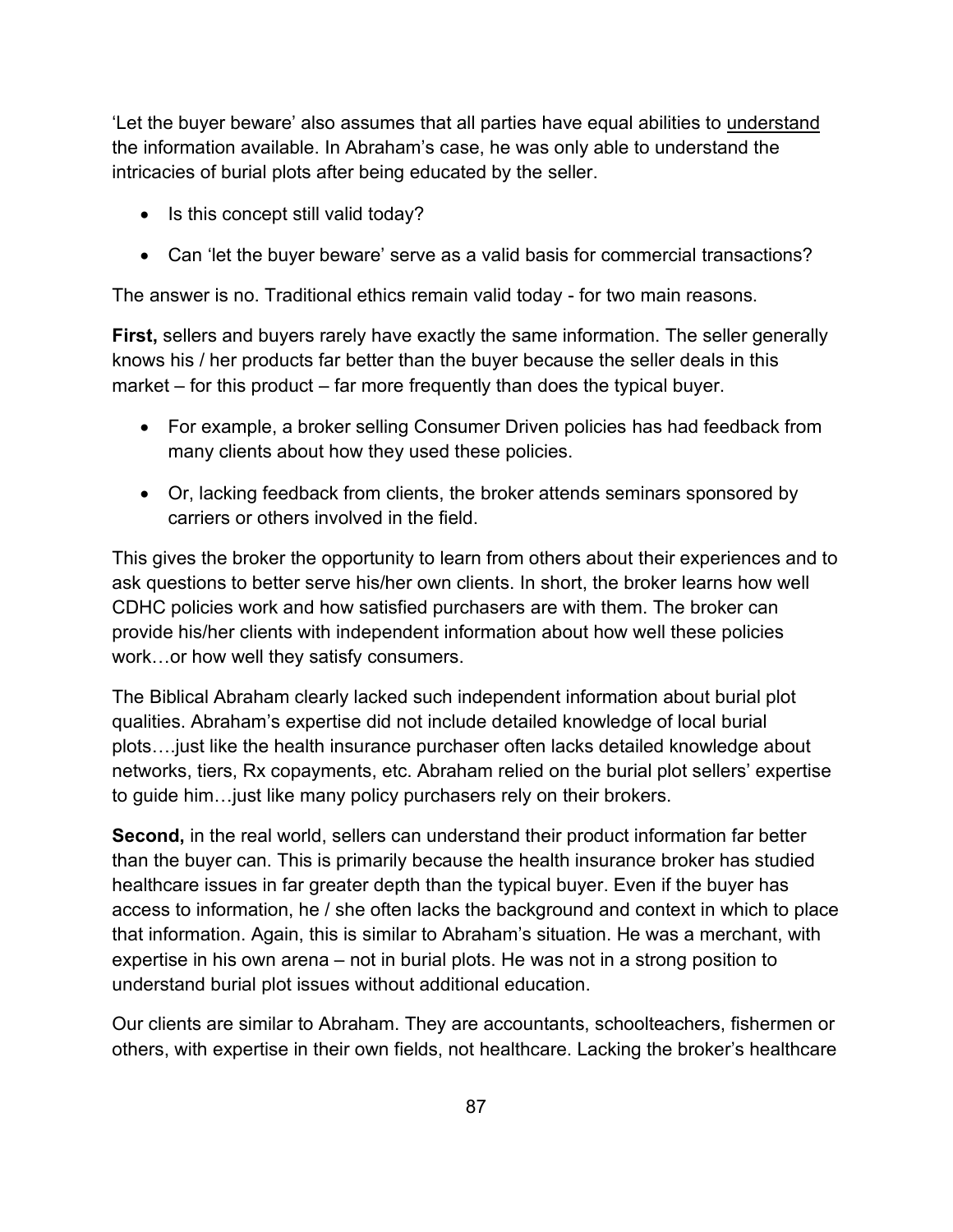education and background, they are less able to understand healthcare details and issues than the broker.

For these two reasons – that the broker has *better access* to product information and a *better ability to understand that information* – today's health insurance salesperson has an ethical responsibility to educate the client. Just like Abraham's burial plot seller.

# **Do Your Fellow A Favor**

Traditional ethical standards build on this concept and go even further. Many ethical commentaries contain injunctions that forbid the seller from hiding product flaws, and even from creating a false impression.

This is covered in traditional ethical concepts of 'faulty sale'. According to this doctrine, the seller is obligated to make full disclosure of any defect in the goods or services sold. One ethical commentator suggests that 'even where the seller was ignorant of the flaw, the sale may be cancelled' as the buyer cannot be forced to accept a discount as compensation for the defect. <sup>63</sup>

Thus, the broker who claims 'I didn't know that the policy contained that' has no ethical defense: traditional ethical standards make the seller responsible to understand fully all the implications of each health insurance policy. Over time, traditional business ethics evolved and introduced the higher standard. This became known as '*do your fellow a favor'* standard, exactly the opposite of 'seller selfishness'. <sup>64</sup> Now the seller has an even greater ethical burden. Not only must he / she educate the buyer and make full disclosure, but the seller must *do his fellow a favor* and highlight problems with the health insurance policy that *may* occur.

# **Is it enough simply to describe the health insurance policy in detail?**

Such a description would include a discussion of copayments and deductibles, exclusions if any, available providers, prescription drug coverage, price etc and then show alternative products and describe them. Though this may satisfy some customers, it does not satisfy our ethical requirement.

# **How Much Should Brokers Disclose?**

The question posed by ethicists above in the discussion of *do the fellow a favor* remains: How much should a seller disclose about a product to a customer?

<sup>63</sup> Rabbi Dr. Meir Tamari in ibid. Responsa-Vayigash

 $64$  Ibid.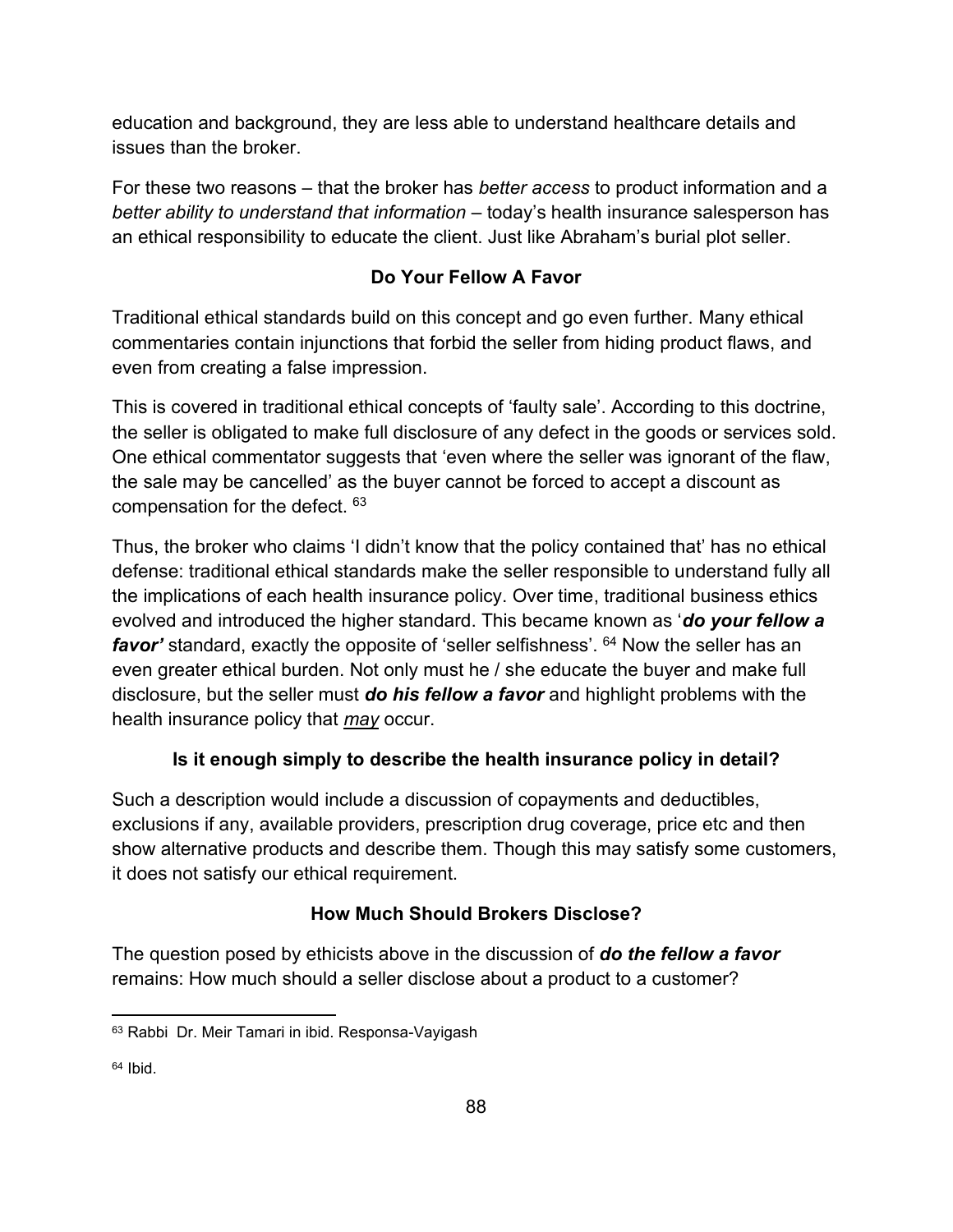Let's review the doctrine of 'faulty sale' discussed above. That's the doctrine requiring full disclosure of any defect in the goods or services sold, and a cancellation of the sale due to product defects *even if the seller was ignorant of the flaw at the time of sale*.

It is unclear exactly *how much* information Abraham's burial plot seller provided. He apparently provided a great deal, and probably all that was necessary in that circumstance.

But we get into a gray area when applying these lessons to more complicated transactions like health insurance policy sales.

- Is it a 'product defect', for example, if someone buys a high deductible health insurance plan but does not get any advice about how to spend the deductible?
- Is it a product defect is someone who buys a high deductible plan asks a broker how to locate better quality medical care, but does not get a satisfactory answer?
- Is it a product defect if a broker presents wellness programs as a mechanism to cut costs and utilization, but such a program does not achieve these objectives over a 3 – 5 year period?
- Is it a product defect if a broker portrays price transparency as a mechanism to cut costs but over a  $3 - 5$  year period the program does not achieve these objectives?
- Is it a product defect if a broker simply shows costs for 2 networks without indicating how to determine care quality in either?

We don't know. Ethicists seem vague on the issue of 'how much information must the seller provide'. That's why they expanded the discussion to include *do the fellow a favor.* Now we have the ethical tools to address this question.

# **He Who Does Not 'Do His Fellow a Favor' is Not of the Sons of Abraham** <sup>65</sup>

Dr. Tamari puts the Biblical ethical position like this:

Sanctity is achieved … by doing or sharing with others, irrespective of the utility or reciprocity... We force one to act contrary to the selfishness of Sodom.  $66$ 

# **Translating These Ethical Standards to Policy and Product Sales**

<sup>65</sup> Dr. Meir Tamari, Parshas Shoftim<http://www.torah.org/learning/business-ethics/shoftim.html>

<sup>66</sup> Ibid.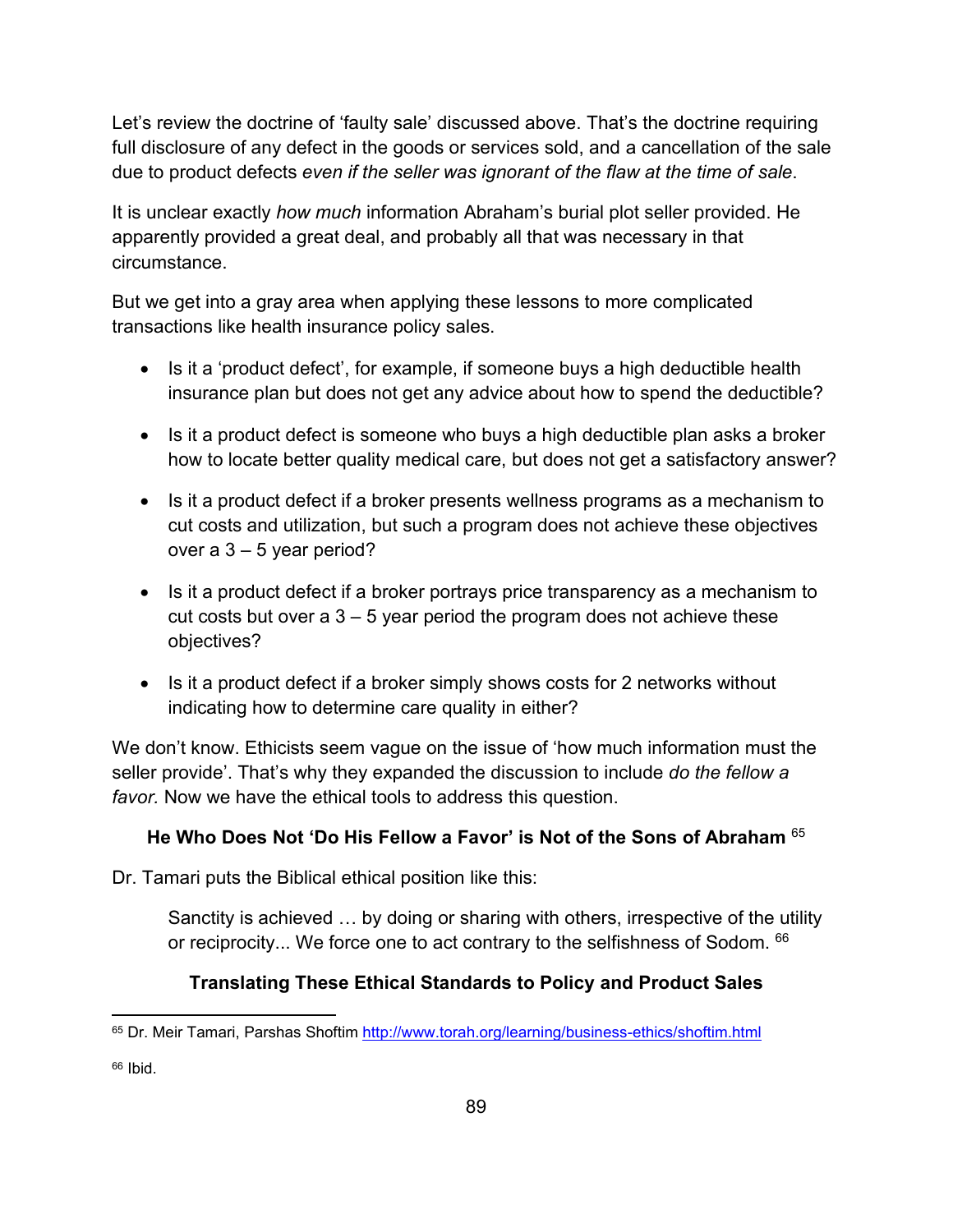The broker who simply describes the health insurance policy by defining the terms and conditions appears to act 'selfishly'. Here's why: The broker knows that his/her clients don't have easy access to various critical bits of information. For example, brokers often hear clients complain that they don't know how best to spend their discretionary medical monies.<sup>67</sup>

In healthcare language, this means clients often have difficulty differentiating expensive, high quality medical care from inexpensive, low quality. Should the client spend deductible money on everything his/her doctor recommends? How does a client decide? What tools are available? How can a broker 'do your fellow a favor'?

Or, absent should the ethical broker simply describe policy details, then 'let the client beware'?

<sup>67</sup> At least, that's what some brokers report to me. GF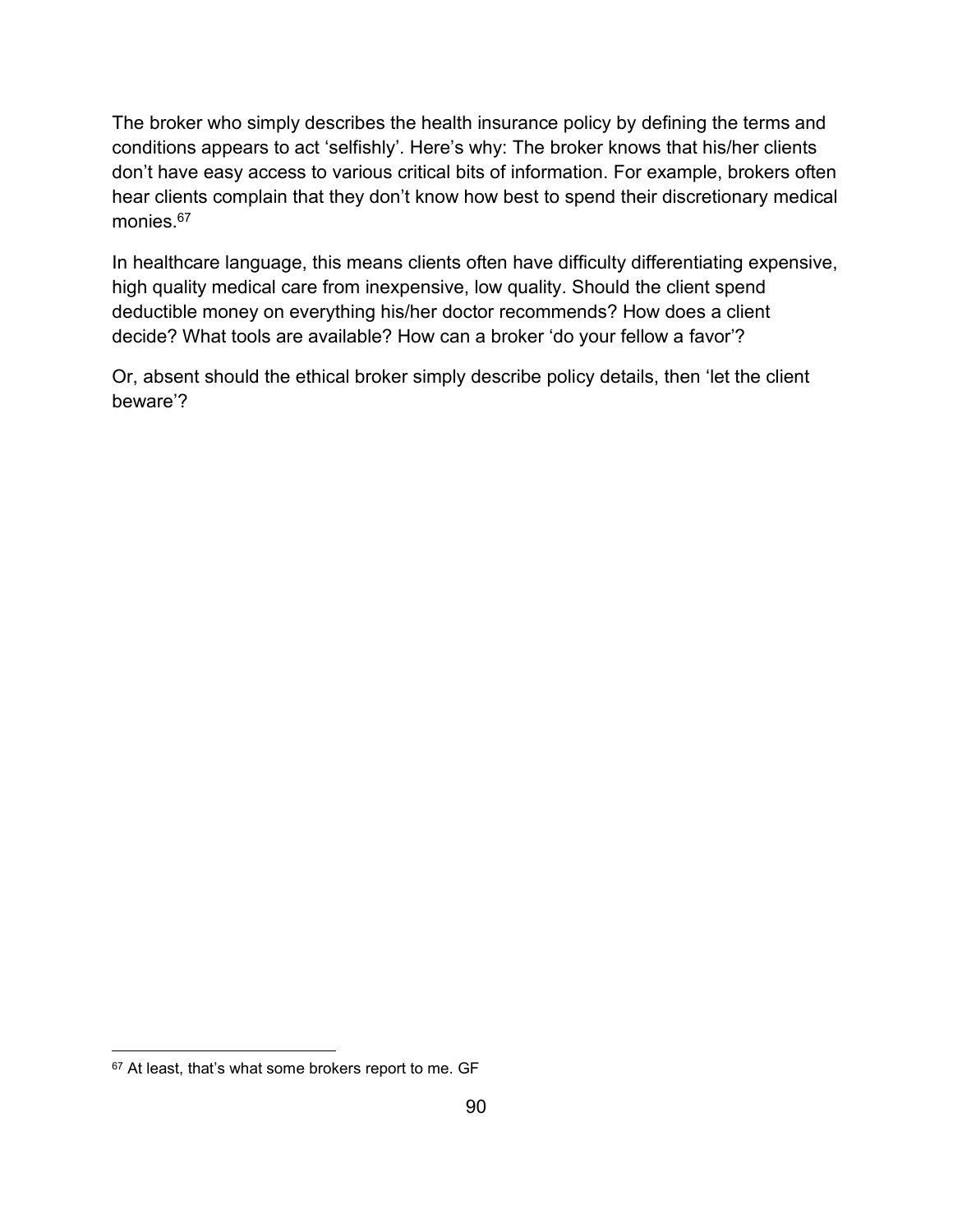### **Review Questions**

Correct answers on next page

1. This course evaluated several ethical principles. Which below is *unethical*?

- a. Love your neighbor as yourself
- b. Do to others as you would have them do to you
- c. Do your fellow a favor
- d. Let the buyer beware

2. This course described ethical considerations that arise from having *unequal information* about the way our healthcare system works. What does this mean?

a. Brokers generally know much more about select networks, deductibles, tiered products, Rx formularies and similar than do most consumers because brokers attend industry educational functions, read industry journals and take CE classes b. Consumers generally know far more about the US healthcare system than do brokers because consumers read headlines in the popular press and watch TV c. Both brokers and consumers know virtually exactly the same amount about health insurance and our healthcare system

d. As a general rule, senior governmental officials have the greatest understanding of our healthcare system, far better than most brokers or consumers, so, by the ethical constructs developed in this course, they should make all healthcare decisions

3. What is the fundamental ethical principle from the Biblical story about Abraham's purchase of a burial plot for his wife?

a. That the seller has a responsibility to educate the buyer about the product b. That the buyer has a responsibility to educate the seller about the product c. That the buyer has a responsibility to articulate exactly what he/she wants to buy, essentially to develop a detailed specification for the seller to understand, and the buyer's failure to do this does not place any ethical burden on the seller d. That the notion of 'let the buyer beware' is ethical and founded in the Bible

4. Where does the concept of 'do your fellow a favor' come from?

a. It was developed when ethicists determined that 'let the buyer beware' was unethical

b. It was introduced in early Biblical stories, but was dropped over time in favor of 'let the buyer beware'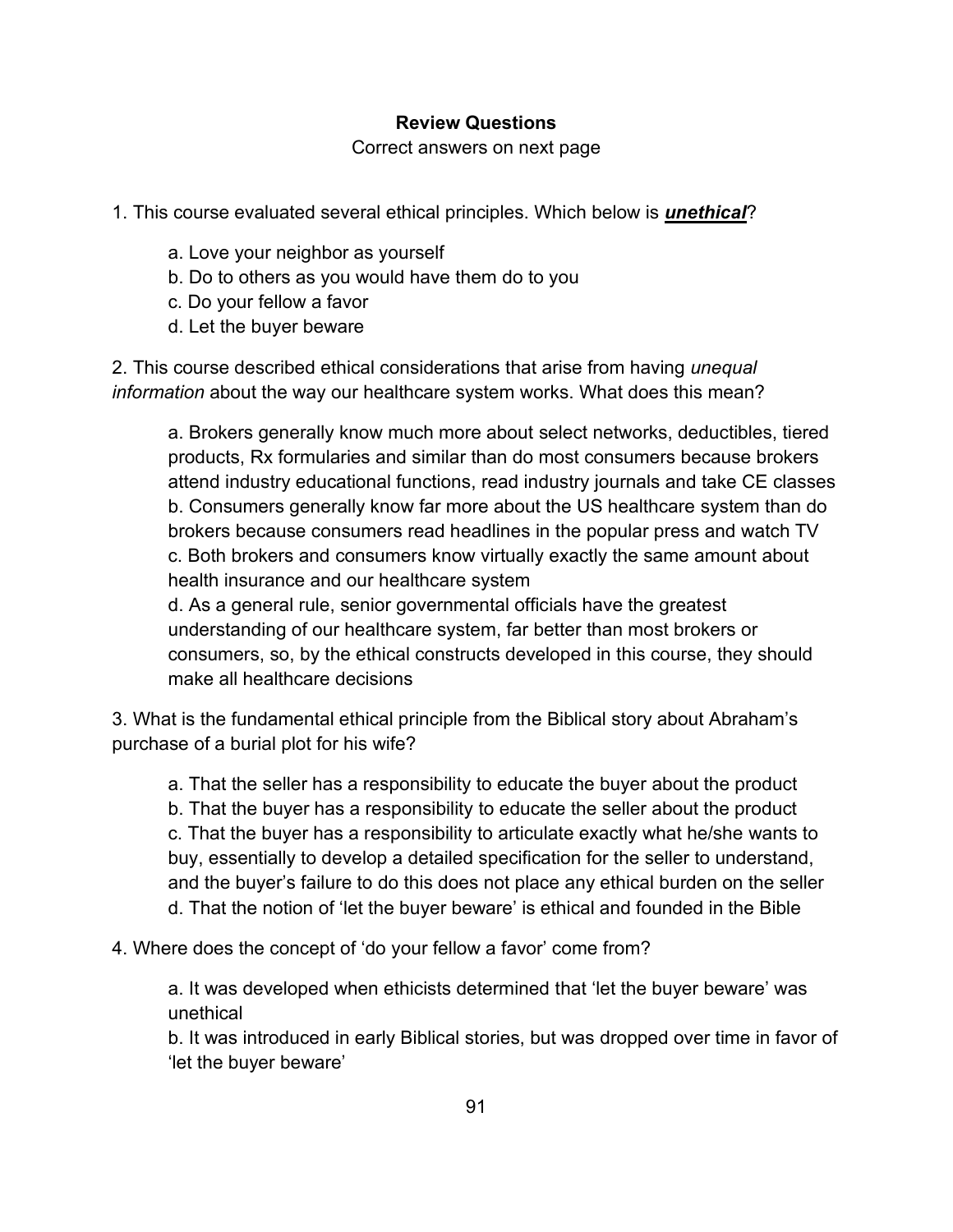c. 'Do your fellow a favor' is part of an early business development program begun by King Herod that was later adopted by Greek and Roman philosophers d. 'Do your fellow a favor' was developed by International Harvester to sell tractors during the depression in the 1930s. IH suggested that farmers 'do your fellow a favor' by lending tractors during peak harvest times. IH set up a credit / leasing schedule that proved enormously profitable to them. It was adopted by business ethicists in the 1950s as an example of ethical business practices.

5. What does the ethical concept of 'full disclosure' mean?

a. That the seller has an ethical obligation to disclose everything he/she knows about the product *or the implications of the product*, to the buyer

b. That the seller should disclose any and all financial relationships that he/she has with the product supplier *and/or with the buyer*

c. That the consumer should disclose any and all financial relationships that he/she has with the product supplier

d. That both the seller and the buyer should sign a 'full disclosure' document that covers both from potential fraud *and non-disclosure* accusations

- 6. What is the primary ethical standard derived from the Judeo-Christian tradition?
	- a. Let the buyer beware
	- b.The customer is always right

c. A penny saved is a penny earned, so brokers should always emphasize the lowest cost products

- d. Treat others as you would have them treat you.
- 7. When is the practice of 'let the buyer beware' ethical?
	- a. It is never ethical
	- b. When both the buyer and seller have the same educational background
	- c. When the seller knows more about the product than does the buyer
	- d. When a third party can officiate at the sale

8. How often do product sellers and buyers have the same information about the product?

- a. Very rarely
- b.About 89% of the time
- c. Close to 91% of the time
- d. Always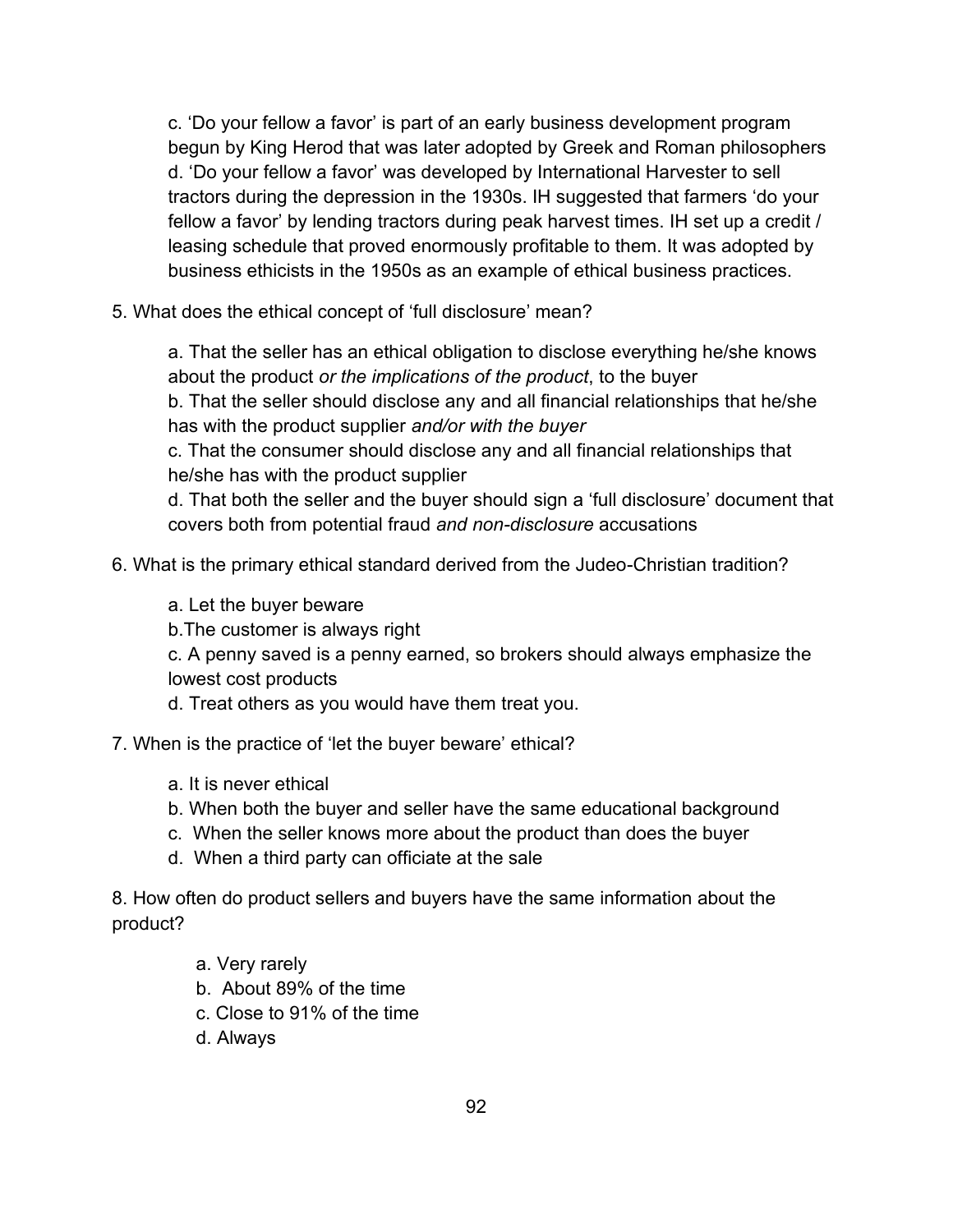## **Review Questions**

### Correct answers in bold

## 1. This course evaluated several ethical principles. Which below is *unethical*?

- a. Love your neighbor as yourself
- b. Do to others as you would have them do to you
- c. Do your fellow a favor
- d. **Let the buyer beware**

2. This course described ethical considerations that arise from having *unequal information* about the way our healthcare system works. What does this mean?

# a. **Brokers generally know much more about select networks, deductibles, tiered products, Rx formularies and similar than do most consumers because brokers attend industry educational functions, read industry journals and take CE classes**

b. Consumers generally know far more about the US healthcare system than do brokers because consumers read headlines in the popular press and watch TV c. Both brokers and consumers know virtually exactly the same amount about health insurance and our healthcare system

d. As a general rule, senior governmental officials have the greatest understanding of our healthcare system, far better than most brokers or consumers, so, by the ethical constructs developed in this course, they should make all healthcare decisions

3. What is the fundamental ethical principle from the Biblical story about Abraham's purchase of a burial plot for his wife?

# a. **That the seller has a responsibility to educate the buyer about the product**

b. That the buyer has a responsibility to educate the seller about the product c. That the buyer has a responsibility to articulate exactly what he/she wants to buy, essentially to develop a detailed specification for the seller to understand, and the buyer's failure to do this does not place any ethical burden on the seller d. That the notion of 'let the buyer beware' is ethical and founded in the Bible

4. Where does the concept of 'do your fellow a favor' come from?

## a. **It was developed when ethicists determined that 'let the buyer beware' was unethical**

b. It was introduced in early Biblical stories, but was dropped over time in favor of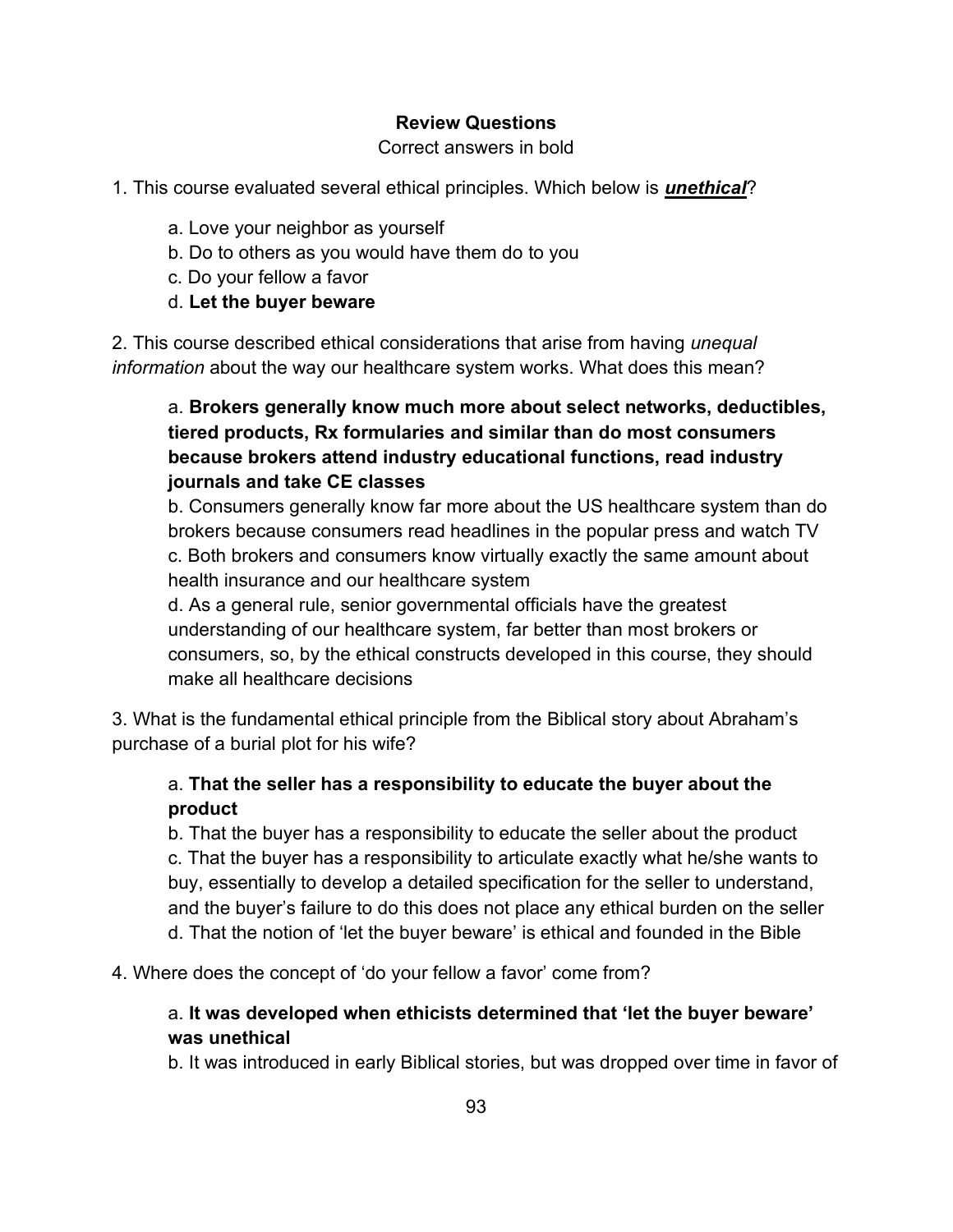'let the buyer beware'

c. 'Do your fellow a favor' is part of an early business development program begun by King Herod that was later adopted by Greek and Roman philosophers d. 'Do your fellow a favor' was developed by International Harvester to sell tractors during the depression in the 1930s. IH suggested that farmers 'do your fellow a favor' by lending tractors during peak harvest times. IH set up a credit / leasing schedule that proved enormously profitable to them. It was adopted by business ethicists in the 1950s as an example of ethical business practices.

5. What does the ethical concept of 'full disclosure' mean?

# a. **That the seller has an ethical obligation to disclose everything he/she knows about the product** *or the implications of the product***, to the buyer**

b. That the seller should disclose any and all financial relationships that he/she has with the product supplier *and/or with the buyer*

c. That the consumer should disclose any and all financial relationships that he/she has with the product supplier

d. That both the seller and the buyer should sign a 'full disclosure' document that covers both from potential fraud *and non-disclosure* accusations

- 6. What is the primary ethical standard derived from the Judeo-Christian tradition?
	- a. Let the buyer beware
	- b. The customer is always right

c. A penny saved is a penny earned, so brokers should always emphasize the lowest cost products

## d. **Treat others as you would have them treat you.**

7. When is the practice of 'let the buyer beware' ethical?

## **a. It is never ethical**

- b. When both the buyer and seller have the same educational background
- c. When the seller knows more about the product than does the buyer
- d. When a third party can officiate at the sale

8. How often do product sellers and buyers have the same information about the product?

## **a. Very rarely**

- b. About 89% of the time
- c. Close to 91% of the time
- d. Always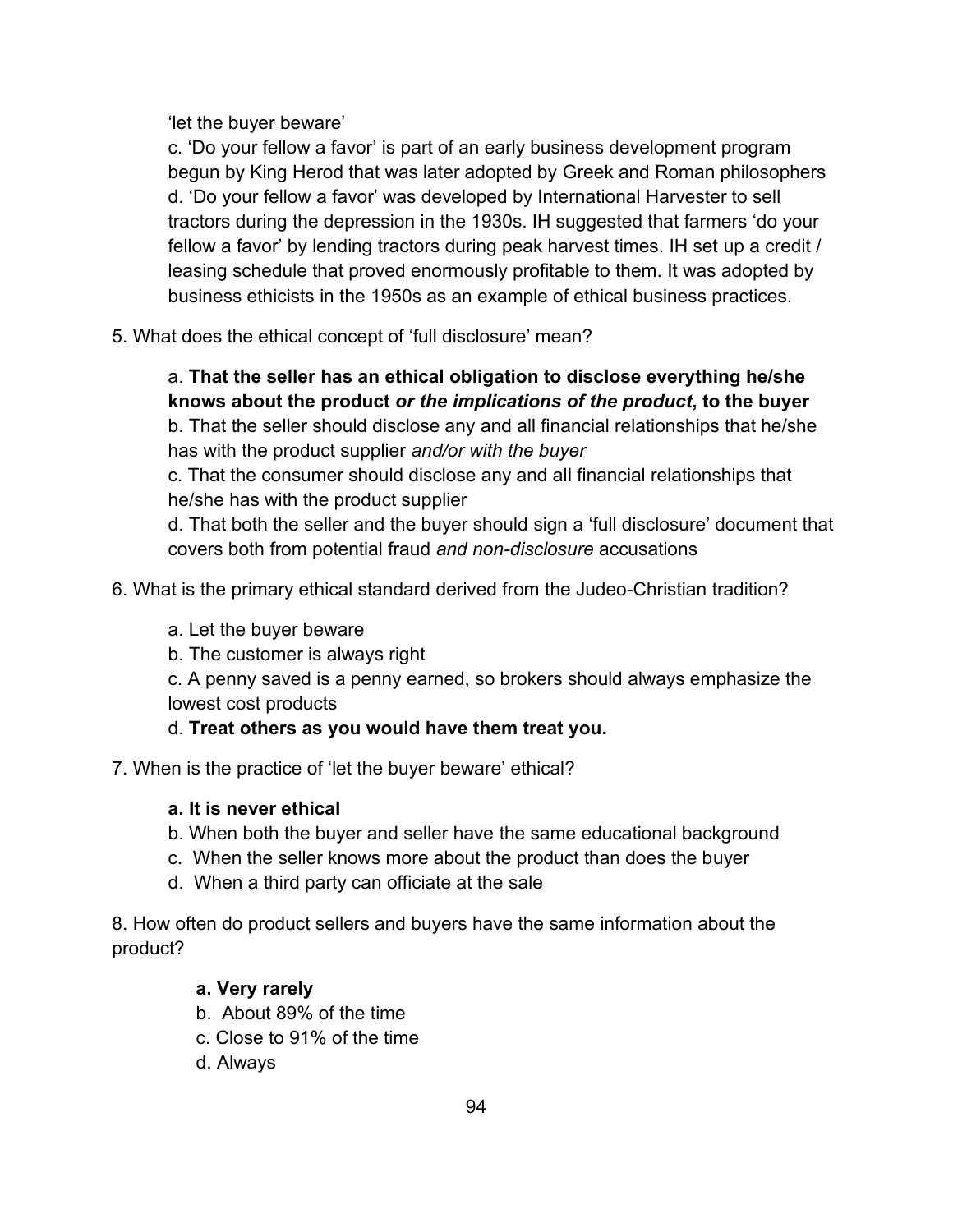## **Case Study: Some Ethical Issues in Consumer Education**

Consider these estimates of healthcare system waste:

• From Aetna and Cigna in their 2013 Annual Reports: the US healthcare system annually wastes \$765 billion on unnecessary care. That's care that doesn't benefit patients because it's unnecessary.

Note for comparative purposes, that \$765 billion is about twice Iran's total GDP, and about half of Russia's in 2013. It's a huge amount of money representing a huge amount of medical care.

- From the Dartmouth Atlas of Healthcare: about 1/3 of all medical spending is wasted on unnecessary care but Dartmouth researchers consider this an 'underestimate given the potential savings even in low cost regions'. $68$
- About \$3000 per policy funds this waste. That estimate comes from the two factors above.
- Many other research organizations have arrived at roughly the same conclusions.

Now remember that deductibles rise over time, with typical deductibles today running \$1000 - \$3000 annually. This suggests that the average consumer is likely to waste 1/3 of his/her out of pocket deductible on unnecessary care, an increasingly large amount.

Some brokers (in my experience) either wring their hands or shrug their shoulders, suggesting that 'these are big problems that someone should address', but implying that they, acting as the benefits advisor / professional do not have responsibility here. 'The government should do something about this' they seem to say, or carriers should, or hospitals should or some unnamed other group should.

But the Biblical commentators above, writing about Abraham's burial plot seller's responsibilities, suggest that the broker him/herself needs to take some responsibility here. The broker cannot, according to this ethical position, simply 'let the buyer beware' and waste deducible money. Brokers who know about these problems but do not educate buyers about how to spend their deductibles act unethically.

## **One way to act ethically in this situation**

<sup>68</sup> Quote from the Dartmouth Atlas website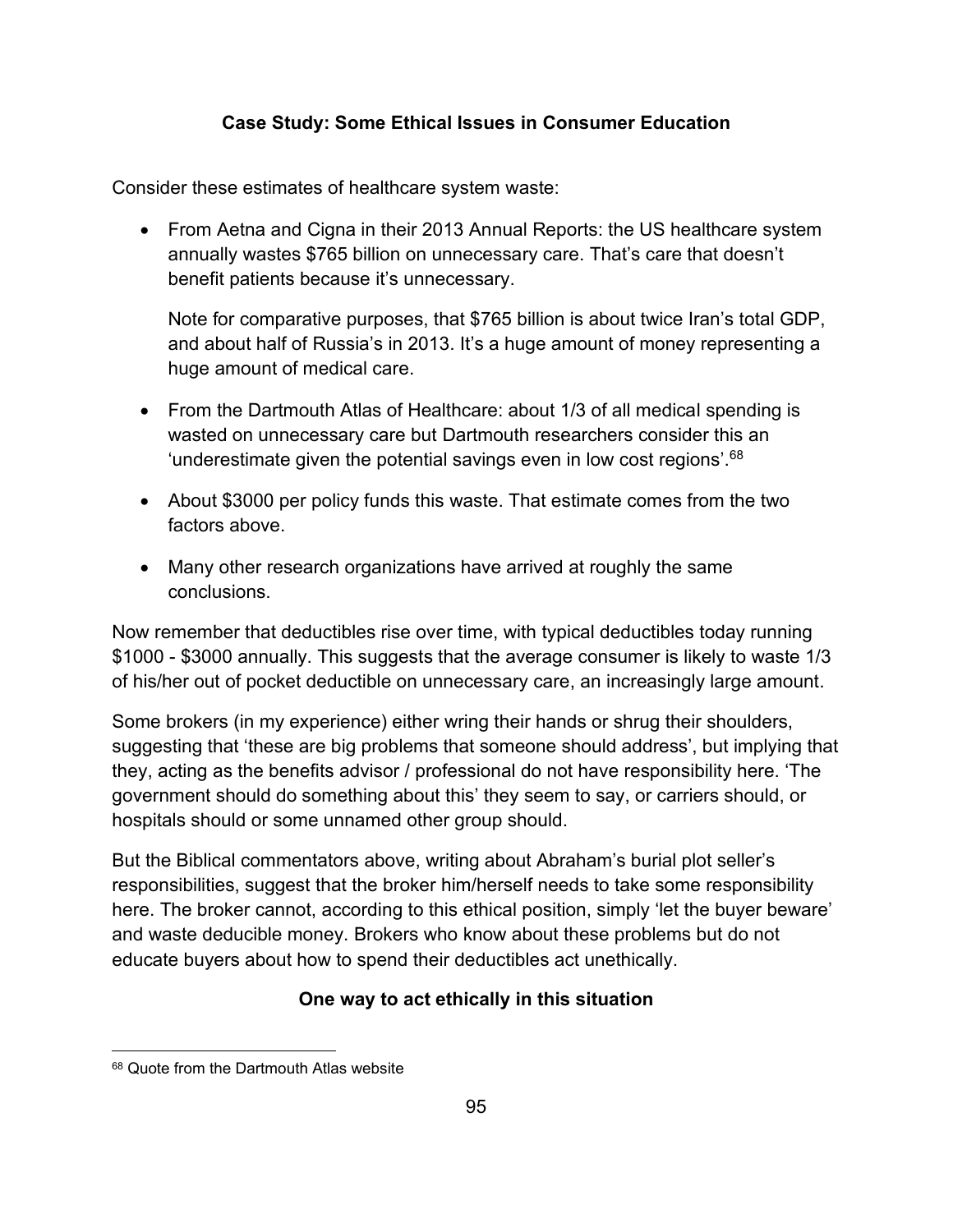An ethical broker, on the other hand, can acknowledge some responsibility to help clients avoid wasting deductible money. They can follow a simple two-step program here.

First, tell clients about the size, magnitude and implications of the healthcare waste problem.

Second, give clients some simple tools to address the problem. One tool that holds great promise is called a Checklist of Key Questions to Ask Your Doctor.

Checklists – good ones, at least – can guide your clients through discussions with their doctors so they get all the information they need to make wise medical care decisions. Patients who ask the right questions are far more likely to make wise decisions.

We have found two simple questions help patients identify and avoid some unnecessary care.

- Out of 100 people like me, how many benefit from this medical intervention? And
- Out of 100 people like me, how many are harmed by it?

These two questions can help patients determine how well a medical intervention works and their likelihood of being harmed by it.

## **Background for brokers i Phrasing**

An ethical broker teaches clients to ask 'out of 100' to get a number for the answer. '26' means more than 'some' or 'this is a very good medication'.

Once armed with this information, the patient can decide if the medication, test or intervention works well enough for them. Some people may decide that 26 people benefitting out of 100 is a good result while others think it's too low. We call this a 'well informed decision' and research suggests that people who make well informed decisions are more likely to avoid unnecessary medical care.

'people like me' asks if the intervention has been studied on an appropriate population. A medication can impact a teen aged male athlete quite differently from an 80 year old female obese diabetic smoker, for example.

'benefit' is the purpose of the medical intervention in the first place. If you want to avoid a heart attack, for example, 'benefit' means 'avoid a heart attack'. Benefit does not necessarily mean 'lower your cholesterol' because the correlation between having lower cholesterol and avoiding a heart attack is relatively weak.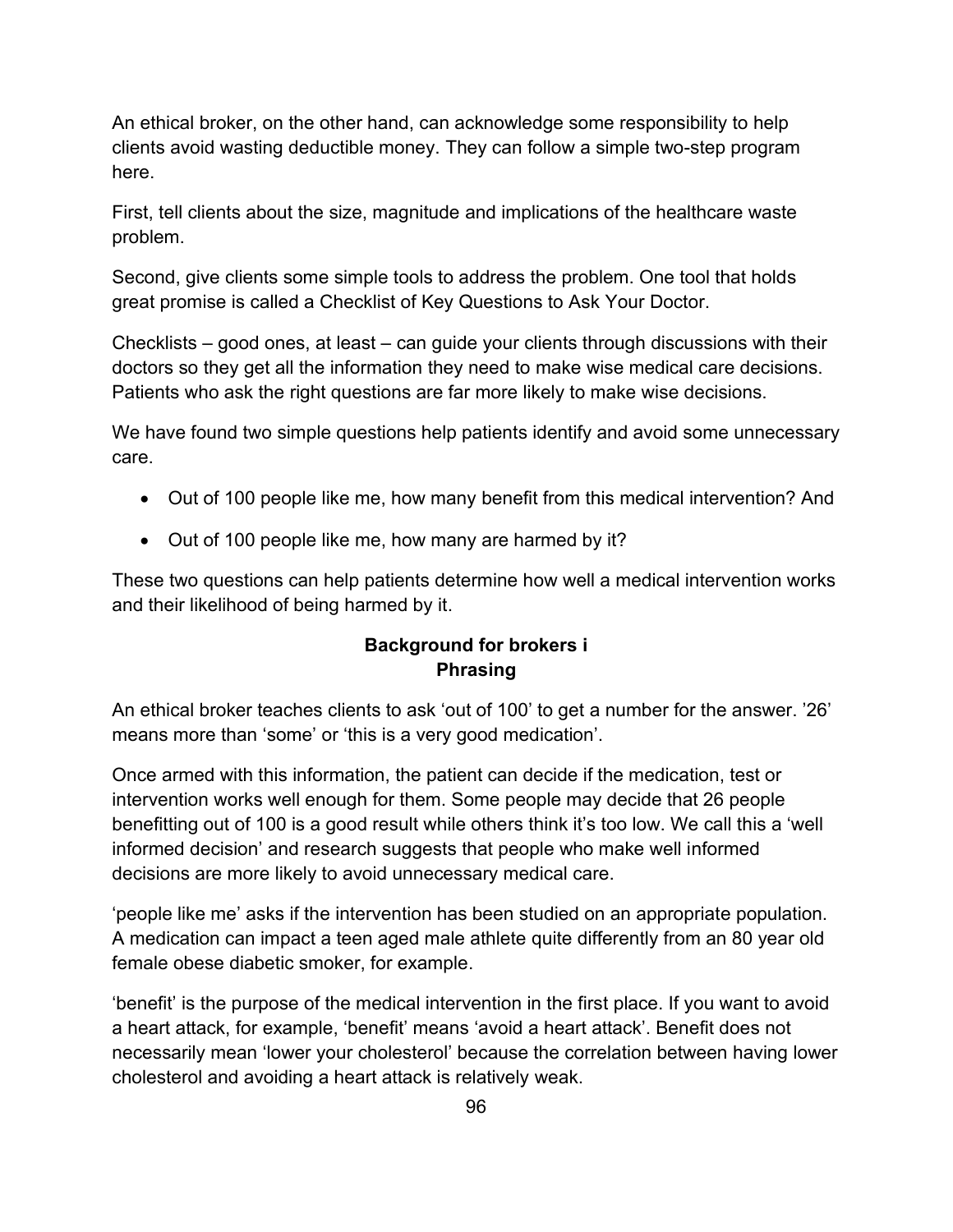An ethical broker might choose to address the huge healthcare waste problem by teaching clients about it and providing this kind of tool to help clients address it.

## **Background for brokers ii Ways to educate clients ethically**

Some brokers reading the brief discussion above might say 'this is such a simple question that I don't want to embarrass myself or my clients by introducing it. Everyone knows this. It's just common sense'.

That's a standard problem with checklists. The most effective ones are the most banal and obvious.

Consider this historical example from the medical community – how a simple, banal and obvious check list reduced central line infection rates at Johns Hopkins Hospital. <sup>69</sup> We'll examine the problem and checklist solution in the medical community first then apply the lessons to the health insurance community.

Central lines either add or remove fluids from patients. Examples include catheters, bile drains and dialysis lines. Some 80,000 of these get infected annually, causing patient harms and increasing treatment costs.

A critical care specialist at Johns Hopkins Hospital named Peter Pronovost studied this problem and determined that physicians used different processes when inserting central lines: some covered the entire patient with sterile drapes, for example, while others didn't. Pronovost figured that performing this simple, routine and elementary intervention in different ways might explain some of the infection problem. He developed a simple checklist for physicians to use when inserting lines. Here's the list that doctors should follow, according to Pronovost:

- 1. Wash your hands
- 2. Clean the patient's skin with chlorhexidine antiseptic
- 3. Put sterile drapes over the entire patient
- 4. Wear sterile mask, hat, gown and gloves
- 5. Put a sterile dressing over the insertion site once the line is in

The Johns Hopkins physicians immediately objected (just like broker clients will, and for the same reasons). These steps, they said, are obvious common sense. We've done

<sup>69</sup> This example comes from Atul Gawande's article, The Checklist, New Yorker, Dec 10, 2007.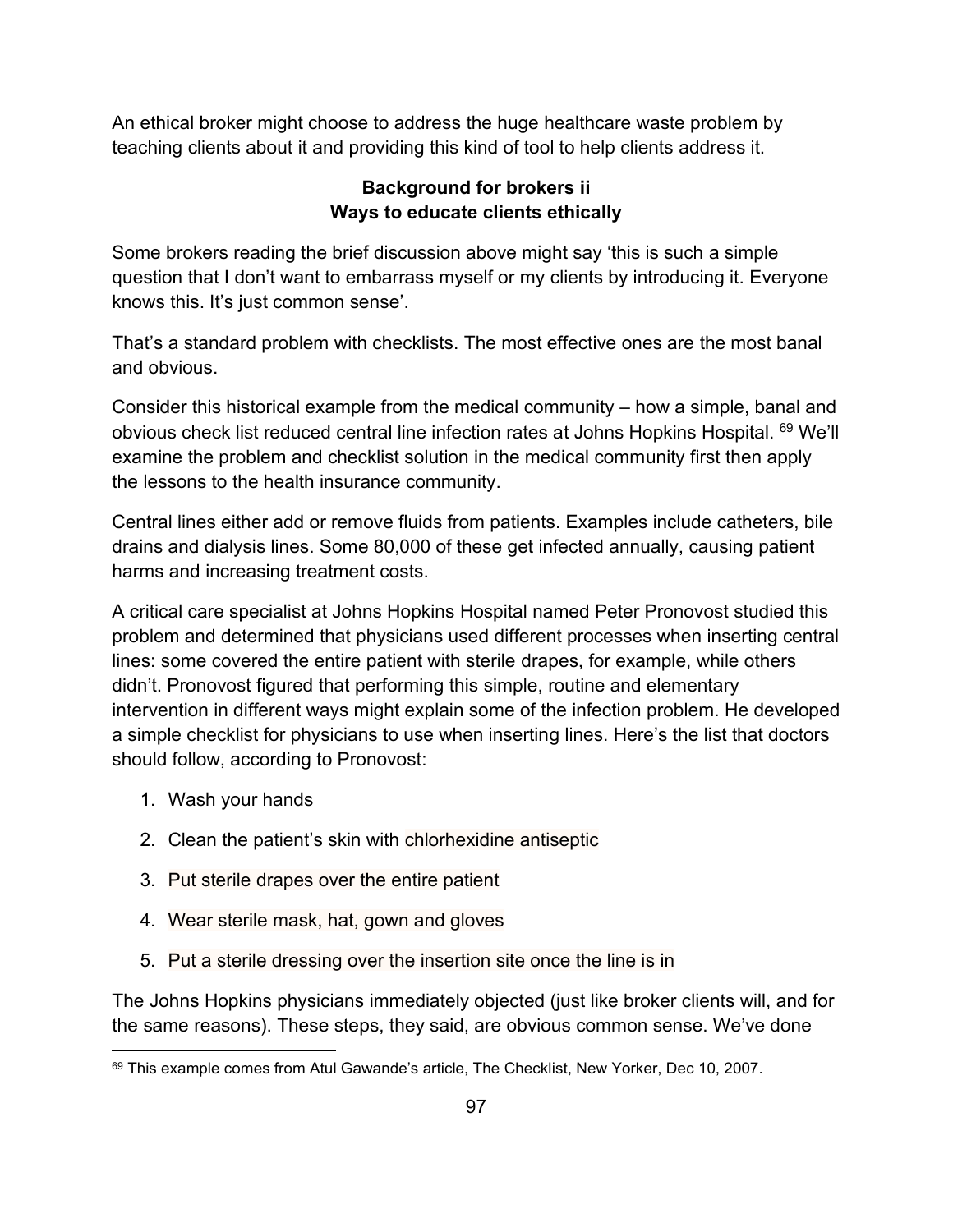these for years. We were trained in medical school about proper line insertion. Our clinical internships and residency programs reinforced that education. Following this check list is beneath us and insulting. (This was perhaps particularly poignant at Johns Hopkins Hospital, one of the best in the world according to many. The physicians graduated from Harvard, Yale, Stanford and similar top ranked colleges and medical schools. Most had years of experience and were highly esteemed within their profession.)

And do we really need to cover the patient's legs when inserting a line into his/her chest?

In addition, the doctors said, 'we're busy saving lives. Following this checklist will take time away from our lifesaving work.' (I can only imagine the vitriol behind those objections).

And the hospital administration initially opposed Pronovost's checklist idea. They wanted to reduce the administrative costs and the burden on physicians, not add to it.

All this created a problem for Pronovost. How could he convince both the physician staff and hospital administrators that they needed his checklists and that integrating his lists into their normal activities would both improve patient outcomes and decrease hospital costs?

He solved his problem quite creatively. He asked the nurses in his ICU to observe doctors when they inserted lines into patients and to note how frequently they followed all these steps. Astonishingly, he learned that in about a third of patients, physicians skipped at least one step.

Armed with this information, Pronovost convinced the hospital administration to adopt his list. The hospital administration gave nurses permission to stop physicians *during the line insertion process* when the physician missed a step. Nurses were empowered to implement his checklists.

Pronovot watched what happened:

Over the first year, the 10-day line infection rate fell from 11% of patients to 0%. Only 2 infections occurred during the next 15 months. Pronovost and his team estimated that this one, simple checklist prevented 43 infections and 8 deaths and saved Johns Hopkins Hospital \$2 million in costs.

Note that there are about 5000 hospitals in the US. If each hospital generated the same results as Pronovost found at Johns Hopkins, the US healthcare system would save about 40,000 lives annually and \$10 billion. Pretty impressive!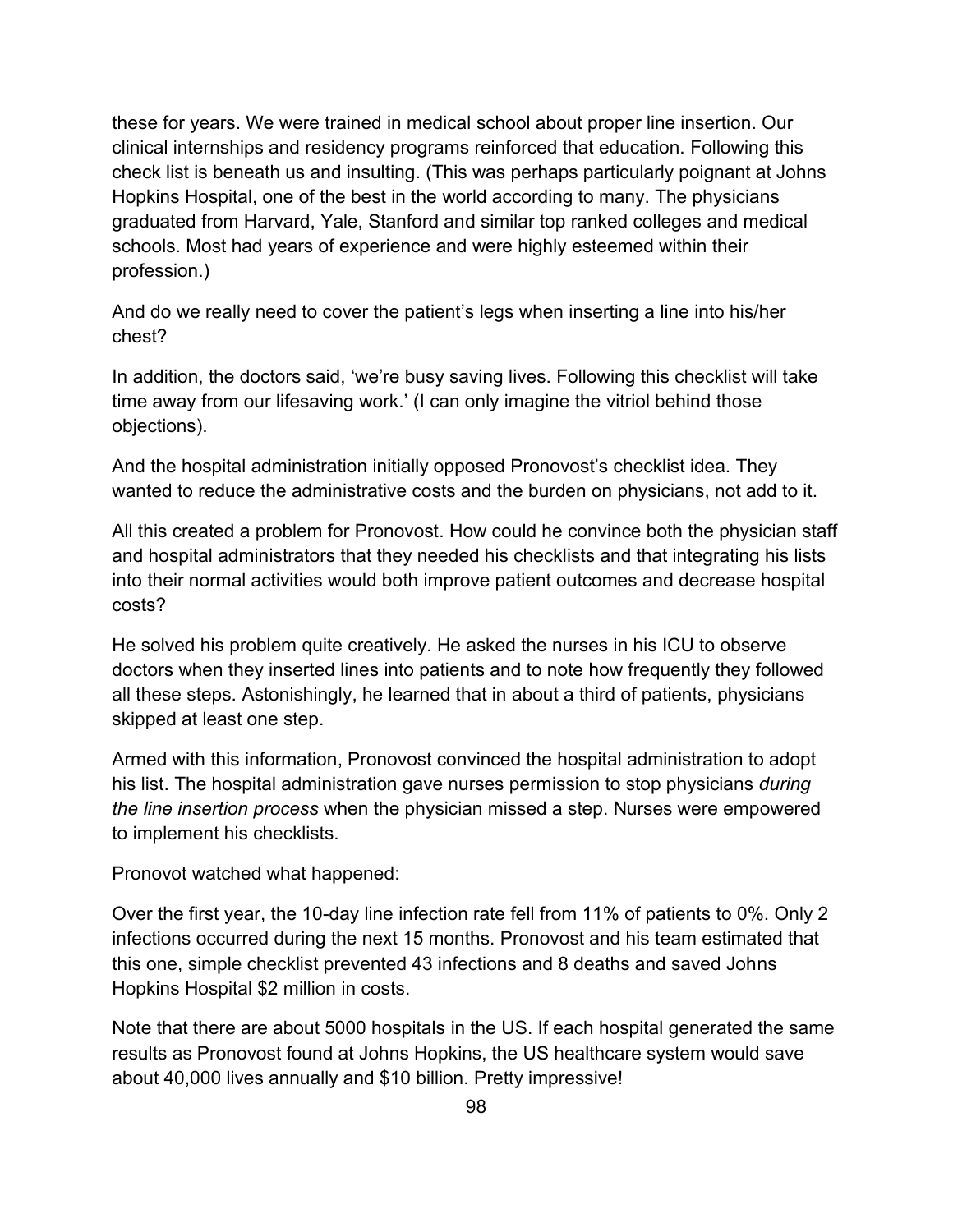Pronovost then expanded his checklist approach to include patients on mechanical ventilators, patients being observed for pain and other medical interventions. He learned that checklists provided two main benefits to doctors:

- 1. First, they helped with memory recall especially the mundane matters that people sometimes overlook when they're focused on more dramatic activities.
- 2. Second, they make explicit the minimum steps necessary for success in a complex process.

Checklists, according to Dr. Atul Gawande of Harvard Medical School and the Brigham Hospital, ultimately established a higher standard of performance among physicians.

In other words, these simple – almost overly simplistic and even insulting – lists of steps in a complex procedure could have a huge impact on lives and medical costs.

Could the same thing happen with for patients?

# **Ethical Applications of This Approach**

Let's apply the lessons from Johns Hopkins to typical clients with high deductible plans. These people want to ensure that they get good medical care and avoid wasting money on unnecessary care. Here's a simple 5 question check list that any patient can use with virtually any medical condition.

Question #1: Out of 100 people like me, how many benefit from this medical intervention?

This question focuses both the patient and physician on likely outcomes. It helps both parties try to understand the likelihood of benefit.

• Ask 'out of 100' to get a number as your answer. That helps the patient far more than learning that 'some', 'many' or 'a few' people benefit, since 'some', 'many' and 'a few' mean different things to different people.

If 12 people benefit per 100 who have an intervention, is this 'many' or 'few'? The answer is that different people will define 'few' and 'many' differently. 12 is 'many' for some people and 'few' for others. That's why getting a number for your answer is helpful.

• Ask about 'people like me' because medical effects differ in young men and elderly women, or even sometimes in middle aged men and women.